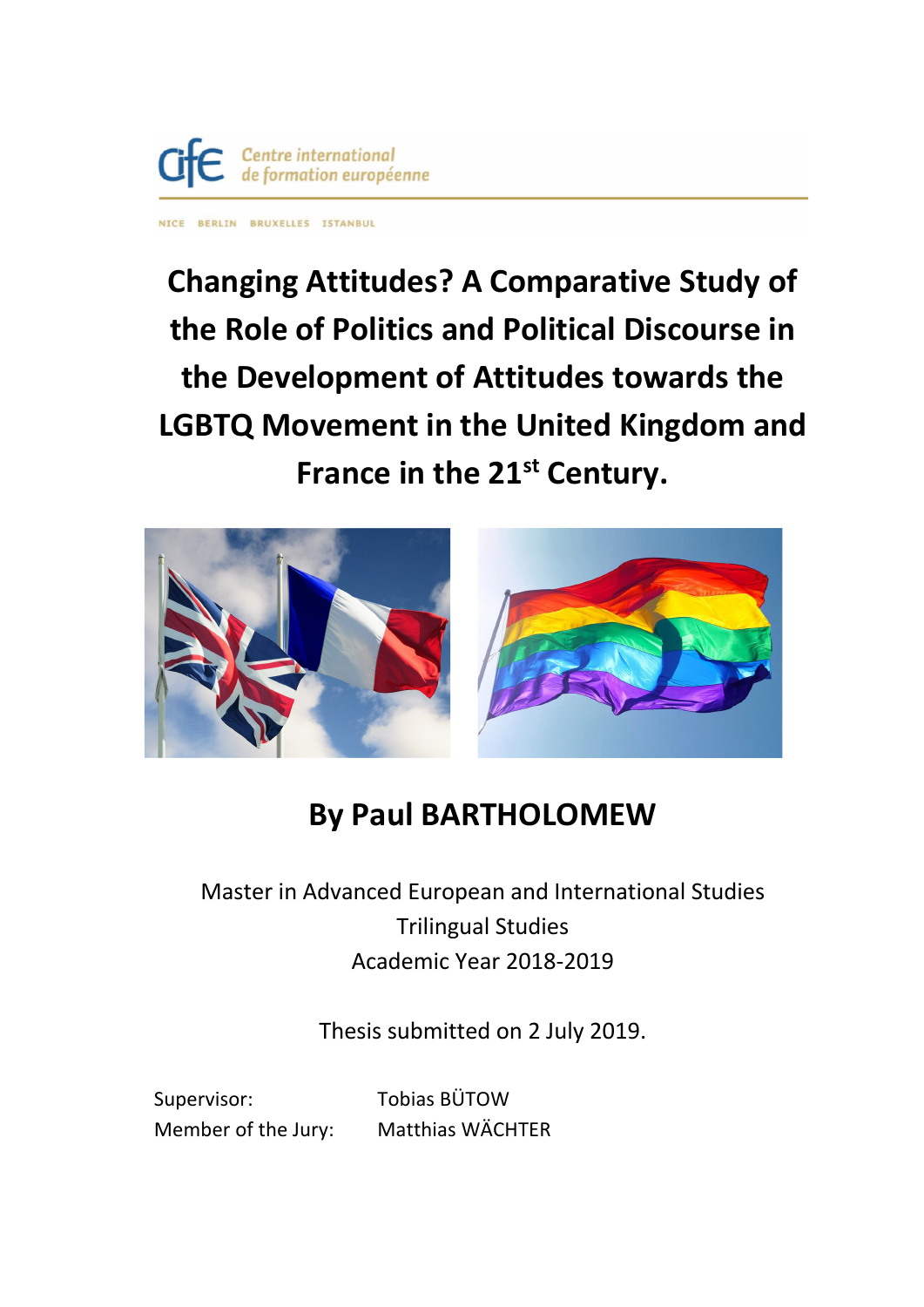# TABLE OF CONTENTS

| <b>GLOSSARY</b>                                             | 3 |
|-------------------------------------------------------------|---|
| <b>ACRONYMS</b>                                             | 3 |
| <b>INTRODUCTION</b>                                         |   |
| 1. PUBLIC OPINION AND SENSE OF BELONGING                    | 8 |
| 1.1. POLITICAL DISCOURSE, LEGISLATION AND PUBLIC OPINION  8 |   |
|                                                             |   |
|                                                             |   |
|                                                             |   |
| <u>2. THE UNITED KINGDOM: A NATION DIVIDED 24</u>           |   |
| 2.1. NEW LABOUR DEVELOPMENTS IN THE EARLY 2000s  24         |   |
|                                                             |   |
|                                                             |   |
|                                                             |   |
|                                                             |   |
| 3. FRANCE: A COUNTRY OF PROTESTS                            |   |
| 3.1. HOLLANDE'S PROMOTION OF EQUALITY AND LE MARIAGE POUR   |   |
|                                                             |   |
|                                                             |   |
|                                                             |   |
| <b>CONCLUSION</b>                                           |   |
| <b>BIBLIOGRAPHY</b>                                         |   |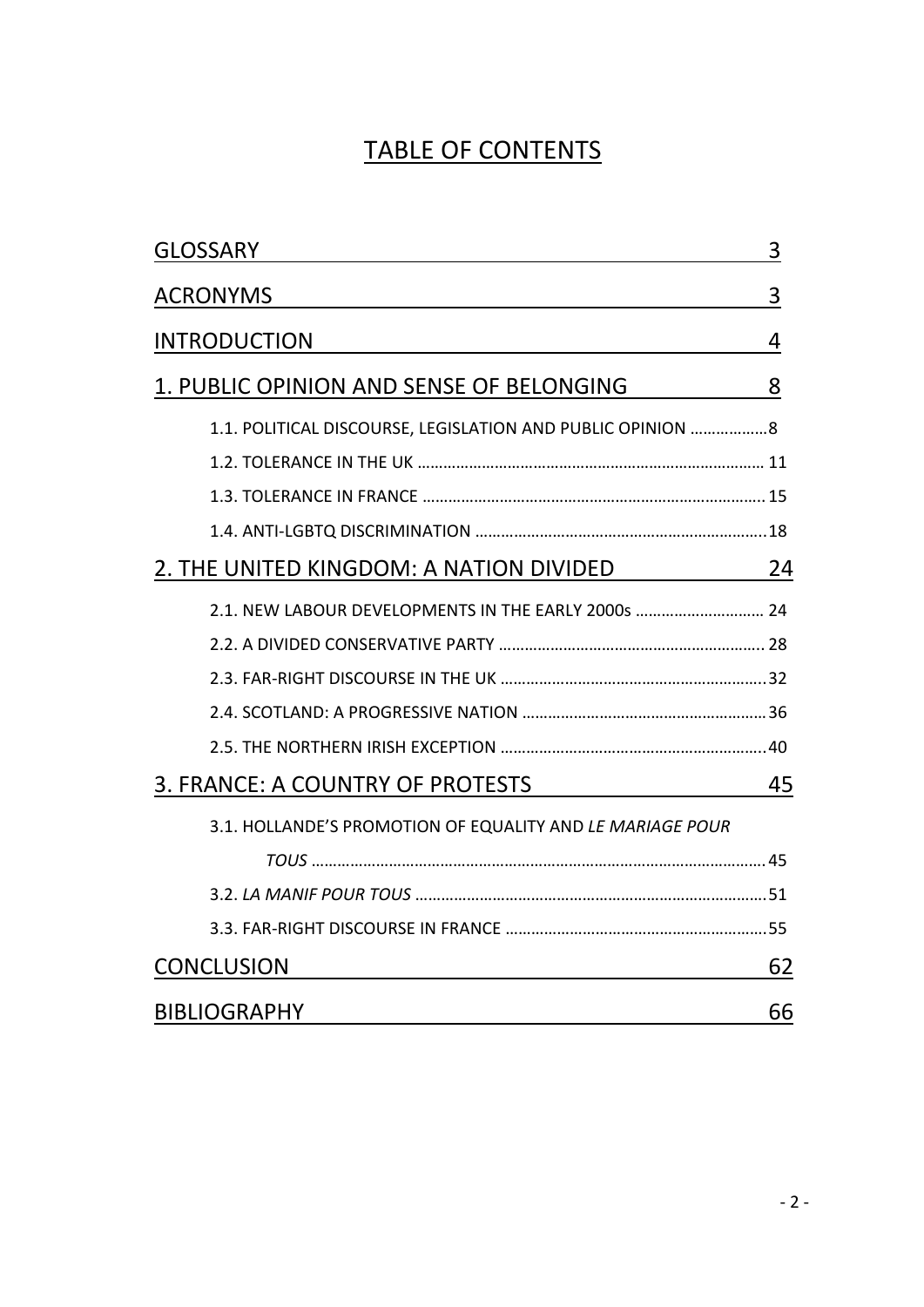## **GLOSSARY**

| <b>Bisexual</b>                                                                   | A man or a woman sexually attracted to both sexes.                          |  |
|-----------------------------------------------------------------------------------|-----------------------------------------------------------------------------|--|
| Gay                                                                               | A man sexually attracted to another man. Also, an adjective used to         |  |
|                                                                                   | mean homosexual.                                                            |  |
|                                                                                   | Homosexual A man or a woman sexually attracted to a person of the same sex. |  |
|                                                                                   | Includes gay men and lesbians.                                              |  |
| Intersex                                                                          | A person who has physical features of both sexes.                           |  |
| Lesbian                                                                           | A woman sexually attracted to another woman.                                |  |
| Pansexual                                                                         | A person sexually attracted to another regardless of gender.                |  |
| Queer                                                                             | A person who does not conform to conventional heterosexual norms.           |  |
| Transgender / A man or woman who does not have the same sex as assigned by birth. |                                                                             |  |
| Transsexual                                                                       |                                                                             |  |

### **ACRONYMS**

| LGB   | Lesbian, Gay, Bisexual                                               |
|-------|----------------------------------------------------------------------|
| LGBT  | Lesbian, Gay, Bisexual, Transgender                                  |
| LGBTI | Lesbian, Gay, Bisexual, Transgender, Intersex                        |
| LGBTQ | Lesbian, Gay, Bisexual, Transgender, Queer                           |
| LGBT+ | Lesbian, Gay, Bisexual, Transgender, Plus (Asexual, Intersex, Queer, |
|       | Questioning)                                                         |

Note: Various combinations of these acronyms are employed in academic literature and by the media. For the purposes of this thesis, LGBTQ will be most commonly used and will be representative of all sexual minorities inclusively.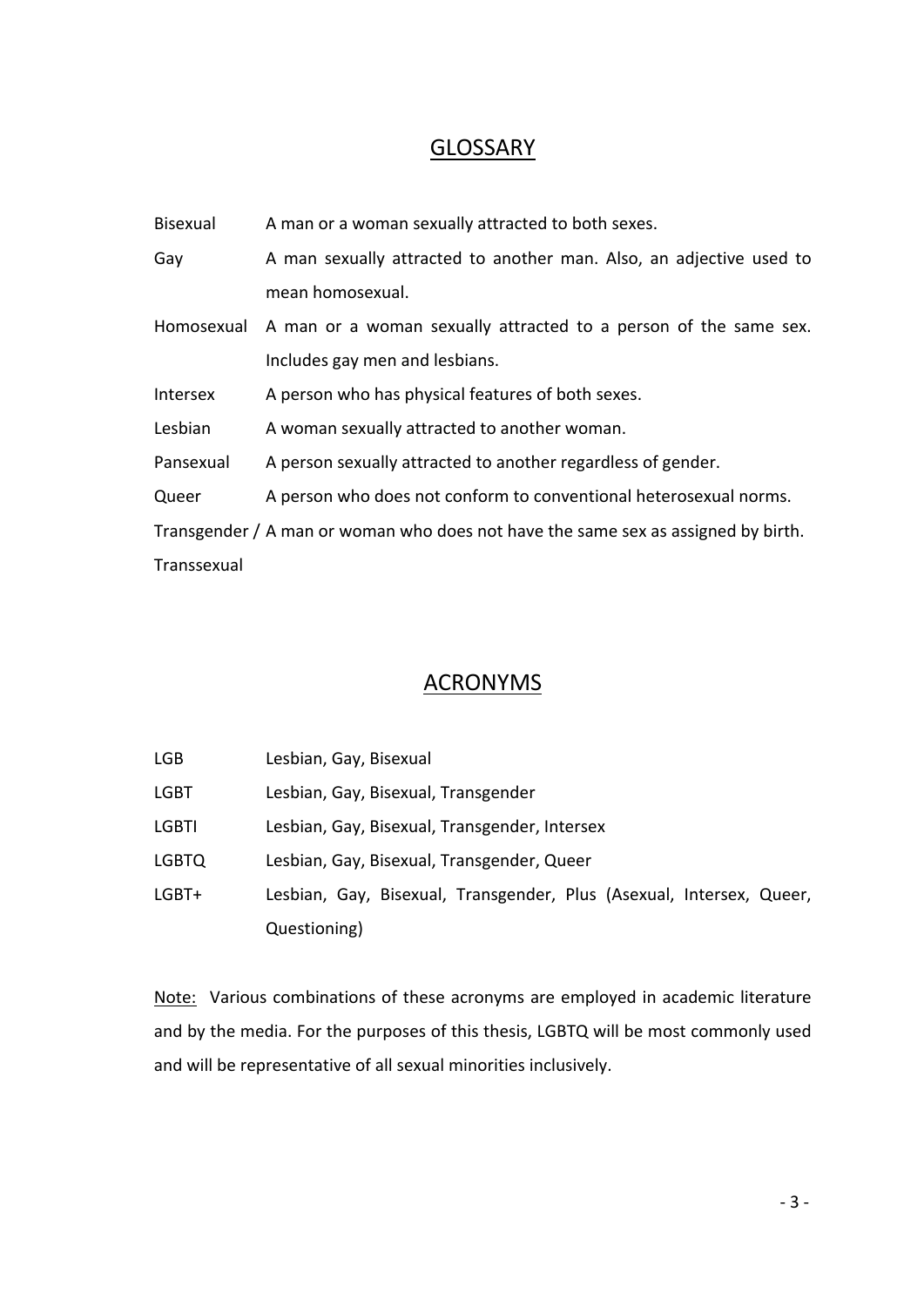#### INTRODUCTION

"When people's love is divided by law, it is the law that needs to change"<sup>1</sup>. This statement, made by the former Prime Minister of the United Kingdom David Cameron in 2014, reflects the changing attitudes of politicians and the general public towards LGBTQ sexual minorities, especially in the Western world. Since the end of the twentieth century, legislation allowing same-sex couples initially to participate in civil unions and then to marry and adopt children has become increasingly common, with Western Europe, in particular the Nordic and Benelux countries, typically being the forerunners. The UK and France are among the states that have legalised same-sex marriage and adoption in the twenty-first century.

France introduced same-sex marriage and adoption simultaneously in 2013 under the presidency of the *Parti Socialiste*'s François Hollande. Meanwhile, the UK also adopted legislation on same-sex marriage in 2013, with the first ceremonies taking place in 2014. However, the situation in the UK is more complicated than in France. Indeed, the same-sex marriage law initially applied only to England and Wales. Scotland later adopted similar legislation in 2014, although Northern Ireland still to this day has not accorded same-sex partners the right to marry. In Northern Ireland, only same-sex civil unions are currently allowed. Additionally, same-sex adoption has been legal in England and Wales since 2005, in Scotland since 2009, and in Northern Ireland since 2013. This particularity is explained by the UK's devolved powers to its different constituent nations, meaning Scotland and Northern Ireland are allowed to make their own legislature for same-sex marriage separate from decisions made in Westminster.

This thesis will compare the situations in the UK and France for several reasons. First, both countries are located within Western Europe and both are members of the

 <sup>1</sup> David Cameron, "David Cameron: When People's Love is Divided by Law, it is the Law that Needs to Change," *Pink News*, March 28, 2014, https://www.pinknews.co.uk/2014/03/28/david-cameron/.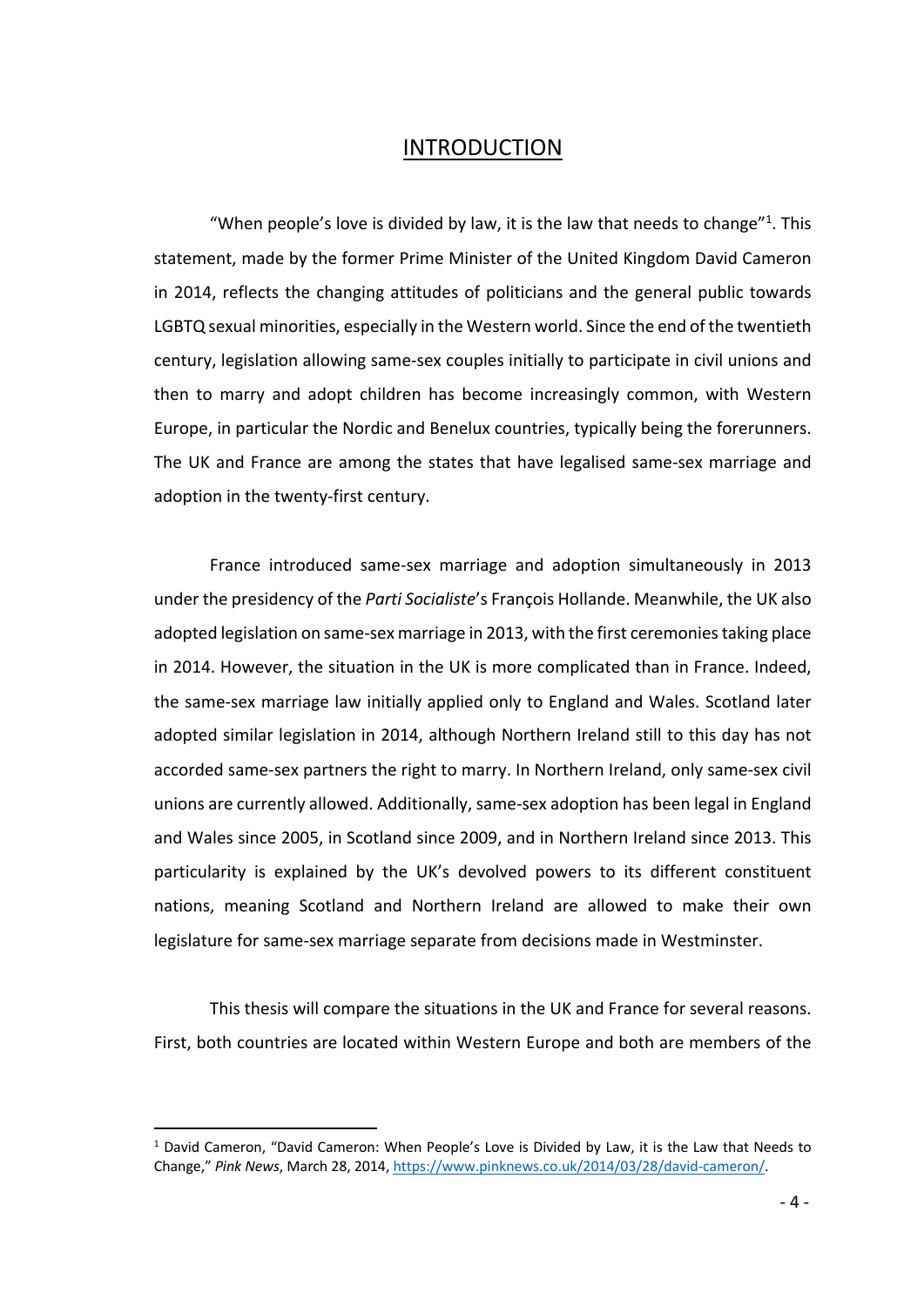European Union and the Council of Europe<sup>2</sup>. As such, they are both subject to rulings by the European Court of Human Rights located in Strasbourg, which has dealt with multiple cases concerning LGBTQ rights. In addition, the two countries (with the exception of Northern Ireland) introduced legislation on same-sex marriage in relatively quick succession and parliamentary debates on the issue began at similar times. They can therefore be compared against a common contemporary background. Furthermore, both countries are part of a 7-state coalition that "has launched an appeal to the European institutions that 'an ambitious European strategy' should be set up in the area of fundamental rights of LGBT persons"3, alongside Belgium, Finland, Latvia, the Netherlands and Sweden. LGBTQ rights thus remain a salient priority issue for France and the UK as they seek to implement a European-wide strategy to combat anti-LGBTQ discrimination and promote equality for sexual minorities.

What's more, according to statistics presented by the Organisation for Economic Co-Operation and Development (OECD) in 2019, the proportion of LGB people is similar in France and the UK. In France, 1.8 percent of the total population identify as LGB (of which 0.8 percent are homosexual and 1.0 percent are bisexual), whilst in the UK, 2.3 percent of people identify as LGB (1.3 percent are homosexual and 1.0 percent are bisexual)<sup>4</sup>. No statistics are presented for transgender people. However, without official census data on sexual orientation, these figures vary. Indeed, Chaney notes that "some official estimates put the total at between 5 and 7%, or 3.1 to 4.4 million individuals (16+ years)"5 in the UK. Meanwhile in France, Rault tells us that, "Concernant l'attirance pour une personne de même sexe, 6,2 % des femmes et 3,9 % des hommes déclarent avoir déjà été attirés par une personne de même sexe. Ces pourcentages sont

 $<sup>2</sup>$  The UK still remains a member of the EU at the time of writing, although it is in the process of negotiating</sup> a deal to leave the union.

<sup>3</sup> European Union Agency for Fundamental Rights, *EU LGBT Survey: European Union Lesbian, Gay, Bisexual and Transgender Survey*, (Luxembourg: Publications Office of the European Union, 2014), 7.

<sup>4</sup> Organisation for Economic Co-Operation and Development, "Le défi LGBT : comment améliorer l'intégration des minorités sexuelles et de genre ?" in *Panorama de la société 2019 : les indicateurs sociaux de l'OCDE*, ed. OECD, (Paris: OECD, 2019), 6-7.

<sup>5</sup> Paul Chaney, "Institutionally Homophobic? Political Parties and the Substantive Representation of LGBT People: Westminster and Regional Elections 1945-2011." *Policy & Politics* 41, no. 1 (2013): 101.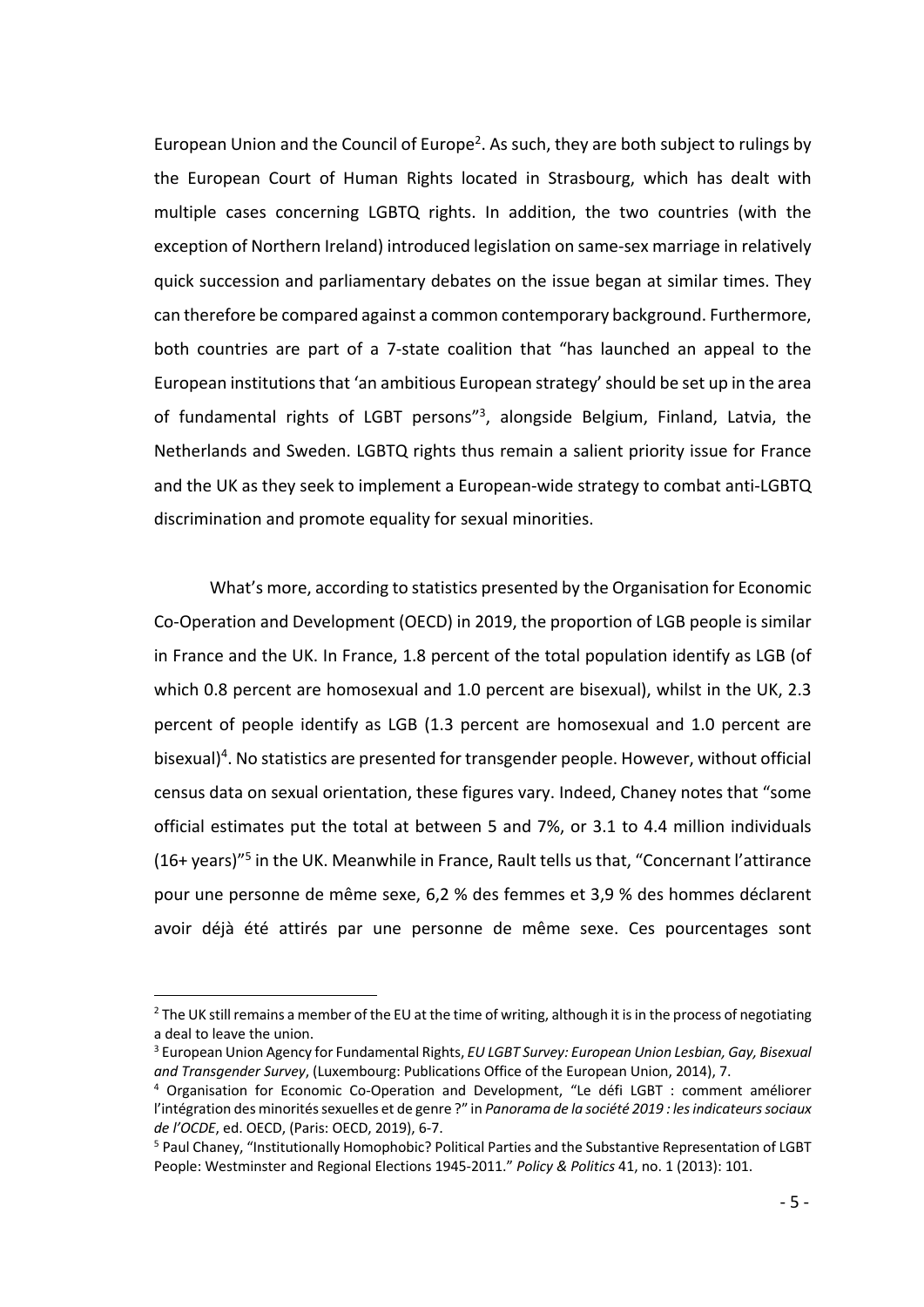nettement plus faibles si on exclut les personnes qui se déclarent homosexuelles"6. Regardless of the official numbers, the two countries are still comparable, and the LGBTQ community represents a significant minority.

Politics inevitably plays an important role in the evolution of LGBTQ rights, as laws contribute to greater overall LGBTQ inclusion. This thesis will therefore ask the question:

*To what extent have perceptions of the LGBTQ movement in the UK and France been influenced by politics and political discourse in different ways in the twenty-first century?*

In spite of increased legal rights for LGBTQ people, this does not necessarily reflect true public opinion, and homophobia remains an underlying problem in both countries, which can be accentuated by political discourse.

In order to answer this, the thesis will be divided into three main chapters. The first will examine the relationship between political discourse and public opinion. Beginning with a general theoretical background, this work will proceed to discuss statistics related to tolerance levels towards LGBTQ people and related issues such as same-sex marriage in both the UK and France. Then, the increasing levels of homophobia and anti-LGBTQ discrimination will be studied.

I will then consider two in-depth comparative case studies in the second and third chapters. The first case study will be the United Kingdom. To start, I will take a closer look at the expansion of legal LGBTQ rights under the Labour Party-led governments of 1997-2010, which included the introduction of civil partnerships for same-sex couples. Then, the divisions between social traditionalists and social liberalists within the Conservative Party-led coalition government (alongside the Liberal Democrats) under David Cameron after 2010 will be examined. Far-right discourse,

 <sup>6</sup> Wilfried Rault, "Les attitudes 'gayfriendly' en France : entre appartenances sociales, trajectoires familiales et biographies sexuelles," *Actes de la recherche en sciences sociales* 213 (2016): 45.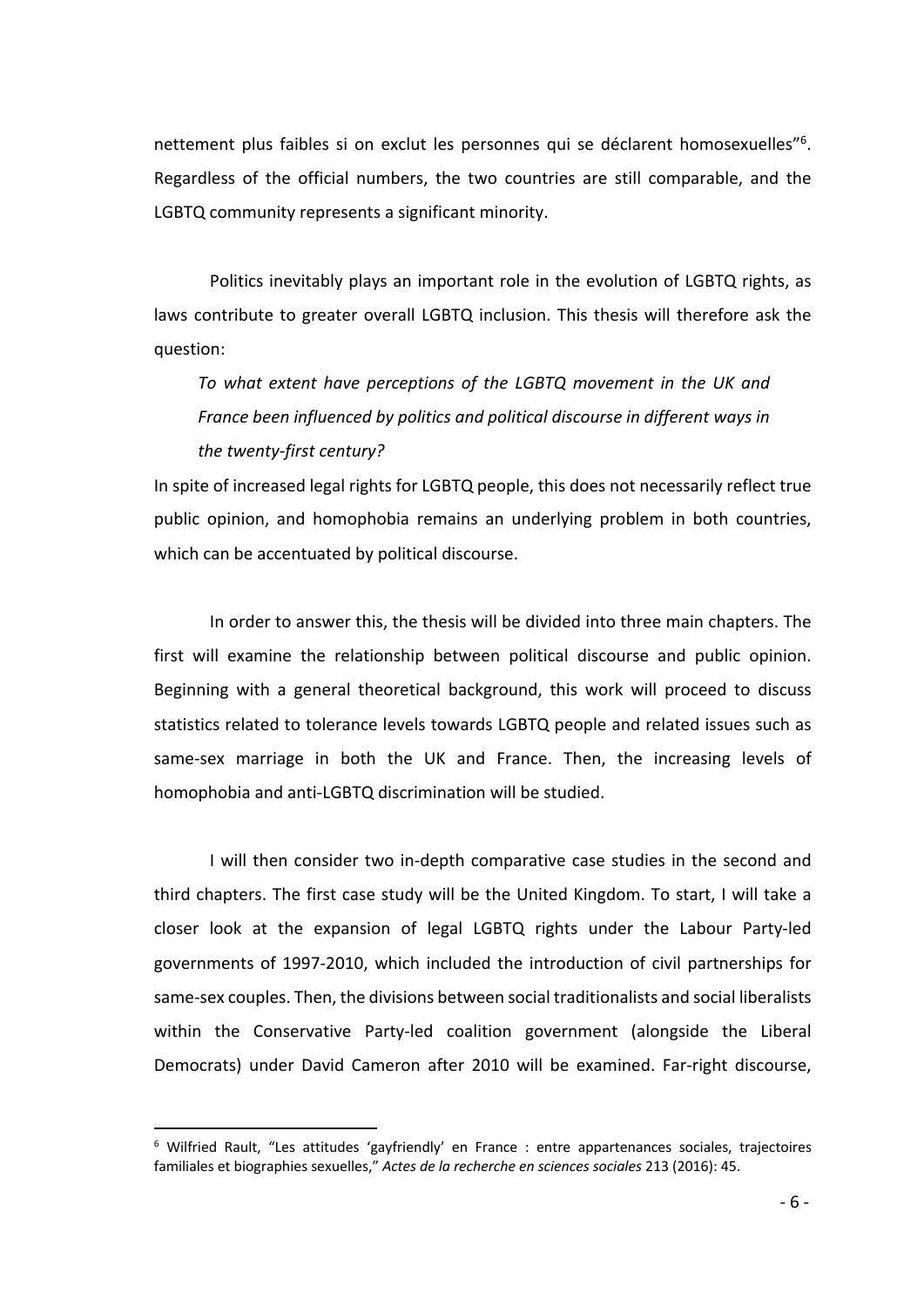notably that of the United Kingdom Independence Party and the British National Party, which opposed same-sex marriage, will then be studied, before scrutinising the two contrasting situations in Scotland and Northern Ireland, which both have devolved powers. Whilst Scotland adopts a mostly progressive outlook towards LGBTQ people, the highly religious Northern Ireland has yet to introduce marriage equality for samesex couples.

The second case study will concern France, where same-sex marriage and adoption were introduced under the presidency of François Hollande with a political rhetoric based more on liberalist views. Yet, this proved to be a controversial issue for the French public, and mass demonstrations were organised under the name *La Manif pour Tous*, which promoted traditional family values. The far-right *Front National* party (known as *Rassemblement National* since 2018) also played a significant role, especially given its growing influence on the French political scene, notably during presidential elections in the last decade. As such, this thesis will compare the role of political discourse in the two neighbouring countries.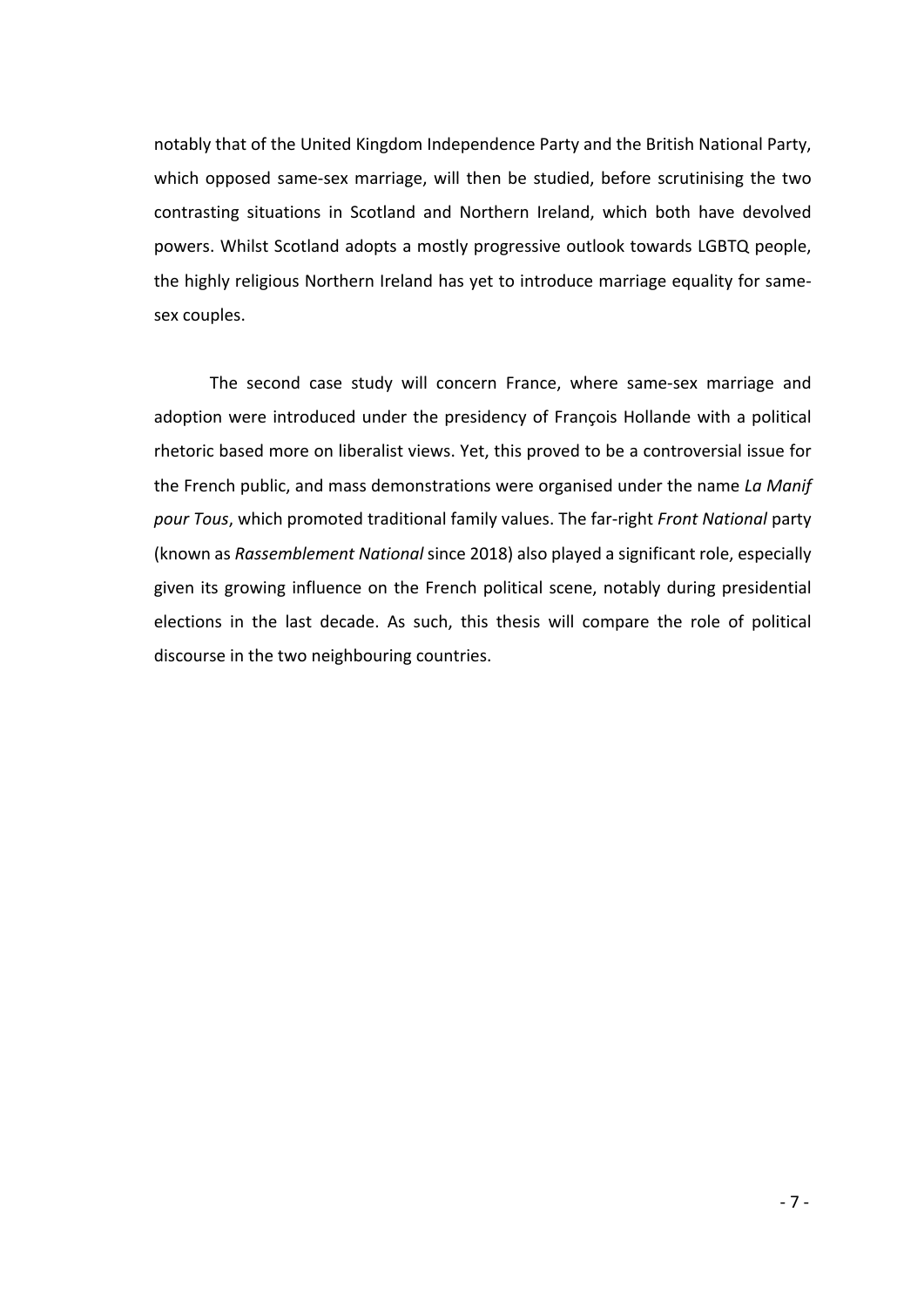### CHAPTER 1

#### PUBLIC OPINION AND SENSE OF BELONGING

To begin with, it is important to assess the levels of tolerance and acceptance of the LGBTQ community in the UK and France. The first section will examine the theoretical relationship between political discourse, legislation and public opinion with regards to the LGBTQ issue. Next, statistics on tolerance towards LGBTQ people in the UK and France will be presented, and the general attitudes of the public will be discussed. The final section of this chapter will consider how and why anti-LGBTQ discrimination and violence appears to be on the rise in spite of the generally more liberal approach to LGBTQ matters both on a political and societal level.

#### 1.1. POLITICAL DISCOURSE, LEGISLATION AND PUBLIC OPINION

Political discourse plays an important role when discussing the LGBTQ issue, as new legislature leading to more rights can influence the public's attitudes towards LGBTQ people. In the past few decades, LGBTQ rights have become a more salient issue for the general public, and they have become more visible in society. This section will thus examine the relationship between political discourse and public opinion.

First, Phillip Ayoub concludes that "resistance opens doors for internalization"7 of more tolerant attitudes towards homosexuality and LGBTQ matters, noting in particular the effect of homophobic political rhetoric. As such, the initial reluctance of politicians to implement legislation allowing more rights for LGBTQ people went against the trend of increased liberalism and tolerance towards this sexual minority. However, the dawn of the twenty-first century marked a turning point for LGBTQ rights, as

 <sup>7</sup> Phillip M. Ayoub, *When States Come Out: Europe's Sexual Minorities and the Politics of Visibility*, (New York: Cambridge University Press, 2016), 44.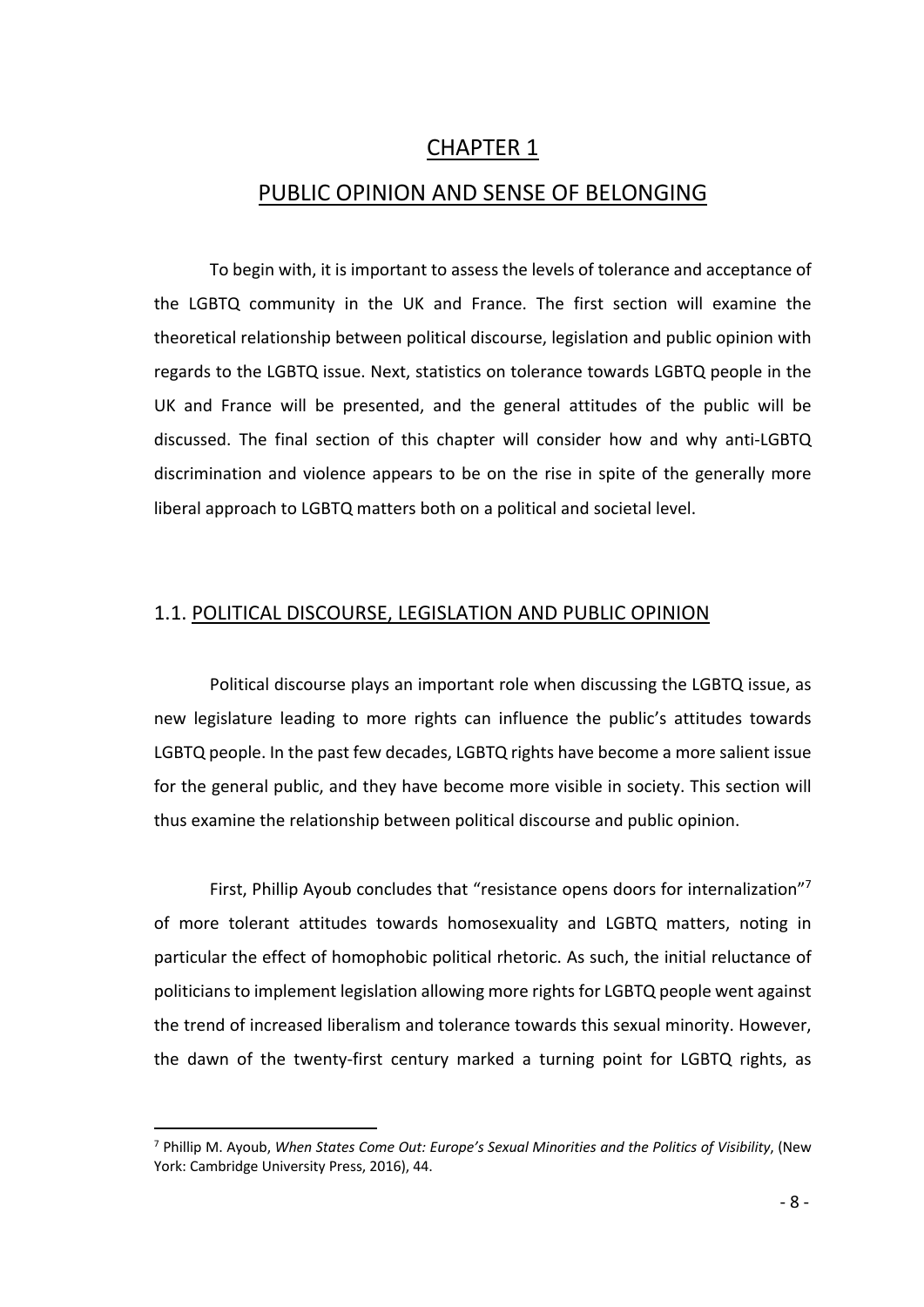numerous countries began introducing same-sex civil unions, followed by same-sex marriage, in some cases in quick succession.

Although countries like France, the UK and Germany are considered the great powers of Europe on both a political and economic level, they were not the first to introduce new LGBTQ legislation. Indeed, the Nordic and Benelux countries, as well as Spain and Portugal, were among the forerunners of legislation on same-sex unions and marriage in the world. Denmark was the first ever country to introduce same-sex registered partnerships in 1989 $^8$  and the Netherlands was the pioneer for same-sex marriage, where legislation came into effect in 2001<sup>9</sup>. For Ayoub, because of the French, British and German conviction in their democratic and human rights prowess, they "could comfortably wait longer to make advances"10. Consequently, they were better able to resist external pressures from other European neighbours. However, it has also been suggested that France was one of the countries affected by Spain's decision to become the third country in the world to introduce same-sex marriage. The Spanish legislation was "crucial internationally"<sup>11</sup>, especially as Spain, unlike the Benelux and Nordic countries, was not traditionally a leader for liberal policies on social issues like the LGBTQ one. As such, having seen Spain's 2005 LGBTQ policy on same-sex marriage, France adopted a similar bill under François Hollande's presidency in 2013. The effect of legislation in other countries therefore played a role in accelerating the process of increased LGBTQ rights, particularly within Western European Union states because of their strong political ties. Noticeable examples of this are "Belgium following the Netherlands and Portugal following Spain"<sup>12</sup>, both close neighbours in geographical, political and cultural terms. However, the impact on other nations is also affected by the "perceived legitimacy of international norms"<sup>13</sup>, which helps to explain why many

 <sup>8</sup> *ibid.*, 111.

<sup>9</sup> *ibid.*, 117.

<sup>10</sup> *ibid.*, 111.

<sup>11</sup> *ibid.*, 118.

<sup>&</sup>lt;sup>12</sup> Marc Hooghe, and Cecil Meeusen, "Is Same-Sex Marriage Legislation Related to Attitudes Toward Homosexuality? Trends in Tolerance of Homosexuality in European Countries Between 2002 and 2010," *Sexuality Research and Social Policy* 10, no. 4 (2013): 265. <sup>13</sup> *ibid*., 265.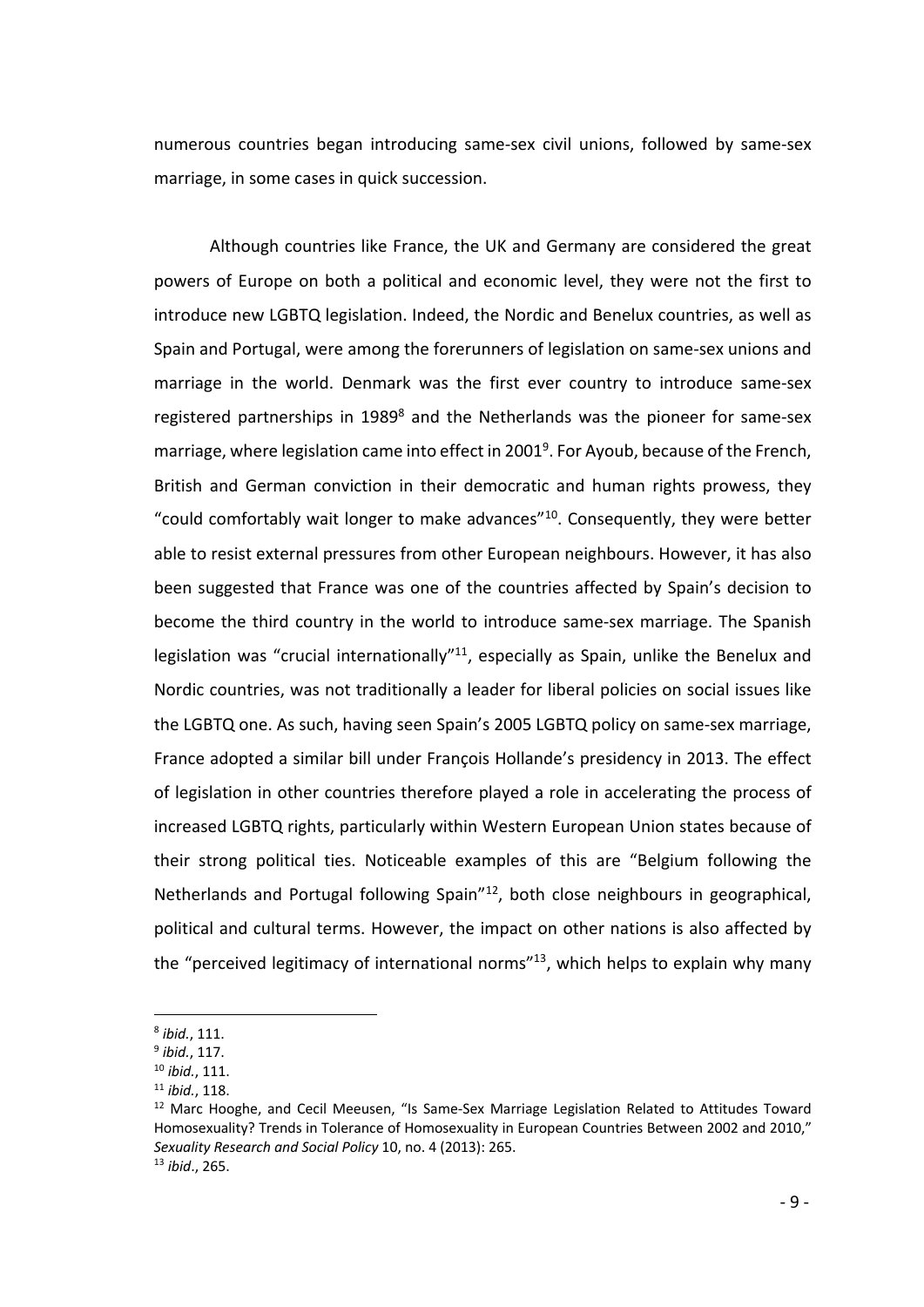countries in Eastern Europe have failed to follow their Western neighbours' example over LGBTQ rights.

Hooghe & Meeusen propose two alternative hypotheses to explain the relationship between political discourse and public attitudes. The first is a responsive government theory, whereby "liberal public opinion and media have an agenda-setting function and that, subsequently, the topic is placed on the political agenda<sup> $n_{14}$ </sup>. This suggests that policies are decided by public attitudes on certain issues. On the other hand, "the causal argument might go the other way around, as it is expected that some individuals in countries where same-sex marriage or some form of registered partnership is adopted will gradually develop a more tolerant attitude toward homosexuality<sup>"15</sup>. This argues that the public learns to accept certain things because they have become law. Thanks to the convincing correlation between legislation and public opinion on LGBTQ issues, Hooghe & Meeusen conclude that it "is not just an elite phenomenon, which can be explained by processes that occur within the political decision-making structures without too much involvement of public opinion"16. Hence, they posit that there are close ties between political decision-making and the views of the general public. Nonetheless, "political elite actors still have to be convinced to use [the] opportunity<sup>"17</sup> created by the public's liberalism. Without this willingness to be persuaded on an issue, politicians will simply not introduce a new legislation. Linked to this is Brewer's assertion that "public opinion about gay rights […] may also shape other political attitudes and behaviors, including voter turnout and vote choice, under some circumstances"18, particularly if LGBTQ rights are on the political agenda.

As such, there is an inherent link between political discourse, legislation and public opinion on LGBTQ matters. However, given the relatively few countries that have

 <sup>14</sup> *ibid.*, 259.

<sup>15</sup> *ibid.*, 259.

<sup>16</sup> *ibid.*, 266.

<sup>17</sup> *ibid.*, 266.

<sup>18</sup> Paul R. Brewer, "Public Opinion About Gay Rights and Gay Marriage," *International Journal of Public Opinion Research* 26 no. 3 (2014), 280.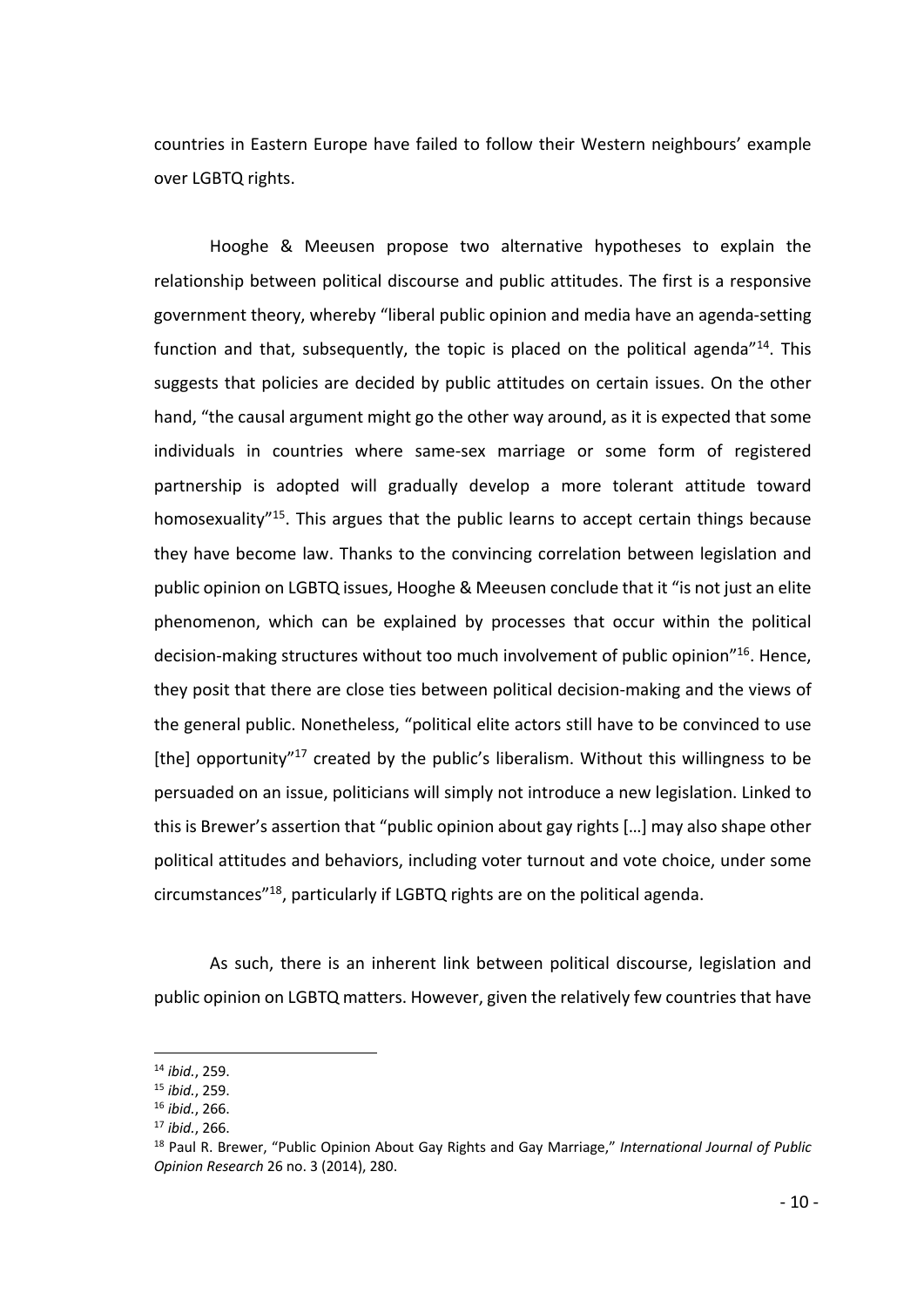actually implemented legislation on same-sex marriage – just 29 countries and jurisdictions to date<sup>19</sup> – it has not yet been determined to what extent this is true.

#### 1.2. TOLERANCE IN THE UK

The UK is considered among the most tolerant countries in Europe towards the LGBTQ community. Indeed, in 2010, ILGA Europe (International Lesbian, Gay, Bisexual, Trans and Intersex Association) awarded the UK a Rainbow Europe Country Index rating of 8 out of a maximum 10, behind only Sweden, Belgium, the Netherlands, Norway and Spain, which are all regularly revered for their attitudes towards LGBTQ people<sup>20</sup>. However, acceptance levels in the UK, like any other nation, depend on the survey and the particular questions being asked, and this will be examined in this section.

Tolerance in the UK towards legal recognition of LGBTQ people has risen at a rapid rate in the past few decades, especially since the start of the twenty-first century. Indeed, Brewer refers to the fact that "a number of nations have witnessed 'sea changes' in public opinion about gay marriage $"21$ , to which he includes the UK. Support for same-sex marriage in the UK has risen from 16 percent in 1975 to 69 percent in 2014 according to data from Ipsos  $MORI<sup>22</sup>$ . This represents a significant change in public attitudes, especially given the AIDS crisis that affected the LGBTQ community during the 1980s and 1990s, which damaged progressive attitudes that were starting to form in some circles.

In 2012, a campaign known as *Out4Marriage* was launched to show support for the same-sex marriage legislation proposal. This campaign produced a series of

 <sup>19</sup> David Masci *et al*., "5 Facts About Same-Sex Marriage," *Pew Research Center*, June 24, 2019, https://www.pewresearch.org/fact-tank/2019/06/24/same-sex-marriage/.

<sup>20</sup> Anabel Kuntz *et al.*, "Human Values, Legal Regulation, and Approval of Homosexuality in Europe: A Cross-Country Comparison," *European Journal of Social Psychology* 45, no. 1 (2015): 132.

<sup>&</sup>lt;sup>21</sup> Brewer, "Public Opinion About Gay Rights," 279.

<sup>22</sup> *ibid.*, 279.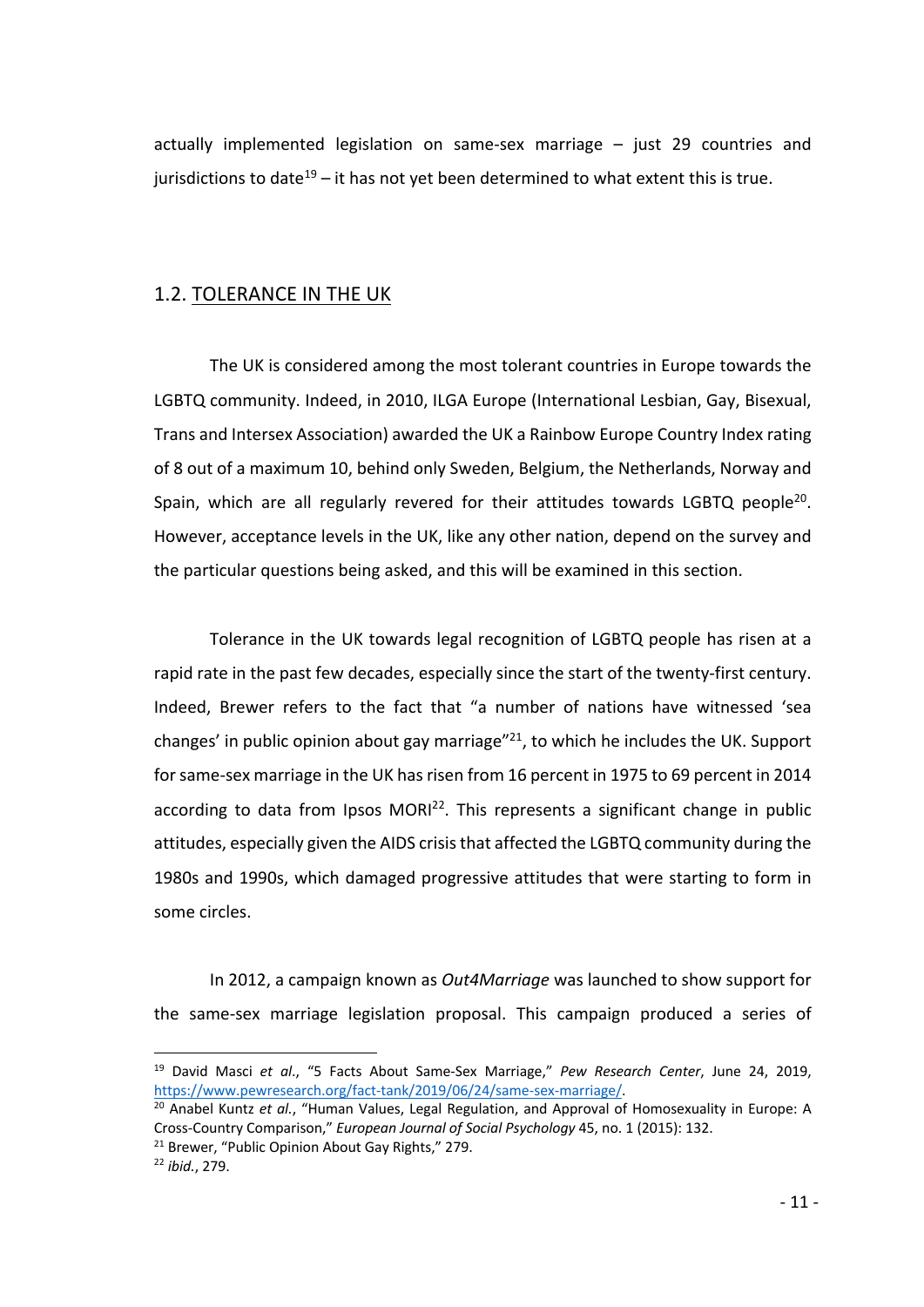YouTube videos with famous faces announcing their support of same-sex marriage. Those featuring in these videos included influential businessmen such as the founder of the Virgin Group, Richard Branson, British politicians such as the Liberal Democrats' Lynne Featherstone (then Parliamentary Under-Secretary of State for Equality) and Labour's Yvette Cooper (then Shadow Home Secretary), popstars such as The Saturdays, and even religious leaders like Rabbi Ariel Friedlander of Liberal Judaism<sup>23</sup>, a less conservative denomination of the Jewish religion. This campaign encouraged increased awareness of the LGBTQ cause, with a particular focus on same-sex marriage. Through backing from various celebrities of different ages from a variety of backgrounds, the campaign hoped to increase support among the general public by appealing to as wide an audience as possible.

When asked about same-sex relationships in general regardless of legal recognition, public support is even higher in the UK. In a British Social Attitudes (hereafter BSA) survey carried out in 2016, findings showed that acceptance of samesex relationships had increased particularly quickly in the four years previously, corresponding to the beginning of debates and the subsequent adoption of legislation to legalise same-sex marriage in the UK. Indeed, it shows that British attitudes have become "significantly more liberal"<sup>24</sup>. The proportion of people saying same-sex relationships are *not wrong at all* grew from 47 percent in 2012 to 59 percent in 2015 and even 64 percent in 2016<sup>25</sup>. These results were in response to the question "What about sexual relations between two adults of the same sex? [Always wrong, Mostly wrong, Sometimes wrong, Rarely wrong, Not wrong at all]"<sup>26</sup>. As such, although the percentage is lower than Brewer's aforementioned statistic on same-sex marriage, this

 <sup>23</sup> Laurence Watts, "Virgin Billionaire Sir Richard Branson Comes Out4Marriage (VIDEO)," *Huffpost*, May 21, 2012 (updated December 6, 2017), https://www.huffpost.com/entry/richard-bransonout4marriage\_b\_1526280?guccounter=1&guce\_referrer=aHR0cHM6Ly93d3cuZ29vZ2xlLmNvLnVrLw&g uce\_referrer\_sig=AQAAAA77J91kb0V7MpIfyVfsAOpPwEWEcAlEVZQkn3ECbaCkyfvmFNG6u2VV7jjlJ7ZuA sBu9pFCDKAXe2ctRtTFGQ-5UkbbT3fUU9ZYbyZ7MOuML\_4QLptayW5oApqKDxVLDhZUdHF21 a16\_q70X6K7LbLE7GNRAGny89W8n7JSmwP.

<sup>24</sup> K. Swales, and E.A. Taylor, "Moral Issues: Sex, Gender Identity and Euthanasia," *British Social Attitudes* 34 (2017): 2.

<sup>25</sup> *ibid.*, 2.

<sup>26</sup> *ibid.*, 4.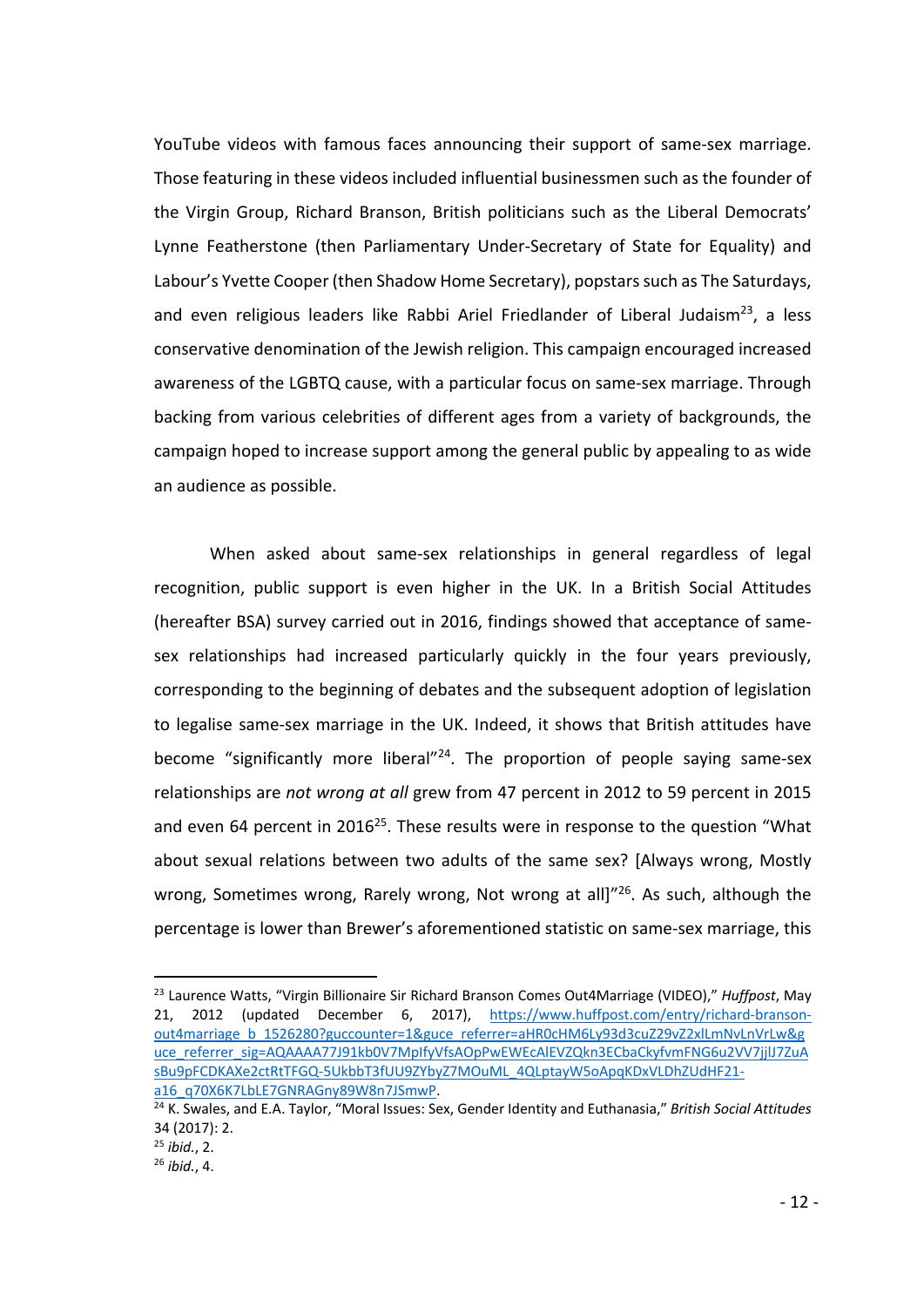result only shows those who say it is *not wrong at all* and does not include others who said it was *rarely wrong*. The survey also found that the gap between acceptance levels of same-sex relationships and pre-marital sex also "narrowed substantially from 26 percentage points in 2005 to 11 percentage points in 2016"27, thus suggesting that the public is quickly becoming increasingly open-minded about LGBTQ issues. Figure 1 below shows that younger generations are notably more tolerant of same-sex relationships, although the study also observed that "people born in all cohorts from the 1940s onwards have become more accepting of same-sex relationships since the early 1990s"<sup>28</sup>. Consequently, the overall trend is growing liberalism irrespective of age, even though younger people remain the most tolerant. Meanwhile, the highest level of tolerance is towards homosexuality in general. According to Pew Research in 2013, this was 76 percent in the UK<sup>29</sup>.





Conservative members of society in the UK, and in particular supporters of the Conservative Party, show increased negativity towards same-sex marriage. Hayton &

 <sup>27</sup> *ibid.*, 5.

<sup>28</sup> *ibid.*, 8.

<sup>&</sup>lt;sup>29</sup> Brewer, "Public Opinion About Gay Rights," 280.

<sup>&</sup>lt;sup>30</sup> Swales, and Taylor, "Moral Issues," 10.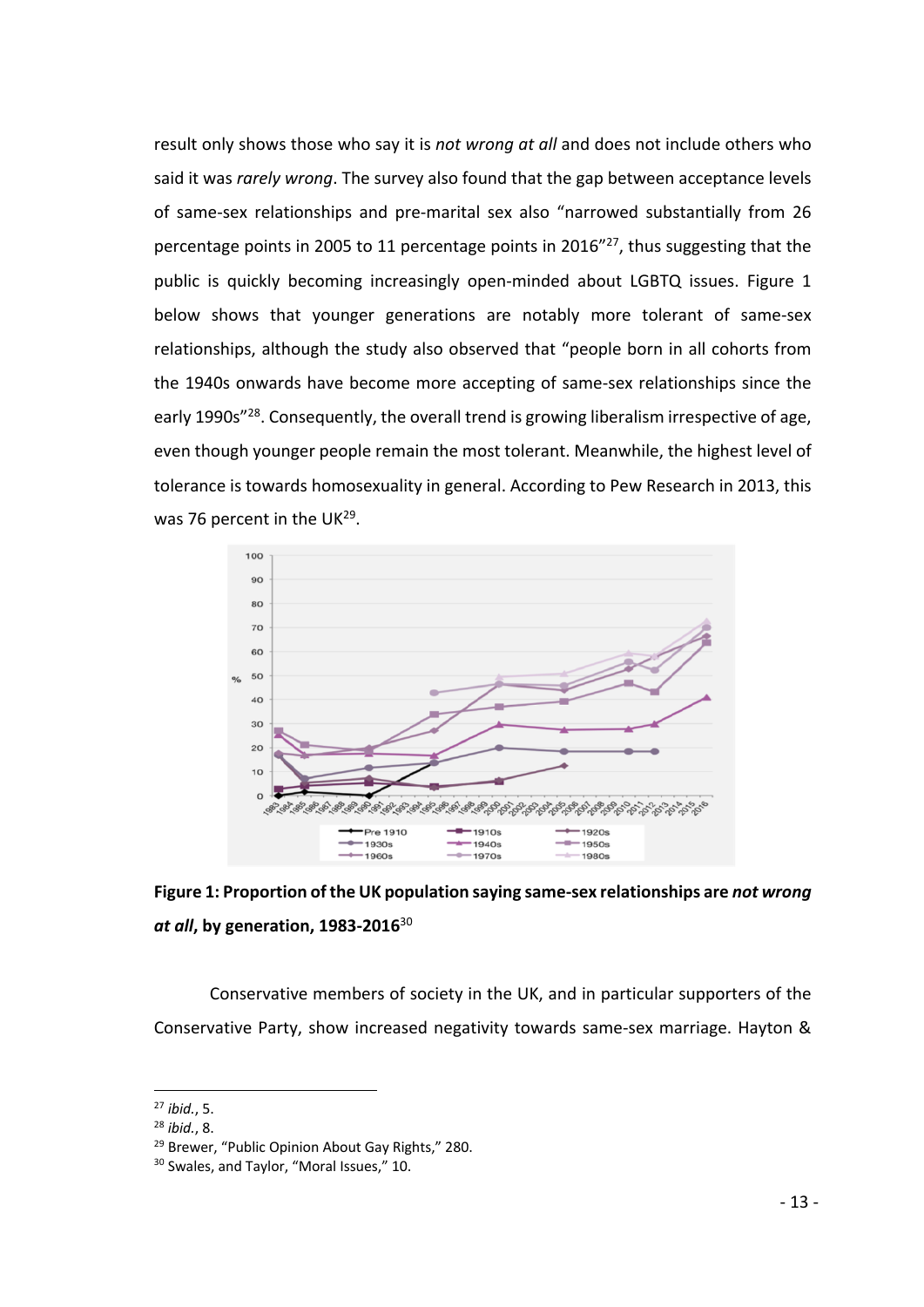McEnhill write, "Opinion polls suggested that only 27.8 per cent of Conservative supporters were in favour of same-sex marriage, compared with 42.8 per cent of the electorate as a whole"<sup>31</sup>. As such, there was a divide along party lines over support for same-sex marriage between more conservative and more liberal members of the public. However, with regards to same-sex relationships, the 2016 BSA survey rejects this idea, as 69 percent of Labour supporters accepted same-sex relationships compared to 60 percent of Conservative supporters. They conclude that "the gap is not so large and it has narrowed since 2012 (from 13 to 9 percentage points)<sup>"32</sup>. Relationships towards partisan attitudes in the UK will be discussed in further detail in Chapter 2.

One area where tolerance is less present in the UK is towards transgender people. The BSA survey points out that there are contradictions in attitudes towards transsexuals. Indeed, although 82 percent said they were *not prejudiced at all*, only 43 percent said they should work as a police officer if they were qualified, and the figure was only 41 percent for primary school teachers<sup>33</sup>. As a result, it reveals a lack of consistency in attitudes towards transgender people, because there is indeed prejudice towards the work people feel they can do. However, some progress is being made. In their 2018 annual report, ILGA Europe stated, "One of the most notable trends during 2017 was the increased visibility and public discussion of trans and intersex issues in the UK"34. Yet, this was "accompanied by a rise in transphobic commentary across traditional media platforms and online<sup>"35</sup>, highlighting the fact that this remains the key issue at present, and that work needs to be done still to increase awareness and tolerance of transgender and intersex people.

Thus, although the UK public has made big leaps forward in its attitude towards lesbians, gay men and bisexuals on several issues, transgender people are still

<sup>&</sup>lt;sup>31</sup> Richard Hayton, and Libby McEnhill, "Cameron's Conservative Party, Social Liberalism and Social Justice," *British Politics* 10, no. 2 (2015): 138-139.

<sup>&</sup>lt;sup>32</sup> Swales, and Taylor, "Moral Issues," 10.

<sup>33</sup> *ibid.*, 2.

<sup>&</sup>lt;sup>34</sup> ILGA Europe, "ILGA-Europe: Annual Review of the Human Rights Situation of Lesbian, Gay, Bisexual, Trans and Intersex People in Europe 2018," *ILGA Europe* (2018): 130.

<sup>35</sup> *ibid.*, 130.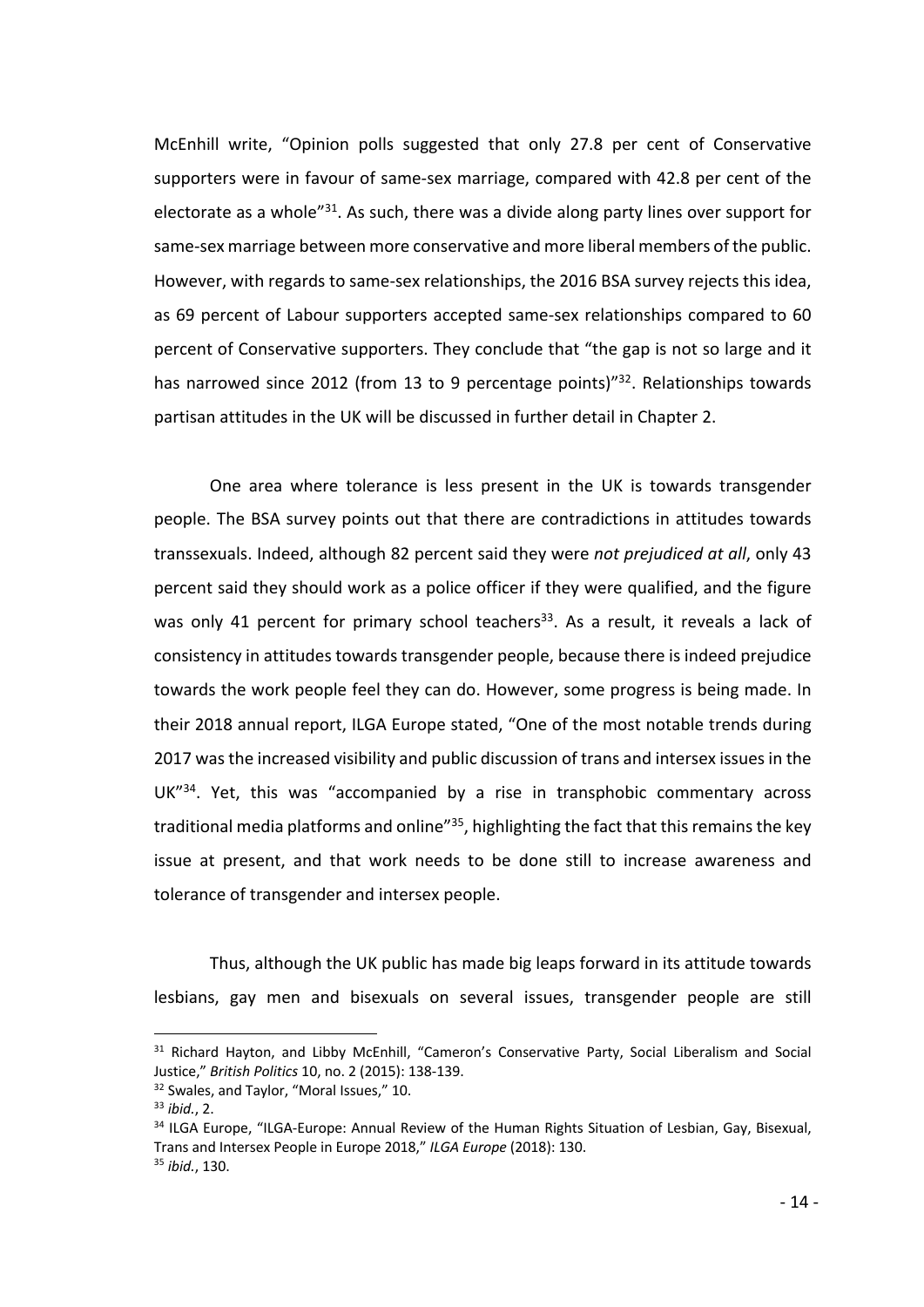discriminated against on a more regular basis, meaning equality for the LGBTQ community has still to be fully achieved.

#### 1.3. TOLERANCE IN FRANCE

As another Western European country that accords a similar set of legal rights to LGBTQ people as the UK, France often records comparable levels of tolerance. However, the situation is not necessarily clear cut, as indeed, in the same aforementioned ILGA Rainbow Europe Country Index dating back to 2010, France only scored 5 out of 10, on a par with Germany and Portugal<sup>36</sup>.

When it comes to same-sex marriage, as in the UK, public support has grown at a relatively considerable pace in France, from 51 percent in 1995 to 65 percent in 2012 according to IFOP (or *The Institut Français d'Opinion Publique*) 37. However, in spite of this progress, people speaking out against same-sex marriage were much more vocal in France than their British counterparts, as they took part in a movement called *La Manif pour Tous*. The aim of *La Manif pour Tous* was to protest against the government's proposals to introduce same-sex marriage and adoption. These demonstrations took place from 2012 onwards and were held across the country. Although there were no mass rallies in the UK, which would imply more acceptance there than in France, it could be suggested that this is simply a way of life for members of the French public to react in this manner. Indeed, French people tend to demonstrate more often on various social, economic and political issues than their British counterparts. It has even been claimed by some that "mass-participation social action is in their DNA"38. Consequently,

 <sup>36</sup> Kuntz *et al.*, "Human Values," 132.

<sup>&</sup>lt;sup>37</sup> Brewer, "Public Opinion About Gay Rights," 279.

<sup>38</sup> Hugh Morris, "The French Strike: What it Means and How Transport is Affected," *The Telegraph*, April 4, 2018, https://www.telegraph.co.uk/travel/destinations/europe/france/articles/why-do-the-frenchalways-strike/.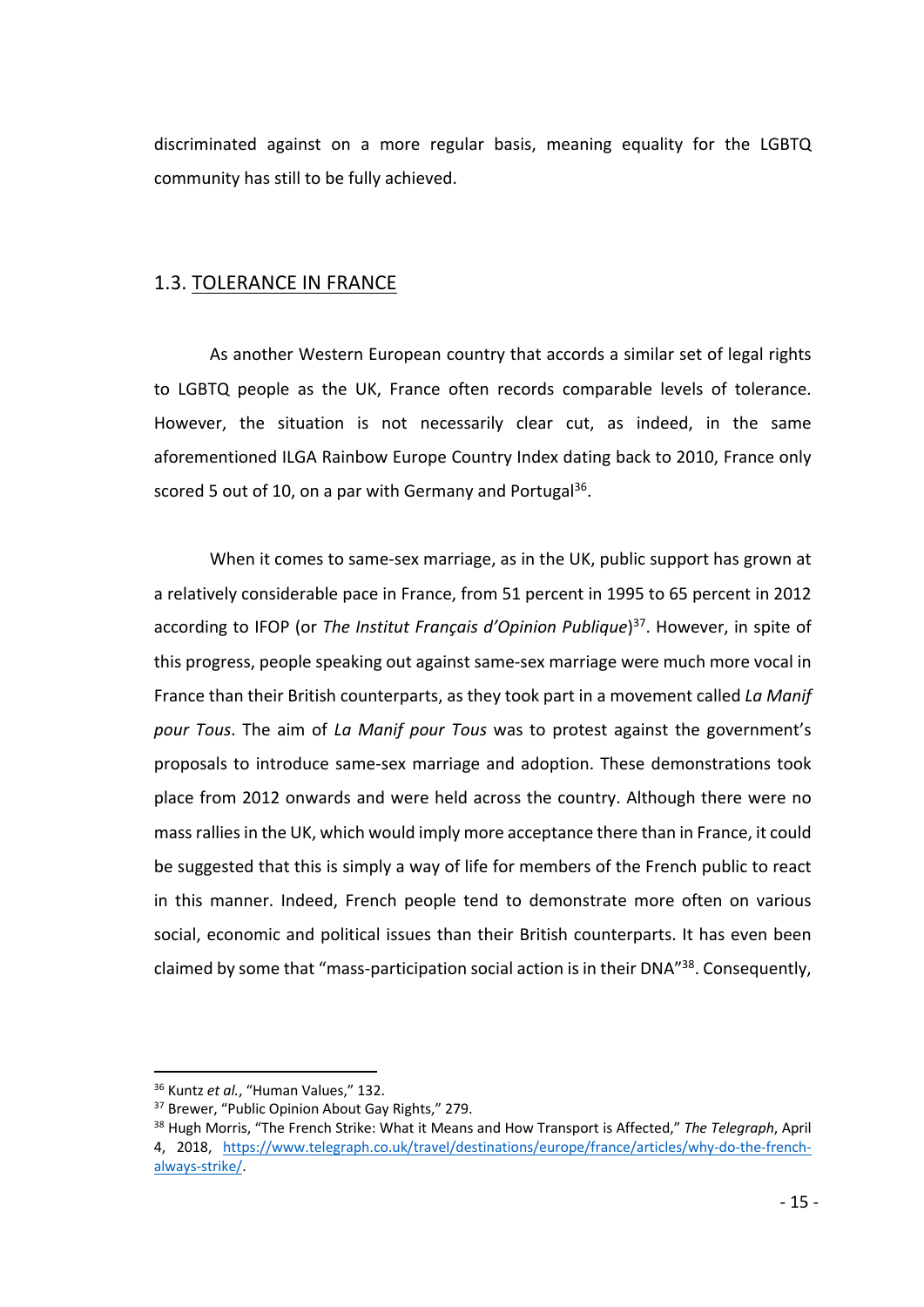it is perhaps predictable that the French response to the introduction of same-sex marriage was a much louder affair than the reaction of their British neighbours.

In addition, when asked their views on homosexuality in general in a 2012 IFOP survey, the French public responded with the most favourable option in the majority of cases. 90 percent of respondents said homosexuality was *une manière comme une autre de vivre sa sexualité*, 7 percent believed it was *une perversion sexuelle que l'on doit combattre* and just 3 percent thought it was *une maladie que l'on doit guérir*. In 1996, the same survey revealed 67 percent, 15 percent and 16 percent for the same three options respectively. Ten years previously in 1986, it was 54 percent, 16 percent and 25 percent respectively<sup>39</sup>. As such, public acceptance of homosexuality has risen to nine out of ten people from just over half in less than thirty years, suggesting there are much more liberal attitudes towards LGBTQ issues in France nowadays.

However, one potential flaw worth mentioning comes from the data collection method of these surveys. It may therefore be necessary to question whether some respondents simply preferred to select the politically correct option in 2012, as they were no longer given the option of not answering. They may not have wanted to admit that they believed homosexuality was a form of sexual perversion or an illness when surveyed. What's more, the fact that in 2012 the survey was carried out by Computer Assisted Web Interviewing (i.e. face-to-face interviews via the Internet)<sup>40</sup>, as opposed to by telephone in 1996<sup>41</sup>, could lead to a biased set of results. It has already been found in other polls that social desirability is more commonplace if the interviewer is present than if the survey is carried out by telephone or via an online anonymous questionnaire42. To emphasise the discrepancies in some of these results, with a different question, 77 percent of French people questioned said *society should accept* 

<sup>&</sup>lt;sup>39</sup> Institut Français d'Opinion Publique, "Les Français et la perception de l'homosexualité : Résultats détaillés : Décembre 2012," *IFOP*, December 15, 2012, https://www.ifop.com/wpcontent/uploads/2018/03/2082-1-study\_file.pdf.

<sup>40</sup> *ibid.*, 2. <sup>41</sup> *ibid.*, 5.

<sup>42</sup> Patrick Sturgis *et al*., *Report of the Inquiry into the 2015 British General Election Opinion Polls*, (London: Market Research Society and British Polling Council, 2016), 41.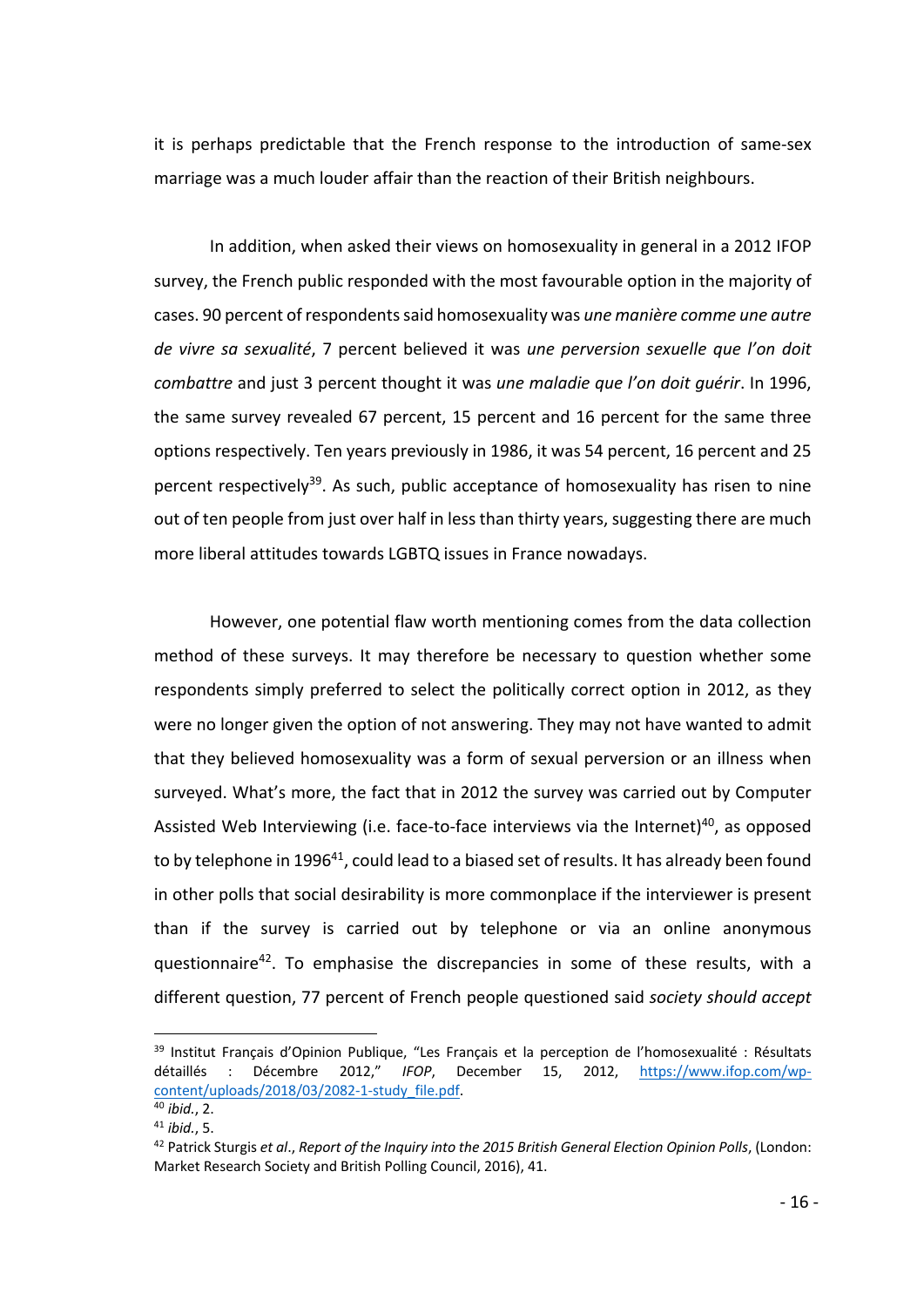*homosexuality* in 201343. Whilst the exact numbers revealing true support of homosexuality in France may be unknown, it is clear to see that there is a general trend that favours more tolerance towards LGBTQ people, and that the majority of the population does indeed have a positive attitude.

It is interesting to note that the 2012 IFOP survey found differences between supporters of different political parties and presidential candidates. As to be expected, supporters of left-wing political parties are more likely to say that homosexuality is *une manière comme une autre de vivre sa sexualité*, with 95 percent of those supporting left-wing parties choosing this option<sup>44</sup>. Meanwhile, for the right-wing, 85 percent support homosexuality, with the centre-right UMP at 82 percent and the far-right *Front National* (FN) at 89 percent<sup>45</sup>. The figures for the right-wing parties may seem surprising as the FN typically has an even more conservative stance than the UMP. This can nevertheless be explained by the mass social movement known as *La Manif pour Tous*, which implicated large numbers of centre-right UMP supporters. Another striking figure is that fewer FN supporters believed homosexuality was a disease (1 percent) than backers of the left (2 percent), who are ordinarily more liberal. However, a far higher percentage of FN supporters felt it was a sexual perversion (10 percent compared to 4 percent for the *Parti Socialiste*) 46. When respondents were asked who they voted for in the first round of the 2012 presidential elections, results were similar. Voters of leftwing candidates Jean-Luc Mélenchon and François Hollande had the highest support for homosexuality at 95 percent, whereas the supporters of far-right Marine Le Pen and centre-right candidate Nicolas Sarkozy were in favour 87 and 85 percent of the time respectively<sup>47</sup>. As such, it reflects divisions along party lines, which were particularly marked in France regarding the LGBTQ issue. Given the lower tolerance rate of homosexuality among the right-leaning public, the reluctance of right-wing parties to accept legislation promoting increased rights for LGBTQ people is understandable.

<sup>&</sup>lt;sup>43</sup> Brewer, "Public Opinion About Gay Rights," 280.<br><sup>44</sup> Institut Français d'Opinion Publique, "Les Français et la perception de l'homosexualité," 6.

<sup>45</sup> *ibid.*, 6.

<sup>46</sup> *ibid.*, 6.

<sup>47</sup> *ibid.*, 6.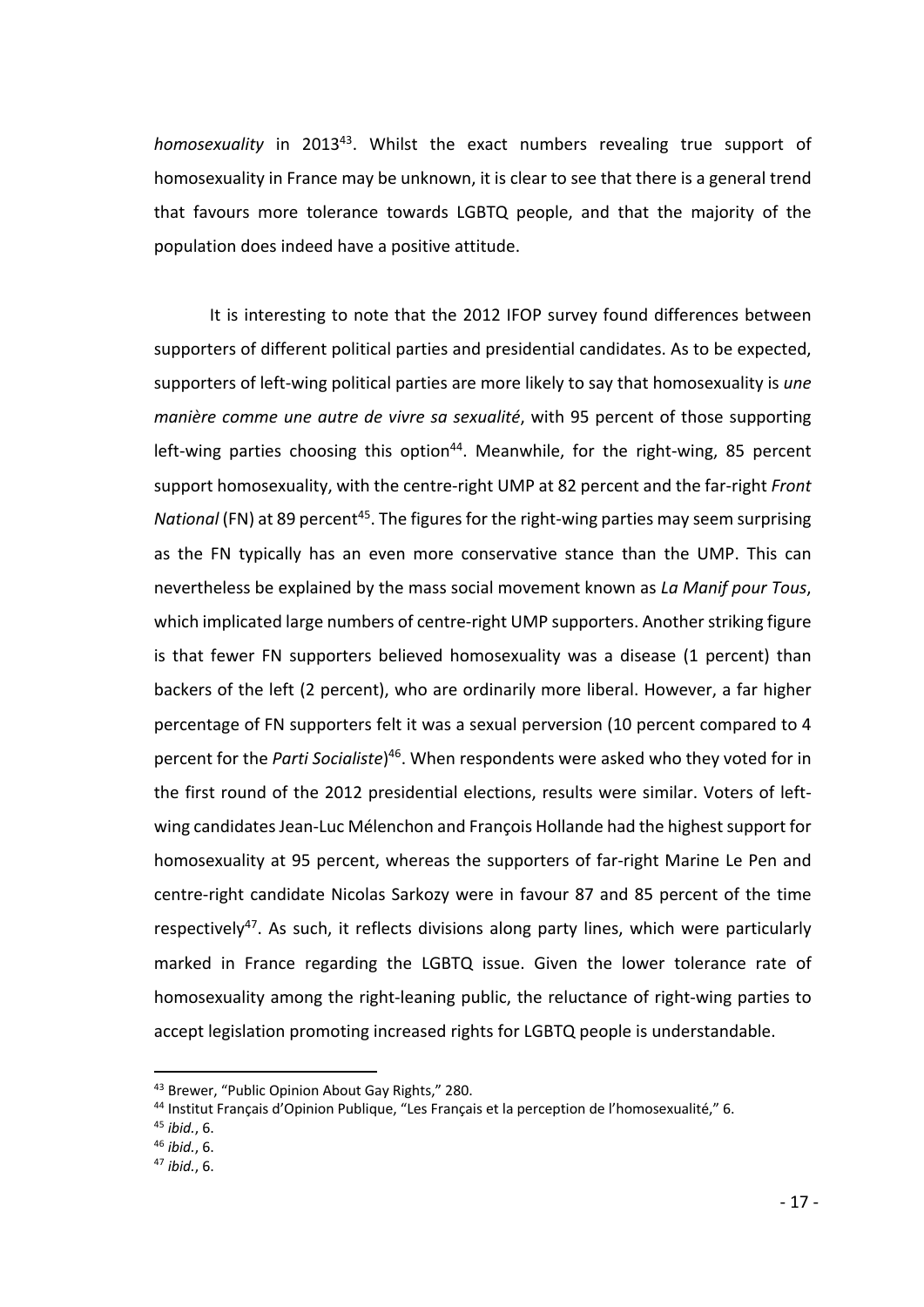France, therefore, whilst displaying similar statistics to the UK, was much less accepting of LGBTQ people in public, as the demonstrations across the country prove. There was more vocal opposition to proposals to introduce same-sex marriage in France, creating more tension for LGBTQ people.

#### 1.4. ANTI-LGBTQ DISCRIMINATION

Although it can be said that tolerance levels have generally increased towards LGBTQ people across Europe and the Western world, it must also be highlighted somewhat paradoxically that reports of violent anti-LGBTQ crimes are also on the rise.

In the UK, despite the growing levels of acceptance of the LGBTQ community, discriminatory attacks still occur on a regular basis. Indeed, "the media still regularly report incidents where gay, lesbian and transgender people are beaten up on the street. Lesbian and gay couples are forced to move home when people in their neighbourhood harass them"<sup>48</sup>. Even in 2019, there are violent incidents in the UK that shock the public. For example, a lesbian couple were insulted and subsequently beaten up for refusing to kiss in public in an attack that took place on a London bus on 30 May 2019<sup>49</sup>. Hunte describes this attack as a "sobering reality check"<sup>50</sup> of why more still needs to be done to fight homophobia in the UK, even in large metropolitan cities like London. In the British capital alone, homophobic hate crimes have risen each year in the past five years: 2,308 homophobic hate crimes were recorded in 2018, compared to 1,488 in 2014<sup>51</sup>. Prior to the introduction of same-sex marriage in the UK in 2014, hate crimes decreased slightly between 2011-2012 (4,362 reports) and 2012-2013 (4,267 reports) across the

 <sup>48</sup> Boris Dittrich, "Gay Marriage Does Not End Discrimination," *The Independent*, July 17, 2013, https://www.independent.co.uk/voices/comment/gay-marriage-does-not-end-discrimination-8714202.html?amp.

<sup>49</sup> Ben Hunte, "London Bus Attack: Arrests After Gay Couple Who Refused to Kiss Beaten," *BBC News*, June 7, 2019, https://www.bbc.com/news/uk-england-london-48555889.

<sup>50</sup> *ibid.*

<sup>51</sup> *ibid.*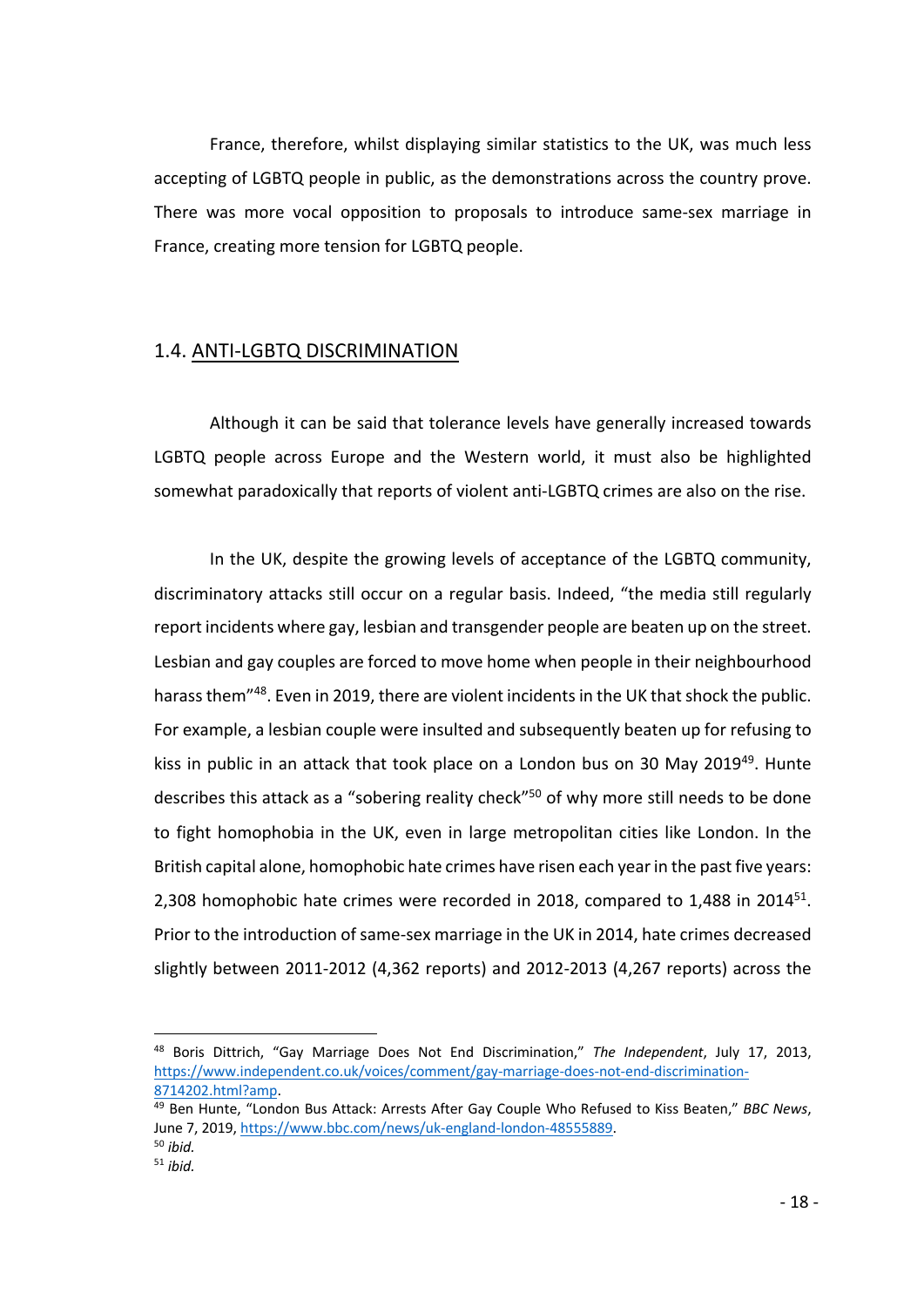$UK<sup>52</sup>$ . With the arrival of same-sex marriage, it appears to have reversed the trend and anti-LGBTQ crimes have in actual fact increased since, perhaps because of the greater visibility of LGBTQ people.

In France, the situation is similar. Each year, the French third sector organisation *SOS Homophobie* publishes a report on the homophobic acts reported to the association in France. In the 2019 report, we find the number of testimonies of homophobic acts in France has more than quadrupled since 2000<sup>53</sup>. Figure 2 on the following page reveals a peak in 2013, when 3,517 cases were reported, shortly after the legalisation of gay marriage. The number of cases subsequently decreased; however, since 2015, they have been on the rise again, with 1,905 reports in  $2018^{54}$ . Yet, what is particularly striking is that the number of cases of physical violence reported to *SOS Homophobie* in 2018 rose to 231 (an increase of 66 percent compared to 2017), which according to the report represents "une hausse alarmante"<sup>55</sup>. In the last quarter of 2018, there was "une agression rapportée chaque jour<sup>"56</sup>. Of interest too are the "hausses spectaculaires constatées en 2012 (+27 %) et 2013 (+78 %)"57 of anti-LGBTQ acts. This took place during the protest movement *La Manif pour Tous* against the proposals to introduce same-sex marriage. This statistic was confirmed by Guillaume Chiche in 2018, an MP for *La République en Marche* (the political party created by current President Emmanuel Macron), who stated whilst addressing the organisers of *La Manif pour Tous*: "Pendant les treize mois de mobilisation que vous avez initiée contre le mariage pour tous, les actes homophobes ont augmenté de 78 pour cent<sup>"58</sup>. The correlation between the protest movement and the increase in anti-LGBTQ acts must therefore be underlined.

 <sup>52</sup> David Harris *et al.*, "Legal Study on Homophobia and Discrimination on Grounds of Sexual Orientation and Gender Identity: United Kingdom," *European Union Agency for Fundamental Rights (FRA)* (2014): 53. <sup>53</sup> Véronique Godet, and Joël Deumier, "Rapport sur l'homophobie 2019 : Dossier de presse 14 mai 2019," *SOS Homophobie* (2019): 6.

<sup>54</sup> *ibid.*, 6.

<sup>55</sup> *ibid.*, 6.

<sup>56</sup> *ibid.*, 8.

<sup>57</sup> Joël Deumier, and David Raynaud, "Rapport sur l'homophobie 2018," *SOS Homophobie* (2018): 16.

<sup>&</sup>lt;sup>58</sup> Guillaume Chiche, "L'homophobie de La Manif pour tous dénoncée par ce député LREM," speech, October 24, 2018. https://www.youtube.com/watch?v=UkxblpXqGQY.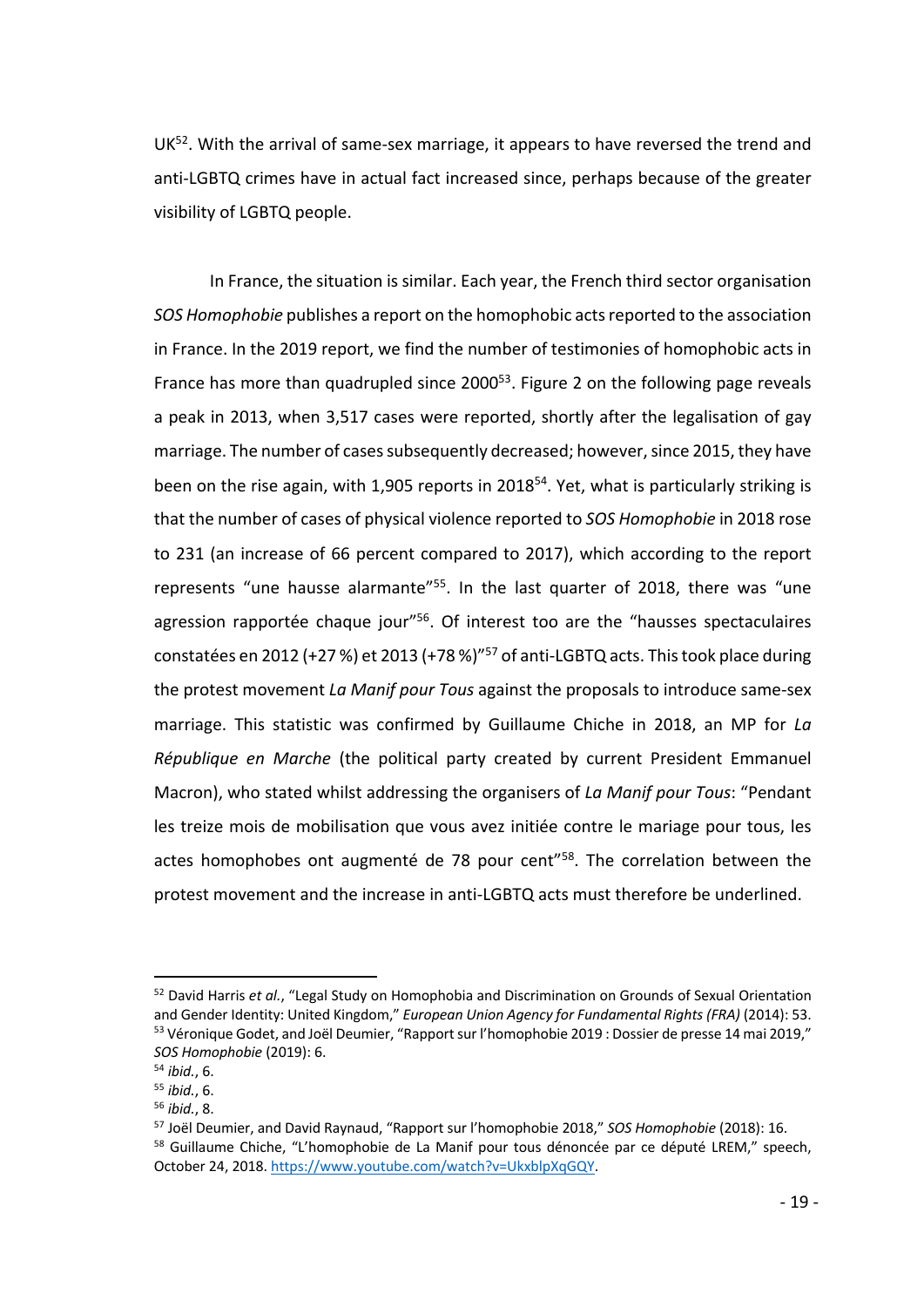

**Figure 2: Number of anti-LGBTQ acts in France reported to** *SOS Homophobie***, 1994- 2018**<sup>59</sup>

A high-profile example of an anti-LGBTQ crime took place in the Marais district of Paris<sup>60</sup>, where pedestrian crossings were painted with the rainbow flag initially on a temporary basis in order to commemorate the Gay Pride and Gay Games in 2018. However, within days, these were vandalised with homophobic insults such as "LGBT hors de France<sup>"61</sup>. In response, the Mayor of Paris Anne Hidalgo announced that these would remain permanently to act as a "signal positif et bienveillant"<sup>62</sup>. In spite of this, some feared that this would not necessarily have the positive effect the mayor had hoped for. For instance, one resident stated, "Je crains que cette mesure communautariste n'attise la haine et la violence"63.

An additional common problem in both the UK and France is the bullying of LGBTQ schoolchildren "because they are perceived as being different" $64$ . In France, 7 percent of anti-LGBTQ incidents reported to *SOS Homophobie* in 2017 took place in a school or university environment, which represented a 38 percent increase on the

 <sup>59</sup> Godet, and Deumier, "Rapport sur l'homophobie 2019," 6.

<sup>60</sup> The Marais district is at the heart of LGBTQ culture in Paris.

<sup>61</sup> Philippe Baverel, "Paris : des tags homophobes dans le Marais," *Le Parisien*, June 26, 2018, http://www.leparisien.fr/paris-75/paris-des-tags-homophobes-dans-le-marais-26-06-2018- 7794525.php.

 $62$  Philippe Baverel, "Paris : la pérennisation des carrefours aux couleurs LGBT dans le Marais fait débat," *Le Parisien*, July 3, 2018, http://www.leparisien.fr/paris-75/paris-la-perennisation-des-carrefours-arc-enciel-dans-le-marais-fait-debat-03-07-2018-7805628.php. <sup>63</sup> *ibid.*

<sup>64</sup> Dittrich, "Gay Marriage Does Not End Discrimination".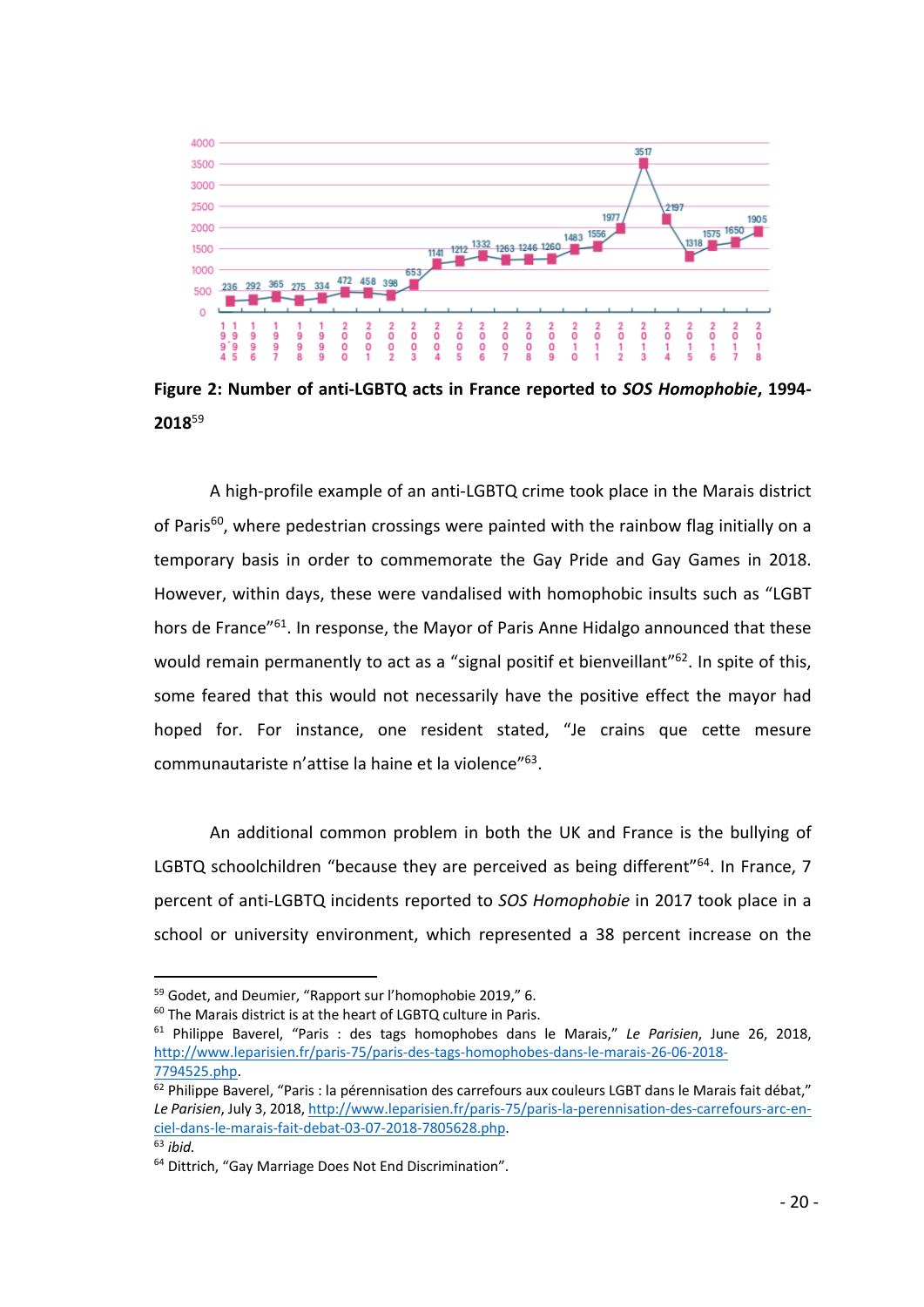previous year<sup>65</sup>. In the UK, 95 percent of respondents to the 2014 European Union Agency for Fundamental Rights (FRA) LGBT survey stated they had seen or heard negative comments about LGBTQ people; in France, this was 90 percent<sup>66</sup>. In Scotland, generally considered a tolerant place towards LGBTQ people, the situation was equally bad, with approximately 90 percent of LGBTQ teenagers experiencing homophobia at school<sup>67</sup>. Dittrich also points out that "the suicide rate, among especially young lesbian and gay people, is much higher than that of their peers"<sup>68</sup>. Indeed, in Scotland, "27% reported they had attempted suicide after being bullied"69. This is representative of the situation across the UK and in France too. What's more, for children with two same-sex parents, there is also discrimination at school, and depending on the place and type of school, many parents hide their homosexuality from the parents of their child's classmates. Gross concludes, "Ce qui pousse une famille à rester en retrait sur la divulgation de l'homoparentalité, c'est plutôt l'âge de l'enfant, et/ou le lieu de scolarisation, que la volonté de passer pour hétéroparentale<sup>"70</sup>. As a result, although the younger generation is often considered to be the most tolerant towards LGBTQ people, the paradox is that schools are among the places where the most homophobic language is recorded.

At this point, it must be noted that the rise in reported crime figures could also be attributed to the fact that victims are becoming increasingly likely to come forward to the police or to organisations like *SOS Homophobie*. Indeed, with the increasing support from the general public and diminishing stigmatisation surrounding LGBTQ people, victims of homophobic incidents are more likely to report these crimes. This in turn leads to crime statistics, which appear to show growing violence. Nonetheless, in

 <sup>65</sup> Deumier, and Raynaud, "Rapport sur l'homophobie 2018," 17.

<sup>66</sup> European Union Agency for Fundamental Rights, *EU LGBT Survey*, 19.

<sup>67</sup> Libby Brooks, "Scotland to Embed LGBTI Teaching Across Curriculum," *The Guardian*, November 9, 2018, https://www.theguardian.com/education/2018/nov/09/scotland-first-country-approve-lgbtischool-lessons.

<sup>&</sup>lt;sup>68</sup> Dittrich, "Gay Marriage Does Not End Discrimination".

<sup>69</sup> Brooks, "LGBTI Teaching".

<sup>70</sup> Martine Gross, "Homophobie à l'école : Les stratégies des familles lesboparentales pour protéger leurs enfants," *Dialogue* 194 (2011): 32.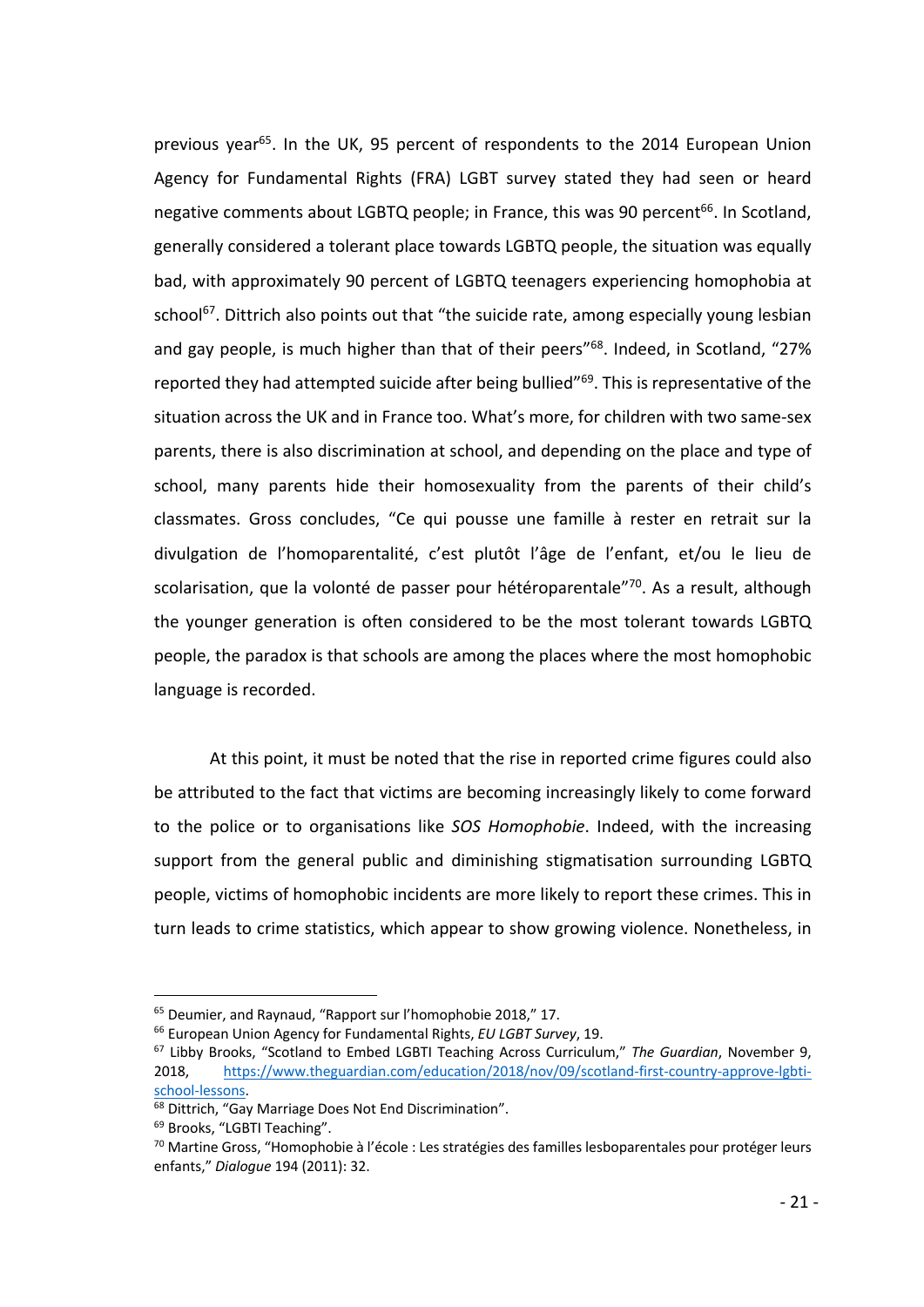some cases, where the increases have been significant, such as after the introduction of same-sex marriage in both the UK and France, it can be deduced that anti-LGBTQ discourse and violence is in fact on the rise. Whether this continues to be the case in future remains to be seen.

Discrimination at work also remains relatively commonplace in both France and the UK, where statistics are remarkably similar between the two countries. Indeed, in the FRA LGBT survey in 2014, France and the UK were regularly ranked alongside each other for workplace discrimination when compared to other EU countries. For instance, 44 percent of UK respondents felt they had been discriminated against or harassed in 2013-2014 based on their sexual orientation; in France, it was 41 percent<sup>71</sup>. Furthermore, 19 percent of Brits and 20 percent of Frenchmen and women felt discriminated against when looking for work or when at work<sup>72</sup>. Outside of employment. these figures were 32 percent for the UK and 31 percent for France<sup>73</sup>.

Wage discrimination is a further issue. In France, Laurent & Mihoubi discovered in 2012 that homosexual men receive lower wages than their heterosexual counterparts. In fact, in the private sector they earn 6.3 percent less, whilst in the public sector, they make 5.6 percent less money<sup>74</sup>. However, this was only found for homosexual men, as lesbians received 2.1 percent more than heterosexual women in the private sector75. Meanwhile, a similar study in the UK by Reza Arabsheibani *et al.76* in 2007 found that there was "no significant penalty for gays and  $+6$  % for lesbians" $^{77}$ . As such, there is evident discrimination against homosexual men, although "the asymmetry observed [between gay men and lesbians…] reflects a diversity of

 <sup>71</sup> European Union Agency for Fundamental Rights, *EU LGBT Survey*, 15.

<sup>72</sup> *ibid.*, 16.

<sup>73</sup> *ibid.*, 17.

<sup>&</sup>lt;sup>74</sup> Thierry Laurent, and Ferhat Mihoubi, "Sexual Orientation and Wage Discrimination in France: The Hidden Side of the Rainbow," *Journal of Labor Research* 33 (2012): 508.

<sup>75</sup> *ibid.*, 507.

<sup>76</sup> G. Reza Arabsheibani, *et al.*, "Variations in Gay Pay in the USA and the UK," in *Sexual Orientation Discrimination: An International Perspective*, ed. M.V. Lee Badgett, and Jefferson Frank (London: Routledge, 2007).

<sup>77</sup> Laurent, and Mihoubi, "Sexual Orientation and Wage Discrimination," 507.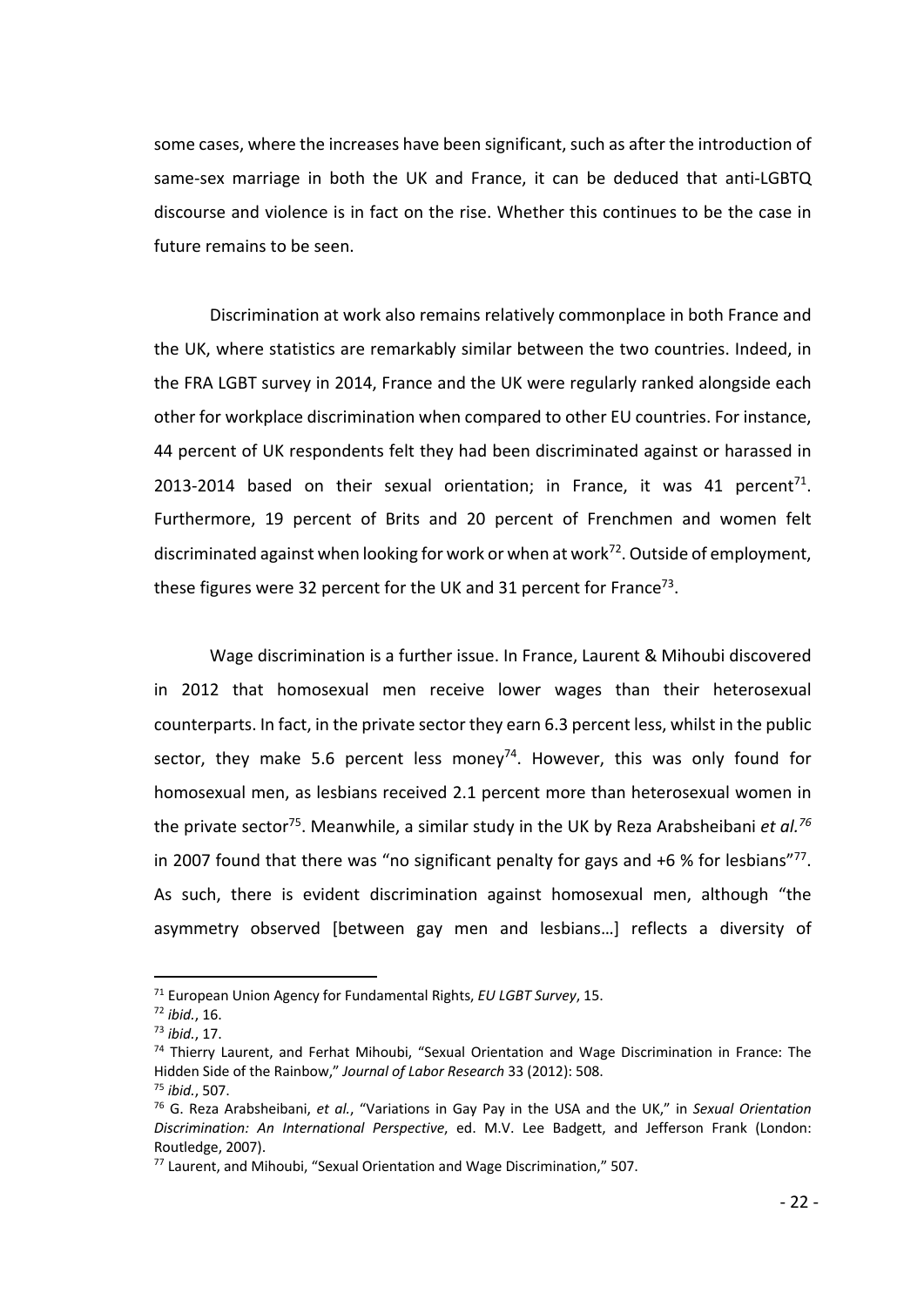discriminatory practices, explained by the specificity of homophobia and the different nature of stereotypes associated with male and female homosexuality"<sup>78</sup>. There are therefore differences observed between homophobia towards men and towards women, a trend present not only in the UK, but according to similar studies, in other countries too.

Finally, the OECD also highlighted discrimination in the UK against LGBTQ people during interviews. They note that homosexual men are less likely to be offered a job if the qualities required are typically masculine traits, "lorsque le candidat idéal est décrit comme 'ambitieux', 'audacieux' ou ayant une 'mentalité de leader'"79. Meanwhile, the same phenomenon is seen for lesbians if the job requires typically feminine characteristics, "comme 'affectueux', 'enjoué' ou 'sensible aux besoins d'autrui'"80. Whilst this clearly reveals underlying homophobia and anti-LGBTQ discrimination in the workplace in the UK, it also highlights ongoing sexism in the country, as there is no reason that a woman cannot be a leader or that a man cannot be sensitive to other people's needs for instance. The fact that these stereotypes for men and women still exist underlines a deeper societal problem of patriarchy in the UK and across much of the world.

As a result of the arguments presented in this chapter, it is clear to see that homophobia and anti-LGBTQ discrimination remain a big problem to this day in both the UK and France. Statistics have shown us that homophobic acts increased significantly after debates began on same-sex marriage in both countries. This is in spite of the rising tolerance levels towards homosexuality and LGBTQ rights. Thus, the next chapter will examine in detail the role of political discourse in the UK on the public's attitudes.

 <sup>78</sup> *ibid.*, 524.

<sup>&</sup>lt;sup>79</sup> Organisation for Economic Co-Operation and Development, "Le défi LGBT," 26.

<sup>80</sup> *ibid.*, 26.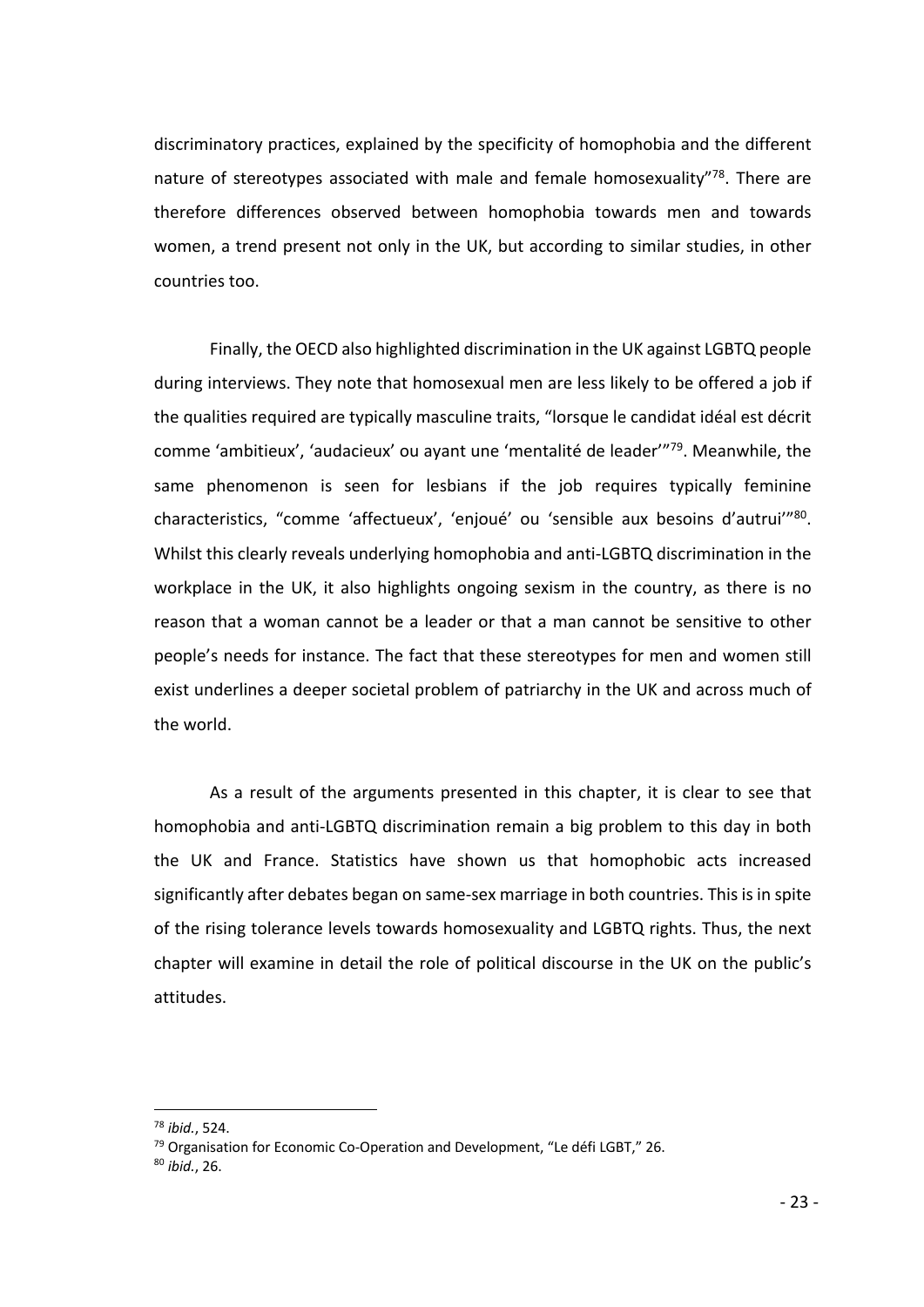### CHAPTER 2

#### THE UNITED KINGDOM: A NATION DIVIDED

This chapter will examine the United Kingdom as a case study. Whilst the UK has often ranked highly for LGBTQ rights in recent years, this has not always held true, and even today, there are disparities between the four nations that constitute the kingdom. First, I will look at how the early 2000s under the Labour Party were notable for the gradual implementation of more legal rights that accompanied rising levels of tolerance in the country. Second, I shall consider the evolution under the Conservative Party government from 2010 onwards, which has been marked by divides among Members of Parliament over the introduction of same-sex marriage in particular. Third, I will study how the far-right have treated the LGBTQ issue this century, paying particular attention to the United Kingdom Independence Party (hereafter referred to as UKIP) and the British National Party (or BNP). In the fourth section, I will deal with how and why Scotland is today considered among the most forward-looking countries with regards to gay rights, before finally scrutinising the less progressive legal situation in Northern Ireland for LGBTQ people, which is closely tied to religion and divisions between the unionists and Irish nationalists.

#### 2.1. NEW LABOUR DEVELOPMENTS IN THE EARLY 2000s

The start of the twenty-first century saw substantial progress for LGBTQ rights in the UK under Tony Blair's New Labour left-wing government, which took a liberal approach to social issues. The Labour Party gained in popularity, thanks largely to Blair's persona that brought a fresh approach to the widely disliked politics of the Conservative Prime Minister John Major in the 1990s. As the youngest British Prime Minister in almost two centuries, Blair offered voters a clear alternative to the ageing traditional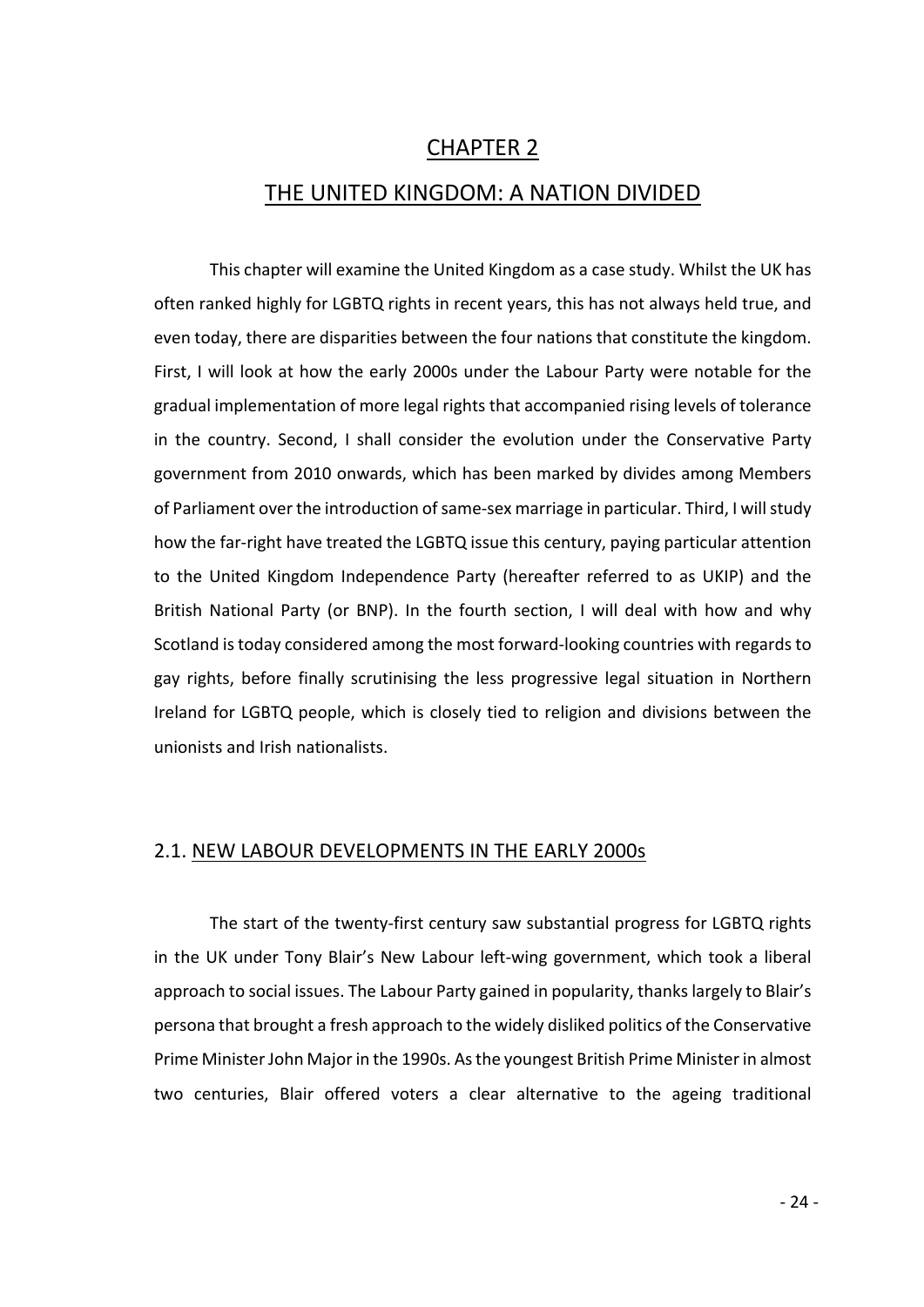Conservative Party. His cabinet even included an openly gay MP, Chris Smith $81$ , highlighting the more inclusive nature of Blair's government compared to Major's Conservatives in the 1990s.

Numerous legislations were introduced in parliament to give LGBTQ individuals more legal rights in the early 2000s. Brown and Cocker point out the following laws all brought in during Blair's premiership: "the Equality Act 2006, the Civil Partnership Act 2004, the Adoption and Children Act 2002, the repeal of section 28 of the Local Government Act 1988<sup>82</sup> (2003) and bringing the age of consent in line with heterosexuals (2001)<sup>"83</sup>. In addition, the Employment Equality (Sexual Orientation) Regulation 200384, which forbade workplace discrimination based on sexual orientation, must not be forgotten, although as mentioned previously, this has not put a stop to all forms of discrimination against LGBTQ people. This "impressive"<sup>85</sup> series of new laws gave the LGBTQ community unprecedented rights in the UK in a very short period of time. It can therefore be deduced that policies under New Labour represented a very positive turning point for LGBTQ equality.

This increasing equality all stemmed from Labour's election campaign based around the values of human rights. It is worth noting though that there was no direct mention of LGBTQ rights in their manifesto<sup>86</sup>. Consequently, Labour's LGBTQ policies developed rapidly after the government had already been elected, in part due to pressures from the EU. Indeed, the EU incorporated "'sexual orientation' into the anti-

<sup>81</sup> Kelly Kollman, and M. Waites, "United Kingdom: Changing Political Opportunity Structures, Policy Success and Continuing Challenges for Lesbian, Gay and Bisexual Movements," in *The Lesbian and Gay Movement and the State: Comparative Insights into a Transformed Relationship*, ed. M. Tremblay, D. Paternotte, and C. Johnson (Farnham: Ashgate, 2011), 191.

<sup>82</sup> Section 28 of the Local Government Act 1988 was introduced under Margaret Thatcher's premiership and stated that local governments "shall not intentionally promote homosexuality or publish material with the intention of promoting homosexuality" or "promote the teaching in any maintained school of the acceptability of homosexuality as a pretended family relationship": *ibid.*, 188.

<sup>&</sup>lt;sup>83</sup> Helen Cosis Brown, and Christine Cocker, "Lesbian and Gay Fostering and Adoption: Out of the Closet into the Mainstream?" *Adoption & Fostering* 32, no. 4 (2008): 22.

<sup>84</sup> Kollman, and Waites, "Changing Political Opportunity Structures," 190.

<sup>85</sup> *ibid.*, 192.

<sup>86</sup> *ibid.*, 191.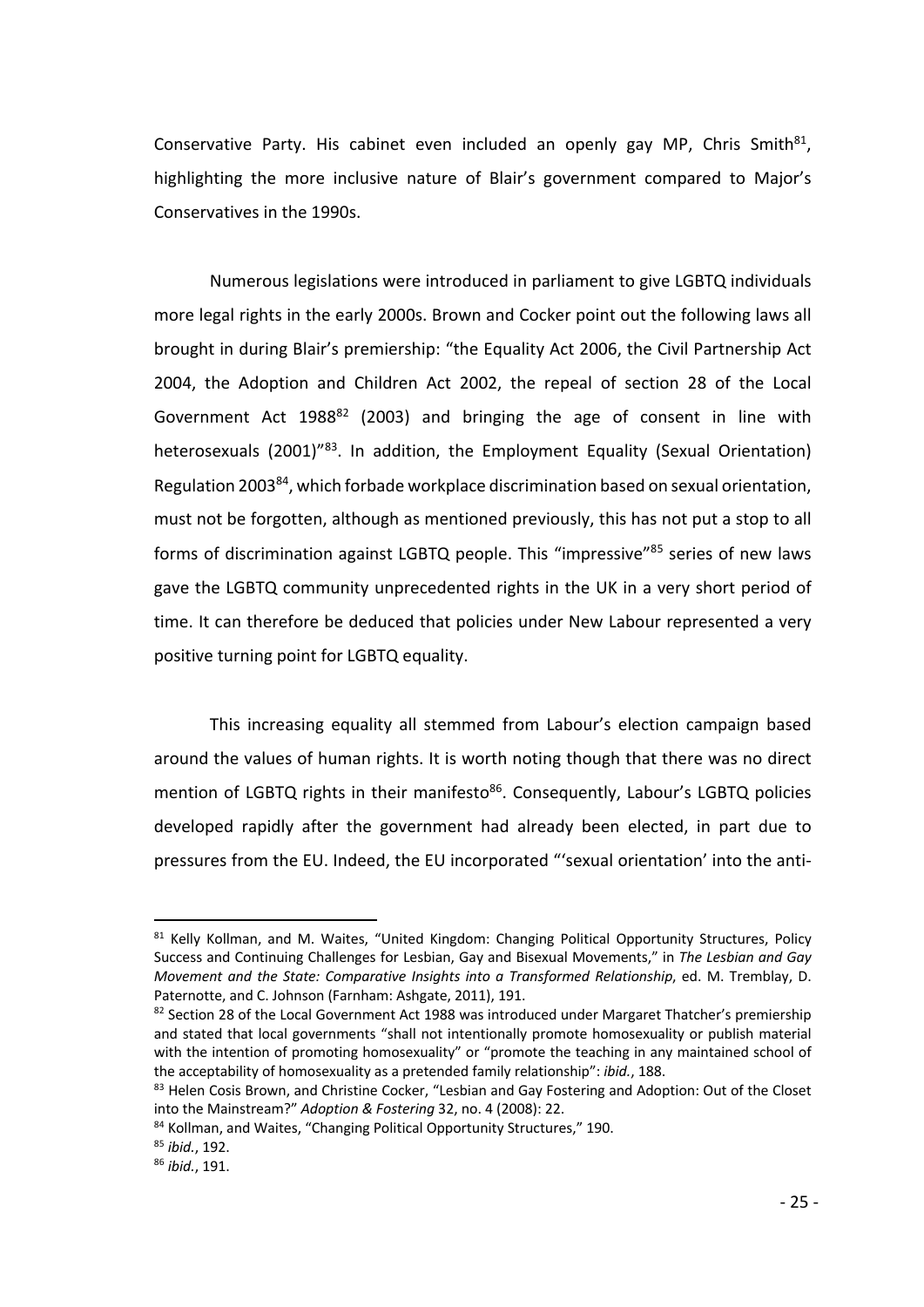discrimination clause of [its] Treaty of Amsterdam in 1997"87, meaning that the European Court of Human Rights was able to act on cases of discrimination against LGBTQ people. For Labour, this prompted them to implement legislation to allow LGBTQ individuals in the UK to have more rights before a high-profile case could be taken to the European Court of Human Rights. They preferred to take matters into their own hands, rather than being forced after a court ruling in Strasbourg.

There is some debate among scholars about the effectiveness of Labour's discourse in the early twenty-first century. For Shipman and Smart, one particular area where New Labour were especially successful was through their ability to "ideologically [separate] the idea of stability from the normative assumptions surrounding the superiority of two parent and/or heterosexual households<sup>"88</sup>. Instead of promoting the traditional model of one father, one mother and their children, they presented the modern family in its varied formats. Gay adoption and fostering were henceforth allowed under the Adoption and Children Act 2002. However, Glennon argued in 2007 that "rhetorical commitments to traditional family values, expressed in more positive New Labour terminology of 'strengthening marriage' continue to pervade political dialogue"89. For her, new legislation was a mask for underlying pledges to traditions, even among the Labour Party. What's more, in spite of the perceived legal step forward, Brown and Cocker remind us that "homosexuality [was] still seen by some as pathological. Even supporters of progressive changes were lukewarm because of their belief that homosexuality is a marginal identity<sup>"90</sup>. Indeed, during the adoption of the bill in the House of Lords, the openly gay Muslim peer Lord Alli endorsed "the maintenance of a relationship hierarchy in which married heterosexuals remains the 'gold standard'"91. Hence, it reveals a reluctance among certain Labour politicians to fully reject the hierarchy of families and to accept complete equality for LGBTQ people

 <sup>87</sup> *ibid.*, 189.

<sup>88</sup> Beccy Shipman, and Carol Smart, "'It's Made a Huge Difference': Recognition, Rights and the Personal Significance of Civil Partnership," *Sociological Research Online* 12, no. 1 (2007): 5.

<sup>89</sup> Lisa Glennon, "Strategizing For the Future Through the Civil Partnership Act," *Journal of Law and Society* 33, no. 2 (2006): 246.

<sup>90</sup> Brown, and Cocker, "Lesbian and Gay Fostering and Adoption," 22.

<sup>91</sup> *ibid.*, 22.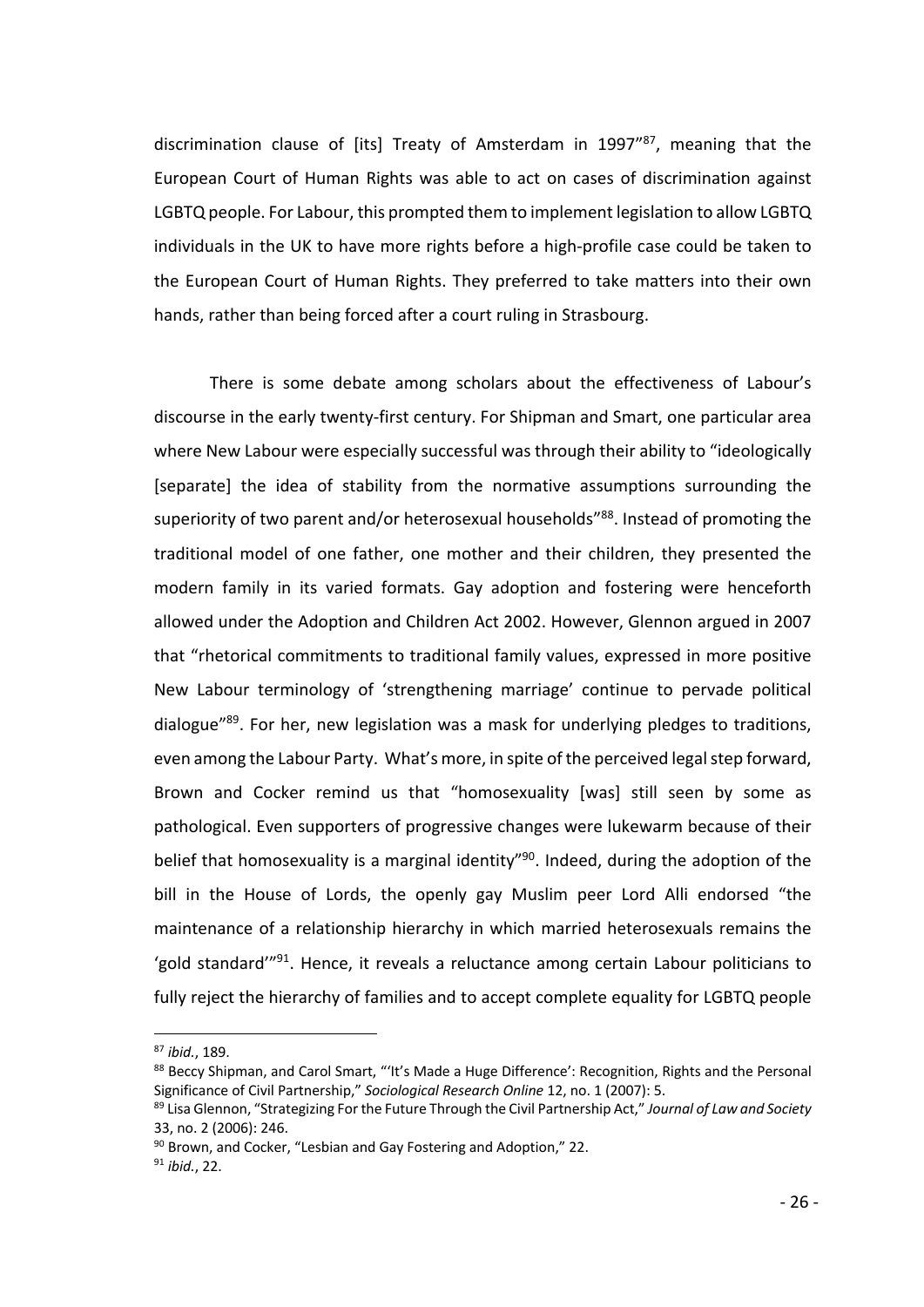in spite of the legislation that they helped to introduce. Simply because Labour were the ones to put forward this legislation, it does not mean that their intentions were purely to promote equality.

This somewhat reflects the contrasting discourse emanating from the public on the LGBTQ issue. Even within the LGBTQ community, there were differences in opinion. For instance, taking the example of civil partnerships, Shipman and Smart tell us that it was "not something that gays and lesbians were actively demanding"<sup>92</sup>. They go on to point out that LGBTQ lobby groups such as Stonewall, the Coalition for Marriage Equality and Outrage! had contrasting views on whether civil partnerships or same-sex marriage were preferable. Stonewall preferred civil partnerships over marriage, developing "a basic 'equal' but 'different' position in which [civil partnerships were] positioned as separate from marriage but equal to it, and with a more modern flavour"93. Meanwhile, the Coalition for Marriage Equality promoted access to both civil partnerships and marriage for same-sex and opposite-sex couples<sup>94</sup>. Finally, Outrage! called for a "'queer' rejection of marriage"<sup>95</sup>. As such, the LGBTQ community disagreed over the best course of action for the future, as some believed that same-sex marriage would mean they lost a part of their unique community.

It is therefore perhaps unsurprising that whilst attempting to push through new legislation to encourage LGBTQ equality, the Labour Party encountered difficulties on how best to proceed in the early twenty-first century, especially given the divides within society, and even among the community concerned by the changes.

 $92$  Shipman, and Smart, "'It's Made a Huge Difference'," 3.

<sup>93</sup> *ibid.*, 6.

<sup>94</sup> *ibid.*, 6.

<sup>95</sup> *ibid.*, 7.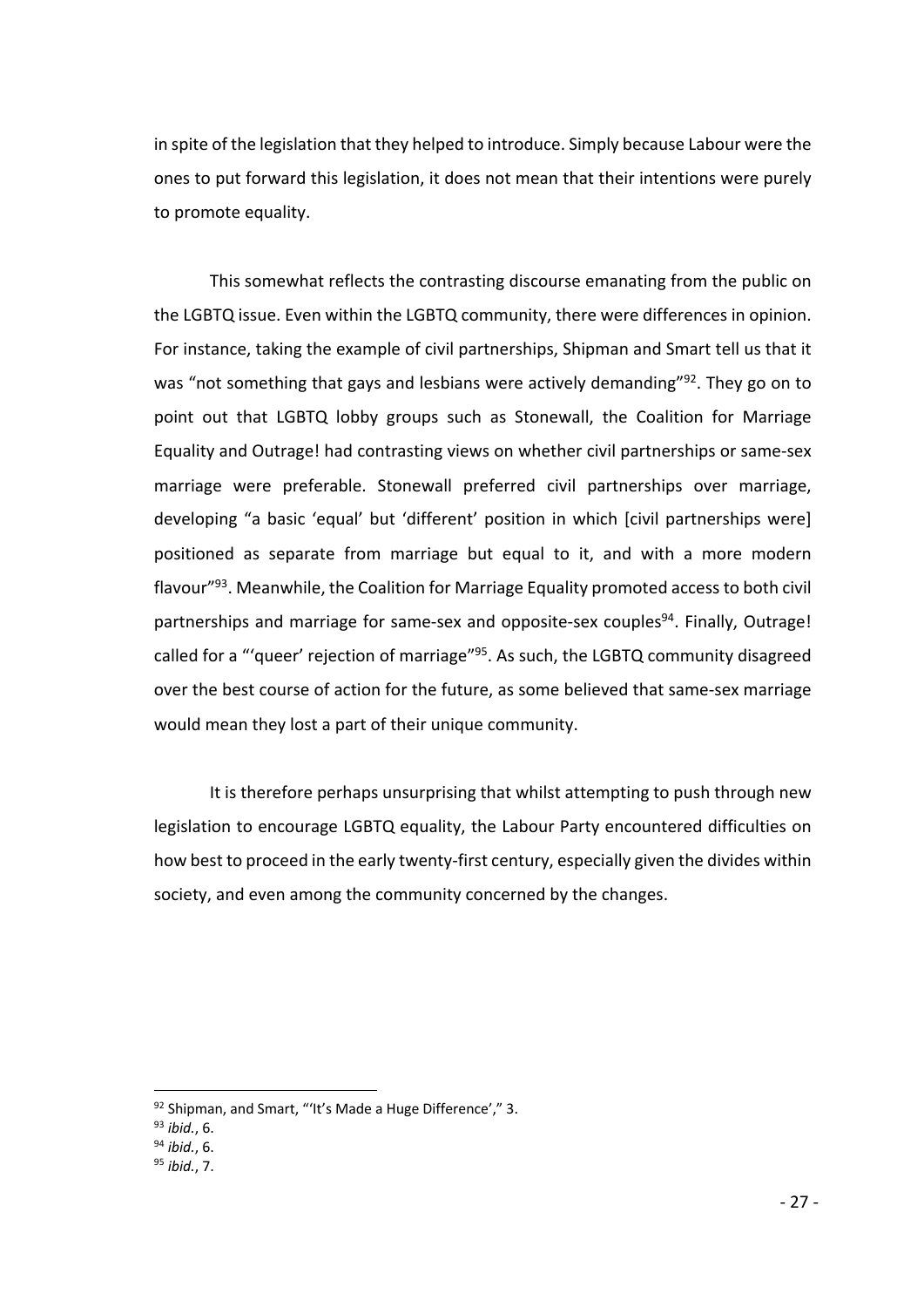#### 2.2. A DIVIDED CONSERVATIVE PARTY

The rifts continued after the premierships of the two Labour Prime Ministers, Tony Blair and Gordon Brown, ended. The divides were even accentuated by the Conservative-led coalition government alongside the Liberal Democrats that were elected in 2010. This section will deal with the splits within the right-wing Conservative Party over LGBTQ rights.

When David Cameron was elected leader of the Conservative Party in late 2005, he promised to "modernise"96 the right-wing party that had suffered heavy defeats to Blair's Labour Party in 1997, 2001 and 2005. Cameron's aim was to change the image of the Conservative Party, which in 1998 had even been described as a group of Mods and Rockers in an article published in *The Times*. This referred to the two opposing British youth subcultures of the 1960s and 1970s. The article made a distinction between "those sensitive to changing times [Mods] and those inclined to nostalgia [Rockers]"97, highlighting the divides within the party at a time when Labour were going from strength to strength under Blair, gaining more seats in Parliament than ever before. The selection of David Cameron as Conservative leader confirmed the party's intention to seek a different image from the traditional one beforehand and to take a more modern, twenty-first century approach to centre-right politics.

In order to bring the party into the twenty-first century, Cameron took a more socially liberal approach to politics in contrast to the party's socially conservative traditionalists. He attempted to reignite the dwindling support for the Conservative Party by conveying a new modern image, much like Blair had done for Labour a decade earlier. In 2002, the then-Chairwoman of the Conservative Party, Theresa May, stated that many still viewed them as the "nasty party"<sup>98</sup>. Cameron's aim was to overturn this

<sup>96</sup> Hayton, and McEnhill, "Cameron's Conservative Party," 131.

<sup>97</sup> Richard Hayton, "Conservative Party Modernisation and David Cameron's Politics of the Family," *The Political Quarterly* 81, no. 4 (2010): 493.

<sup>98</sup> Hayton, and McEnhill, "Cameron's Conservative Party," 135.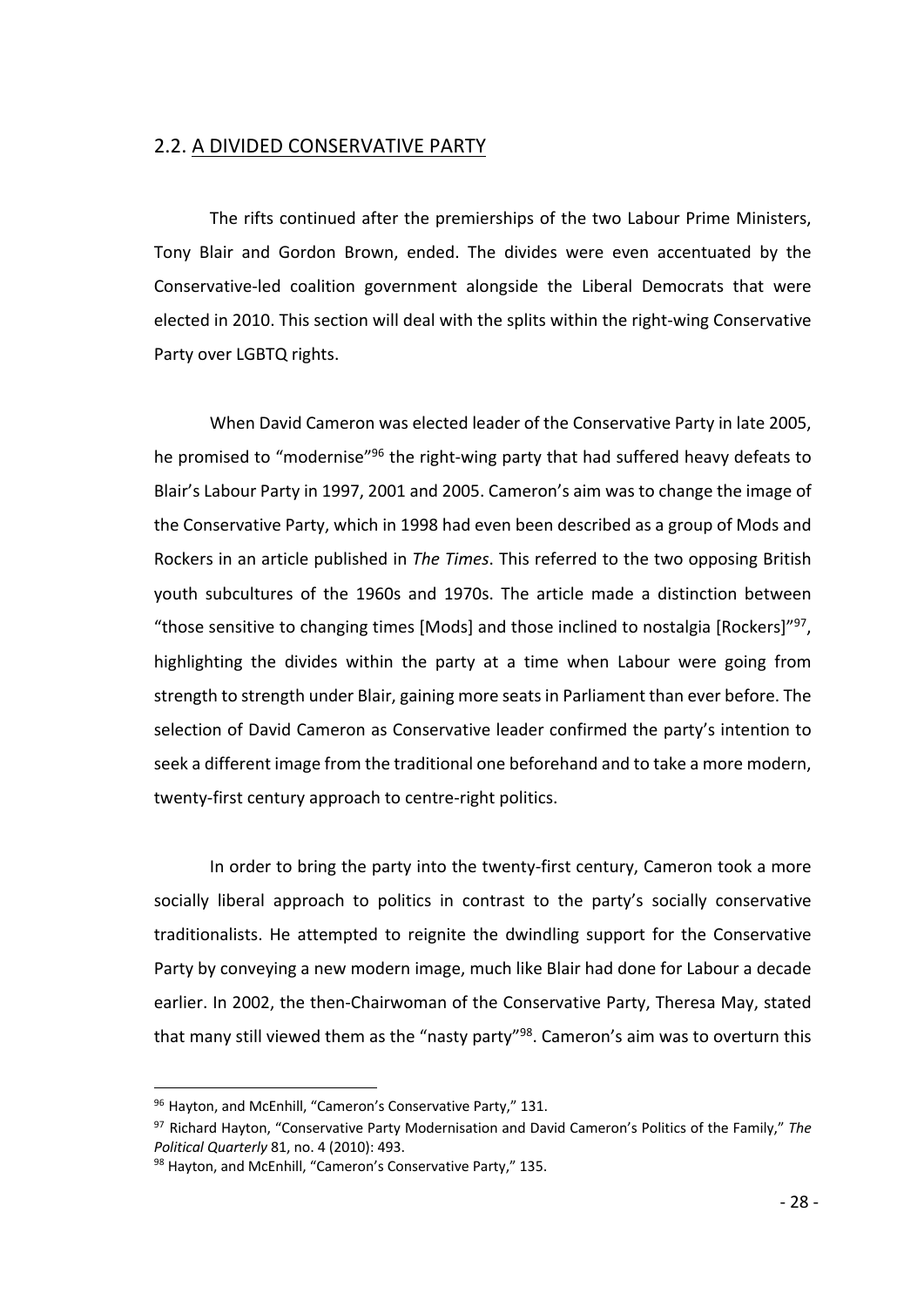public perception through his new policies, which included a more liberal attitude towards family policy, and notably LGBTQ rights. There was a sense that the Conservative Party could finally be united again after years of in-fighting between the more liberal and more conservative branches, especially as Cameron was able to get the "support from across the ideological spectrum" $99$ . His leadership victory suggested the party as a whole was henceforth willing to take a more liberal standpoint on social issues.

Cameron promised to allow LGBTQ individuals more rights, including the introduction of same-sex marriage on an equal footing with heterosexual marriage. Hayton & McEnhill suggest that this "has proven to be a totemic issue for Cameron"<sup>100</sup>, given the great deviation from traditional Conservative policies. In a speech delivered to the Conservative Party Conference in October 2011, Cameron rejected the notion that being a Conservative and a supporter of same-sex marriage were incompatible. He affirmed, "I don't support gay marriage *despite* being a Conservative. I support gay marriage *because* I'm a Conservative"101. This display of support for the LGBTQ community confirmed his intention to unite the party over this issue. For many Conservatives, marriage is regarded as an important social pillar in Britain. Therefore, Cameron used a conservative argument to win his party members over, by suggesting that same-sex marriage would actually reinforce the "institution of marriage […] with benefits for society as a whole"<sup>102</sup>. This contrasts with the more liberal assertion, which instead points out the right for equality between heterosexual and LGBTQ couples. Cameron's approach is therefore interesting as he recognises the necessity to win over the more socially conservative supporters, by adapting to a line of reasoning that is more likely to garner support from a greater number of his own party members. Had he instead adopted a purely liberal discourse promoting equality, this may have isolated

 <sup>99</sup> *ibid.*, 135.

<sup>100</sup> *ibid.*, 132.

<sup>&</sup>lt;sup>101</sup> David Cameron, "Full Transcript: David Cameron: Speech to Conservative Party Conference 2011: Manchester: 5 October 2011," *New Statesman*, October 5, 2011, https://www.newstatesman.com/ukpolitics/2011/10/world-economy-work-leadership.

<sup>102</sup> Hayton, and McEnhill, "Cameron's Conservative Party," 138.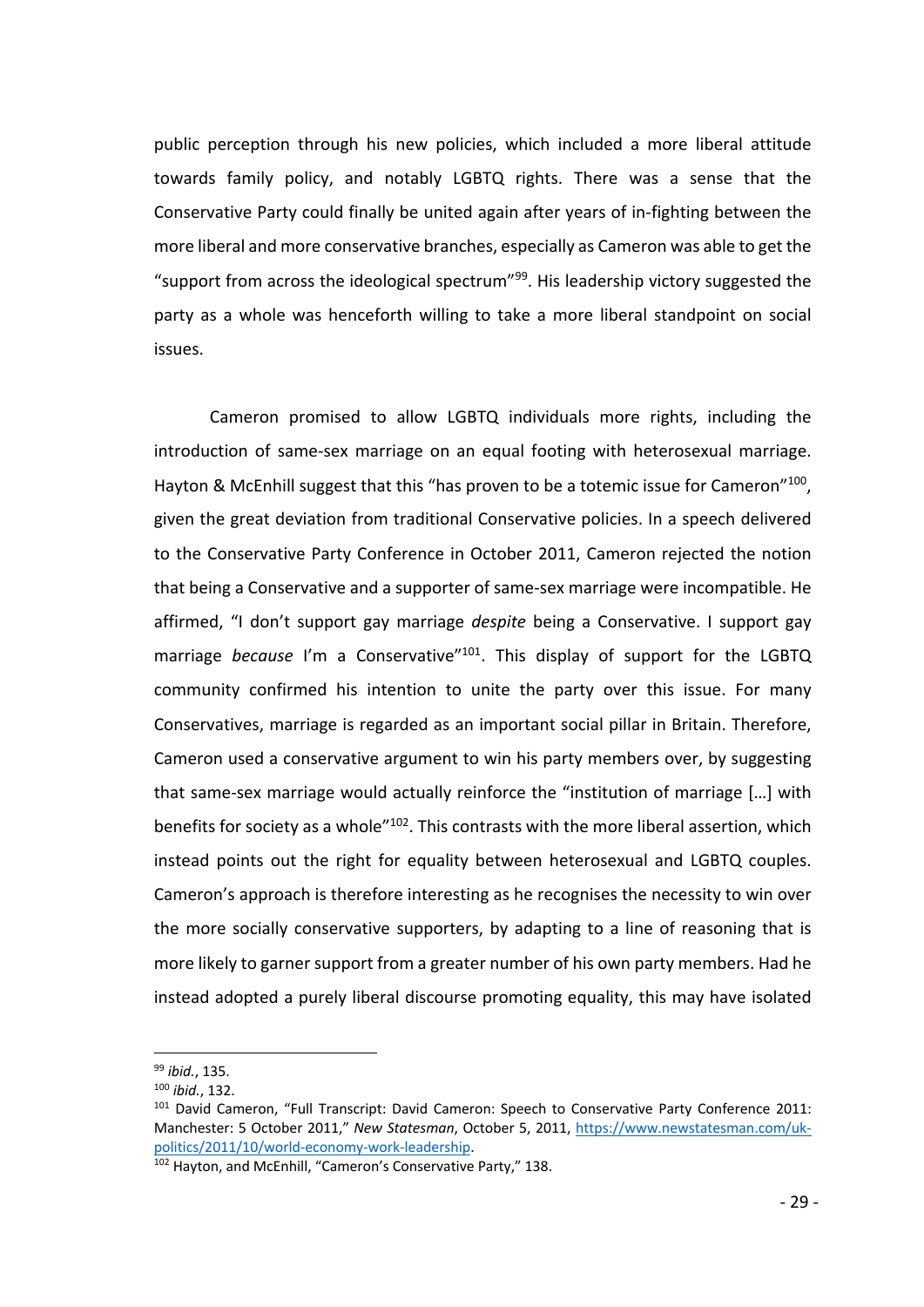the more right-wing supporters. His attempts to please all sides of the party were thus key to increasing overall support for his same-sex marriage proposals.

However, the same-sex marriage policy did indeed prove to be a very controversial one and "engendered considerable opposition"103 from within the Conservative Party. It was criticised by some Conservative MPs as "it had not appeared in the coalition agreement or the Conservative or Liberal Democrat manifestos"<sup>104</sup>. They felt that the government did not have an electoral mandate to pass the legislation, as the public had not elected the Conservatives or Liberal Democrats into government based on this policy. When the time came for MPs to vote on the legislation in parliament in 2013, Cameron did not call for a whipped vote, which would have compelled all Conservative MPs to back his bill. Instead, he allowed a free vote, meaning that his party's MPs were not obligated to accept the bill. This resulted in more Conservatives opposing the bill at the second reading stage than those supporting it: "127 in favour, with 137 against"<sup>105</sup>. This thus suggested that Cameron's attempts to modernise the party had not been as successful as they appeared, and that there remained a "morality divide"<sup>106</sup>. Given its somewhat controversial status, same-sex marriage was considered a moral issue for MPs and was the main reason Cameron did not push for a whipped vote that would have forced his party to toe the line. A whipped vote could have led to even greater repercussions within the Conservative Party, and may even have led to questions about his capabilities as leader of the party and as Prime Minister. Such was the moral importance of the issue for some Conservative MPs.

<sup>&</sup>lt;sup>103</sup> Clements, Ben, "Partisan Attachments and Attitudes Towards Same-Sex Marriage in Britain," *Parliamentary Affairs* 67 (2013): 232.

<sup>104</sup> Nicholas Watt, and Patrick Wintour, "Gay Marriage Row: UKIP Plans to Derail David Cameron," *The Guardian*, December 12, 2012, https://www.theguardian.com/society/2012/dec/11/ukip-davidcameron-gay-marriage.

<sup>&</sup>lt;sup>105</sup> Philip Cowley, and Mark Stuart, "Cambo Chained: Dissension Amongst the Coalition's Parliamentary Parties, 2012-2013: A Data Handbook," *Revolts.co.uk* (2013): 9.

<sup>&</sup>lt;sup>106</sup> Timothy Heppell, "Cameron and Liberal Conservatism: Attitudes Within the Parliamentary Conservative Party and Conservative Ministers," *The British Journal of Politics and International Relations* 15 (2013): 343.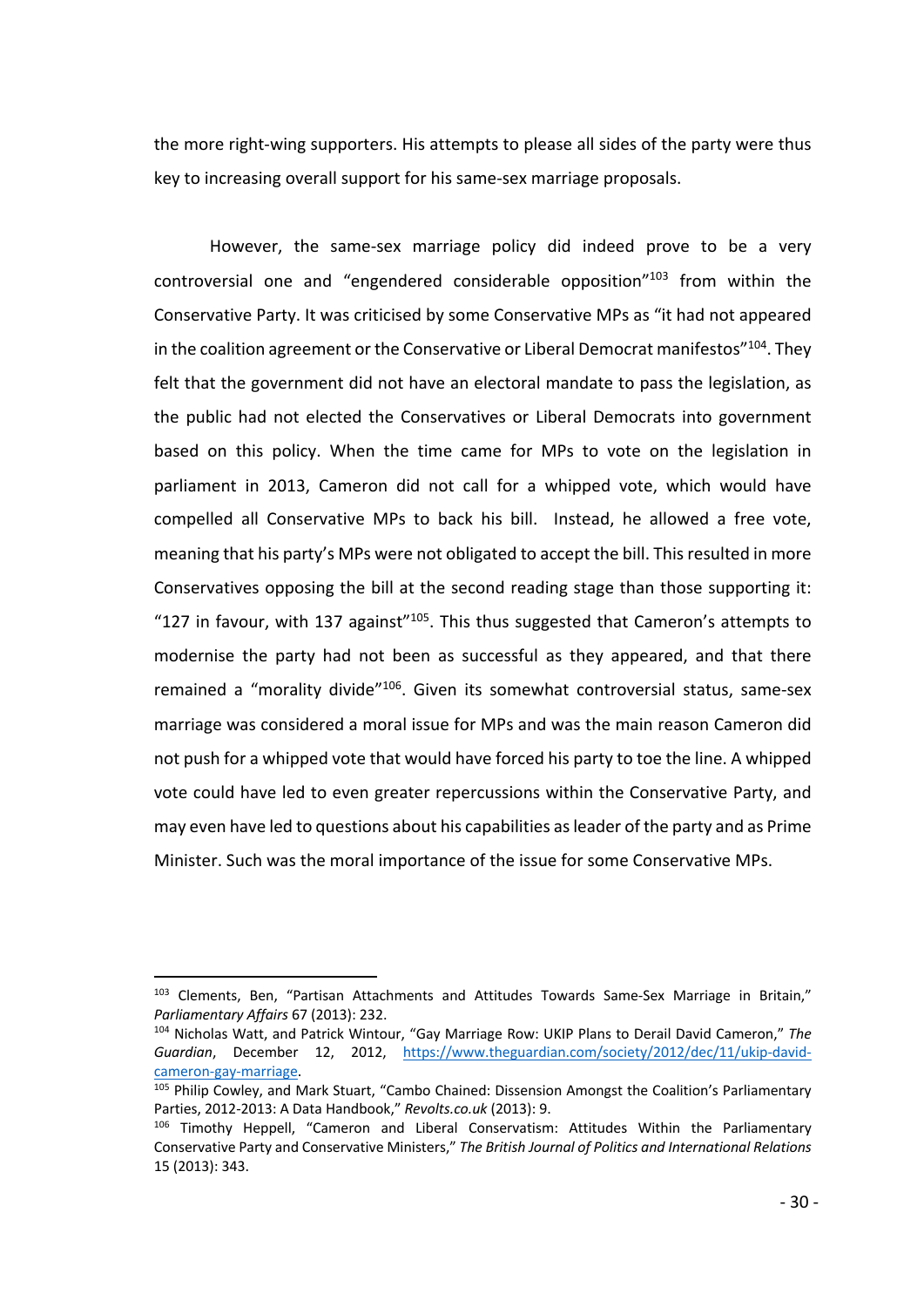The divisions within the party reflected a similar split in public opinion amongst Conservative voters. Indeed, for Conservative MPs, there was "a fear of voter backlash in the constituencies – especially the rural shires $^{\prime\prime}$ 107. The MPs for these particular rural constituencies in the South East of England worried that voting in favour of same-sex marriage would go against the general feeling of the public in these regions. Clements studies the results of two surveys examining public attitudes towards same-sex marriage conducted in 2008 by BSA and YouGov in 2012. He finds that in spite of a general increase in public backing for same-sex marriage between 2008 and 2012 in Britain, the support from those identifying as Conservative partisans has remained exactly the same at 27.8 percent. Meanwhile, both Liberal Democrats, up from 38.9 percent to 54.9 percent, and Labour supporters, up from 36.5 percent to 47.8 percent, were more likely to back the issue<sup>108</sup>. It emphasises the fact that for the wider public, Cameron's modernisation strategy through social liberalism seemed to have little impact on them. Clements concludes that for the 2012 poll results, "significant effects for partisanship are evident<sup>"109</sup>. This reflects earlier findings about attitudes towards homosexuality by Hayes and Moran-Ellis that "party identification is a differential predictor [although] the impact  $[...]$  is both modest and variable over time"<sup>110</sup>. It can therefore be concluded that political affiliation has a varying degree of impact on public opinion on the LGBTQ issue in the UK. Yet it would appear that the correlation between political partisanship and attitudes towards LGBTQ people was particularly strong at this moment in time.

The role of the Liberal Democrats in the coalition government between 2010 and 2015 should also not be forgotten with regards to the advancement of LGBTQ rights in the UK. Even though Liberal Democrat leader Nick Clegg allowed his MPs the same free

<sup>107</sup> Andrew Reynolds, and Gabriele Magni, "Does Sexual Orientation Matter? The Impact of LGBT Candidate Identity on Vote Share in the UK Elections of 2015," *LGBTQ Representation & Rights Research Initiative* (2017): 12, https://lgbtqrightsrep.files.wordpress.com/2017/04/uk-lgbtworkingpaperargmapr17.pdf.

<sup>108</sup> Clements, "Partisan Attachments," 236.

<sup>109</sup> *ibid.*, 240.

<sup>110</sup> Bernadette C. Hayes, and Jo Moran-Ellis, "Party Identification and Attitudes Towards Homosexuals in Great Britain," *International Journal of Public Opinion Research* 7, no. 1 (1995): 35.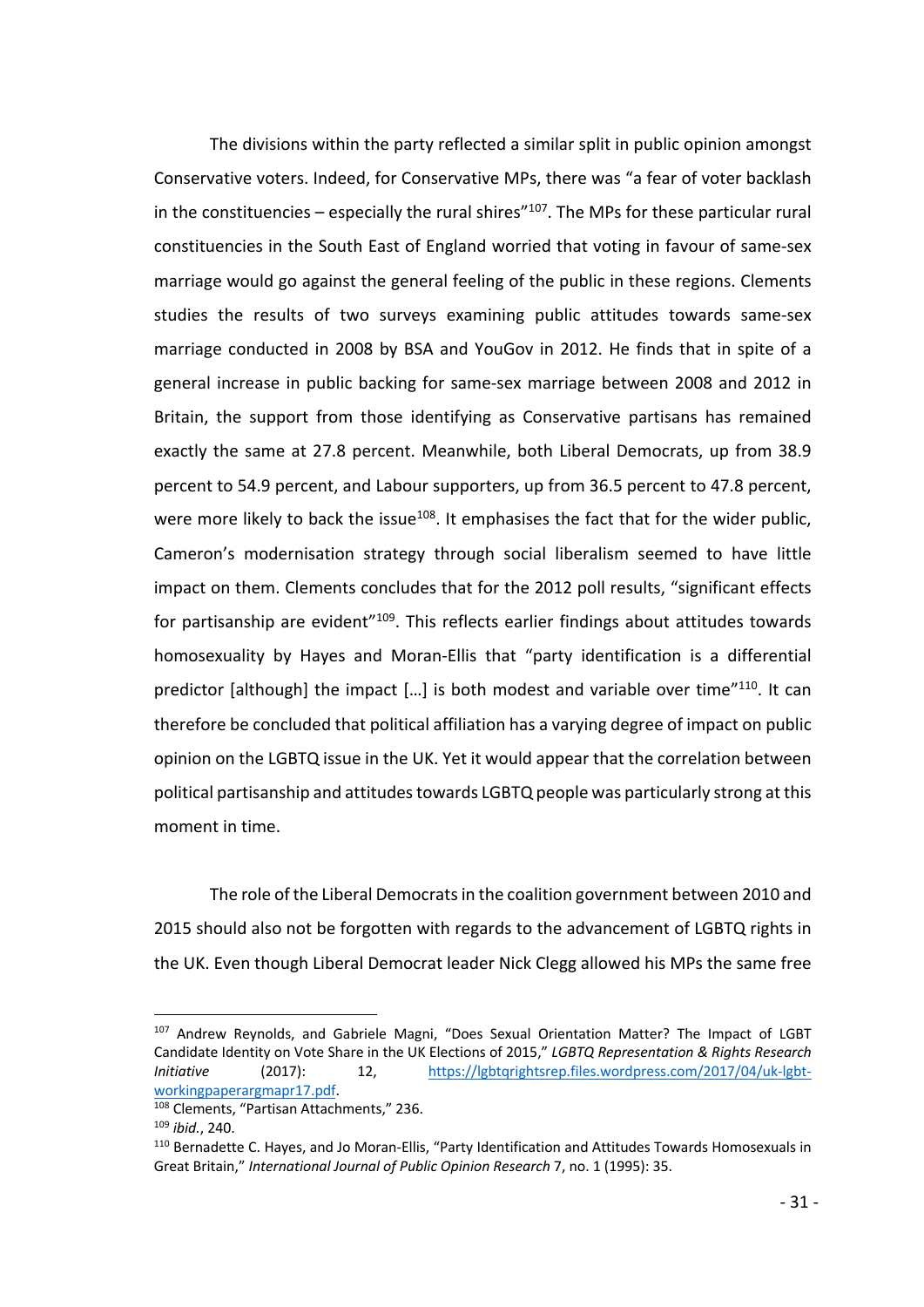vote as Cameron on the same-sex marriage bill, only 4 Liberal Democrat MPs rejected it. It thus passed in parliament with a large majority, thanks to the overwhelming support (approximately 90 percent) of the Labour and Liberal Democrat parties $111$ . The Conservative-Liberal Democrat coalition thus ensured a more socially liberal policy direction. The vote in the House of Commons was a source of embarrassment for David Cameron as his bill was passed without the full backing of his own party. It also caused much tension among the more socially conservative members of the Conservative Party after the 2010 election, as they were "worried about the policy concessions being made in order to enable a deal with the Liberal Democrats to be formed"112. Some felt that Cameron should have insisted on the alternative option after the election results, namely forming a minority government without the support of the Liberal Democrats. Instead, Cameron's deal with the Liberal Democrats made it easier for him to take his party down a more socially liberal path.

Hence, the same-sex marriage debate proved to be divisive for the Conservative Party in the early 2010s. Whilst it was certainly noteworthy that legislation was introduced under a right-wing government, albeit in a coalition with a liberal party, there were already clear signs beforehand that the Conservatives were moving in a more liberal direction on social issues under David Cameron. Nevertheless, the new approach was far from popular among all members of the governing party and reflected a greater lack of support from Conservative followers in general.

#### 2.3. FAR-RIGHT DISCOURSE IN THE UK

Whilst the Conservative party were divided over the issue of same-sex marriage in particular, the far-right held a clearer, more assertive position against its introduction in the UK. UKIP, under former leader Nigel Farage, spoke out openly against allowing

 <sup>111</sup> BBC, "MP-by-MP: Gay Marriage Vote," *BBC News*, February 5, 2013, https://www.bbc.com/news/ukpolitics-21346694.

<sup>112</sup> Heppell, "Cameron and Liberal Conservatism," 342.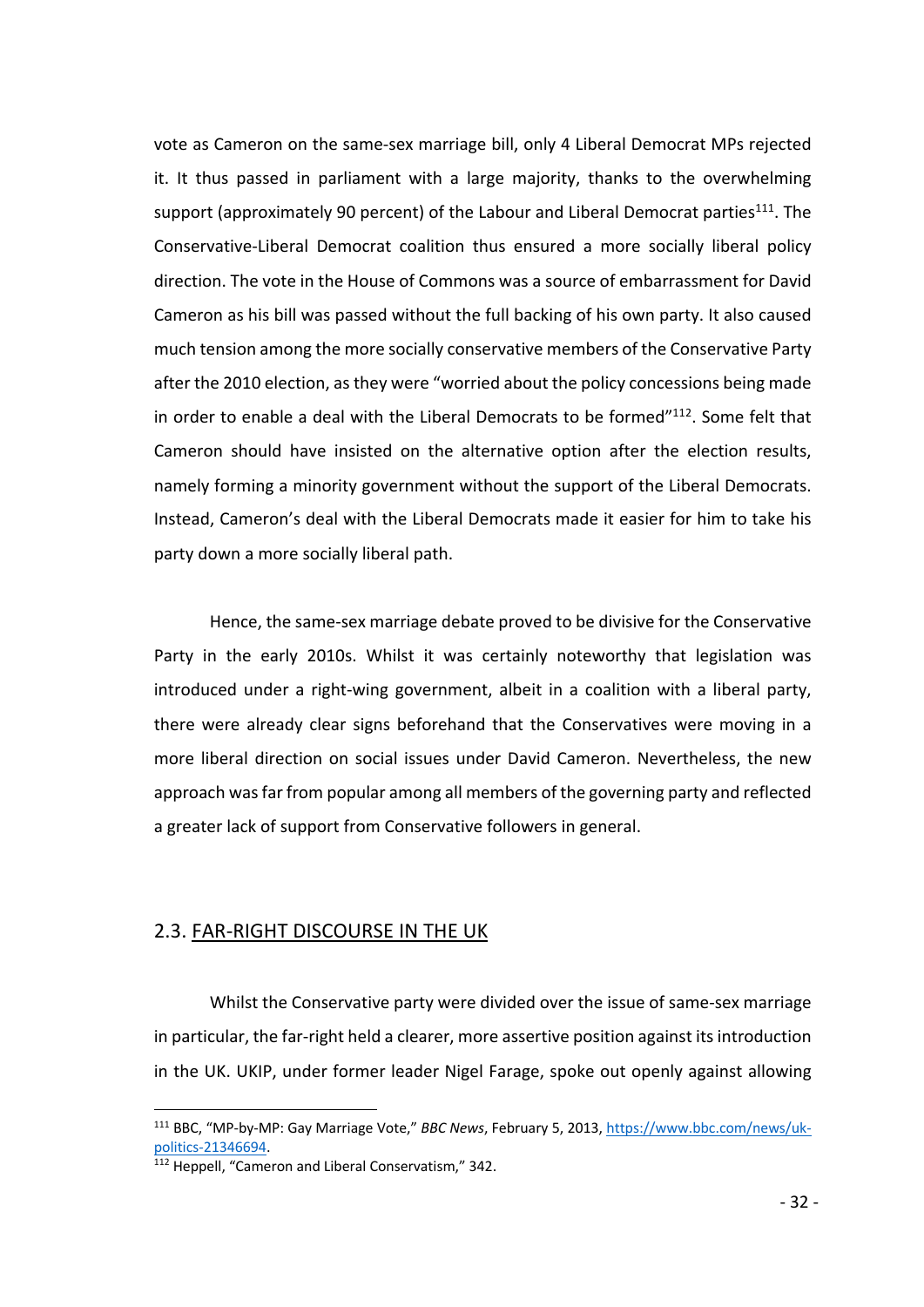same-sex marriage, although Farage did reassert that he was in favour of civil partnerships. Meanwhile, the more extreme BNP explicitly criticised both civil partnerships and marriage for same-sex couples.

In an interview on the BBC *Sunday Politics* TV show in December 2012, Farage cited a religious argument to defend his stance against same-sex marriage. He suggested that by legalising same-sex marriage, it would "force" $113$  churches and other religious places of worship to perform same-sex marriage ceremonies. He therefore positioned himself in alignment with the views upheld by the Anglican and Catholic Churches, who refused to support Cameron's proposals on same-sex marriage. Farage used the Church's standpoint to his advantage, hoping to gain support from Christians of different denominations. Clements points out the role of the media in reporting the Church's position and its "influences on the views of their grassroots adherents"114. This can be seen incontestably in the results of the 2008 BSA and 2012 YouGov surveys, as Church of England religious followers had the lowest levels of support for gay marriage, at 21.5 percent and 24.4 percent in 2008 and 2012 respectively<sup>115</sup>. It is equally worth noting that Farage makes a reference to Islam in this interview. By appearing to show concern for Muslim leaders and followers, he seemingly looks to appease their fears about the consequences of same-sex marriage on their religious community. This stands in contrast with Farage's repeatedly racist rhetoric over the years, which sought to isolate Muslims in particular. Clements' results do not make reference to Muslims specifically, but non-Christians of other religions saw support drop from 40.2 percent in 2008 to 34.0 percent in  $2012^{116}$ . It is thus important to mention Farage's ability to recognise the religious reticence surrounding the LGBTQ issue and his desire to quash the idea of same-sex marriage by embracing the beliefs of communities that he has at other times explicitly excluded.

 $113$  Nigel Farage, "UKIP Leader Nigel Farage on Sunday Politics, Gay Marriage – Dec 12," interview by Andrew Neil, *Sunday Politics*, BBC, December 2012, audio, 04:37, https://www.youtube.com/watch?v=YjVj3Xr6cVI.

<sup>114</sup> Clements, "Partisan Attachments," 237.

<sup>115</sup> *ibid.*, 236.

<sup>116</sup> *ibid.*, 236.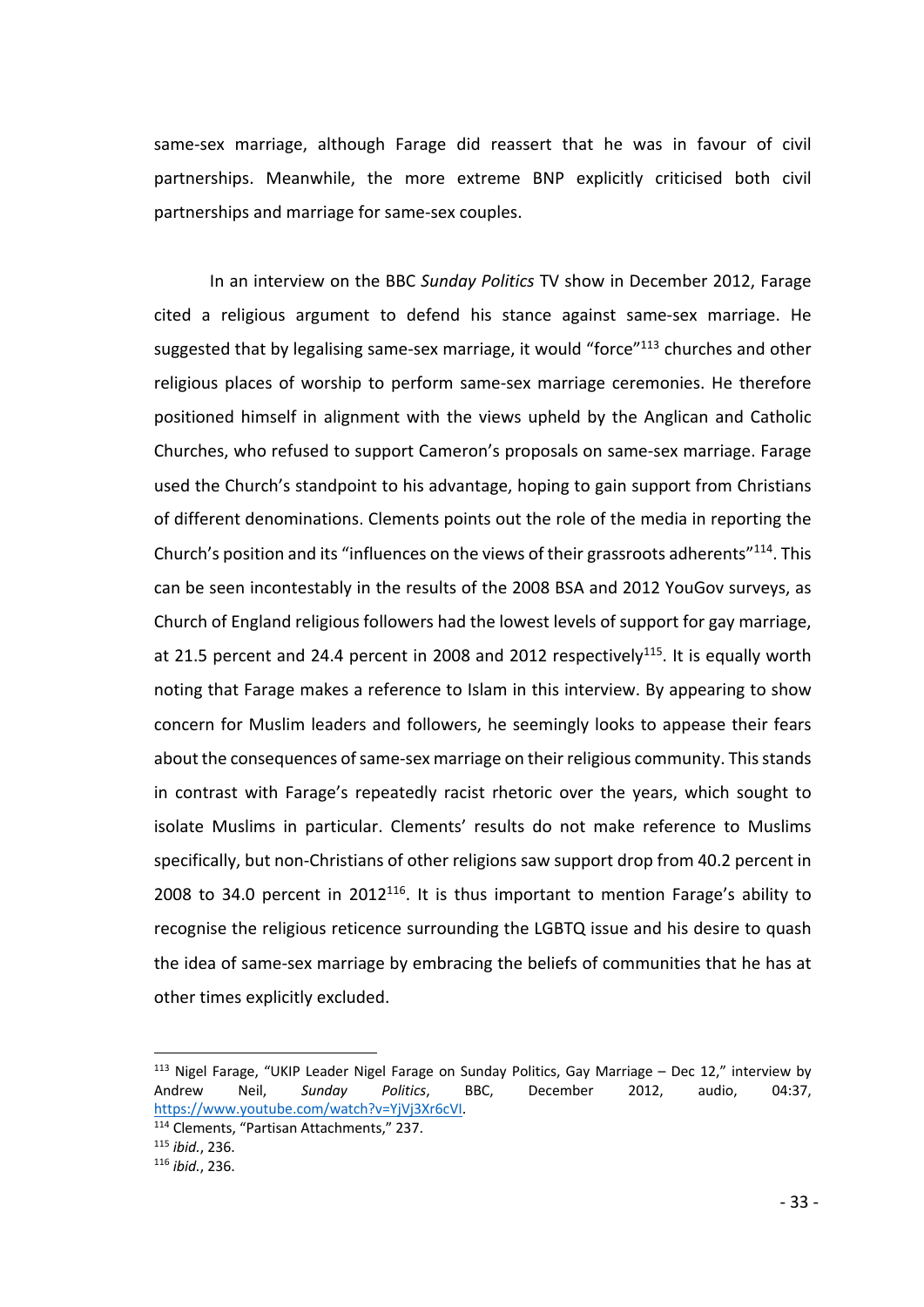In addition to the religious argument opposing same-sex marriage, Farage also used Euroscepticism in the UK towards Europe, and especially the European Union, to his advantage. He pointed out that if same-sex marriage went ahead, the European Court of Human Rights based in Strasbourg would at some point call upon churches in the UK to have to accept same-sex marriage ceremonies<sup>117</sup>. This therefore united religion with the party's other major damning rhetoric against the EU. Farage hoped to create fear amongst Eurosceptic voters in the UK that the country would no longer have any power over Europe to make this kind of decision on a national level. To the best of my knowledge, there have been no reports on the relationship between the way people voted during the Brexit referendum and their views on LGBTQ issues. It could be interesting to analyse whether Leave supporters, who were generally older and more conservative in their beliefs, are significantly less likely to favour LGBTQ matters, and whether Farage's political rhetoric has driven any potential correlations.

Farage also notes a contrast in public opinion between those living in large metropolitan cities and those living in "the Shires"<sup>118</sup>. It can be assumed that the Shires refer here to the counties surrounding London, also known as the Home Counties, and includes, among others, Buckinghamshire, Hertfordshire, Berkshire, Kent and Surrey. These areas are traditionally Conservative-supporting regions, and Farage suggests that the Conservative Party will suffer there because of Cameron's same-sex marriage policy. In another interview with *The Guardian* newspaper in December 2012, he stated, "David Cameron's proposal has the potential to rip apart the traditional rural Tory vote"<sup>119</sup>. Whilst there are no breakdowns of public support for LGBTQ rights by UK county or constituency, it is likely to reveal that public opinion in these areas is much lower as Conservative voters in general tend to be more opposed to same-sex marriage. The significance of this, however, is as of yet unknown.

 <sup>117</sup> Farage, interview.

<sup>118</sup> *ibid.*

<sup>119</sup> Watt, and Wintour, "Gay Marriage Row".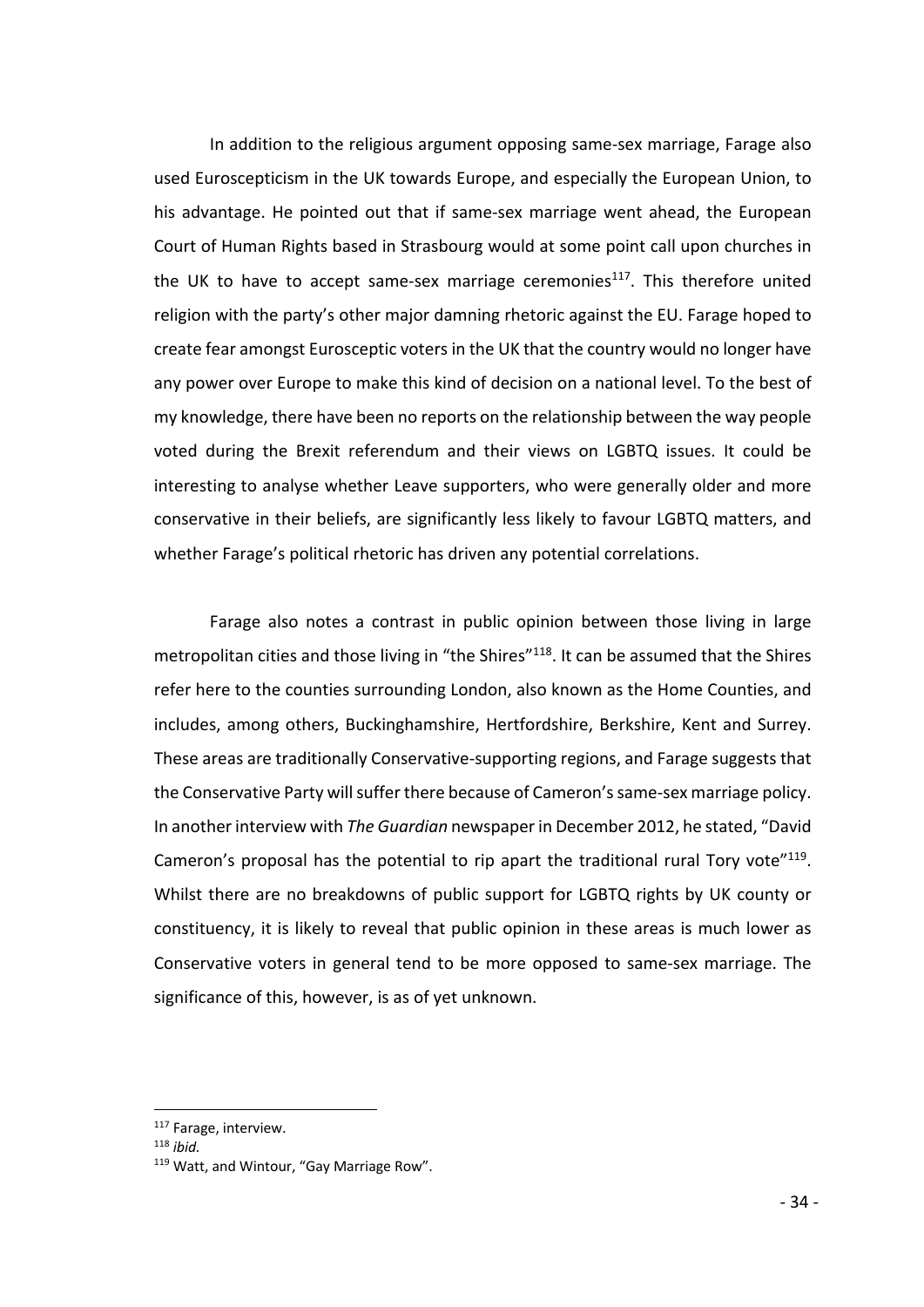However, whilst there is no data to confirm Farage's statement about isolating Conservative supporters in the Home Counties over the same-sex marriage proposals, it did raise fears within the Conservative Party that supporters may defect their allegiances to UKIP because of Cameron's social liberalism standpoint. If another conservative right-wing party was openly anti-same-sex marriage, then Conservative voters could defect to UKIP over the issue. UKIP hoped to "exploit [the] Tory divisions in the runup to the European elections in June 2014"<sup>120</sup>, which they successfully managed by winning more seats than any other party. Although the same-sex marriage issue was almost certainly not the main one surrounding the 2014 EU elections, which were particularly marked by a rise in Euroscepticism in England and Wales, it potentially played a role, even if small, in UKIP's victory. However, if we look at the Conservative victory in the 2015 general election, in which they surprisingly extended their majority, introducing legislation on same-sex marriage and the overall transition towards social liberalism under Cameron did not appear to have a long-lasting effect on Conservative voters.

Although Nigel Farage openly approved of civil partnerships for same-sex couples, the other far-right party in the UK, the BNP, took a harder, more extreme stance against all legal recognition of LGBTQ partnerships. Nick Griffin, the leader of the party from 1999 to 2014, described civil partnerships as "the left's war against marriage and the family"<sup>121</sup>. The BNP has often been accused of homophobia and the party even called for homosexuality to be outlawed again. Griffin admitted the party has gay members, although it is on a "don't ask, don't tell"<sup>122</sup> basis, reminiscent of the former policy in the US military, in which homosexual and bisexual soldiers were allowed to serve their country as long as they kept it a secret. Although the BNP has a far less wide-reaching influence on the public compared to UKIP or the *Rassemblement National* (formerly known as the *Front National*) in France, it nonetheless cannot be

 <sup>120</sup> *ibid.*

<sup>121</sup> Pink News, "Exclusive: Nick Griffin Claims to Have Made BNP More Gay-Friendly," *Pink News*, March 23, 2010, https://www.pinknews.co.uk/2010/03/23/exclusive-nick-griffin-claims-to-have-made-bnpmore-gay-friendly/.  $\overline{\frac{122}{}}$ *ibid.*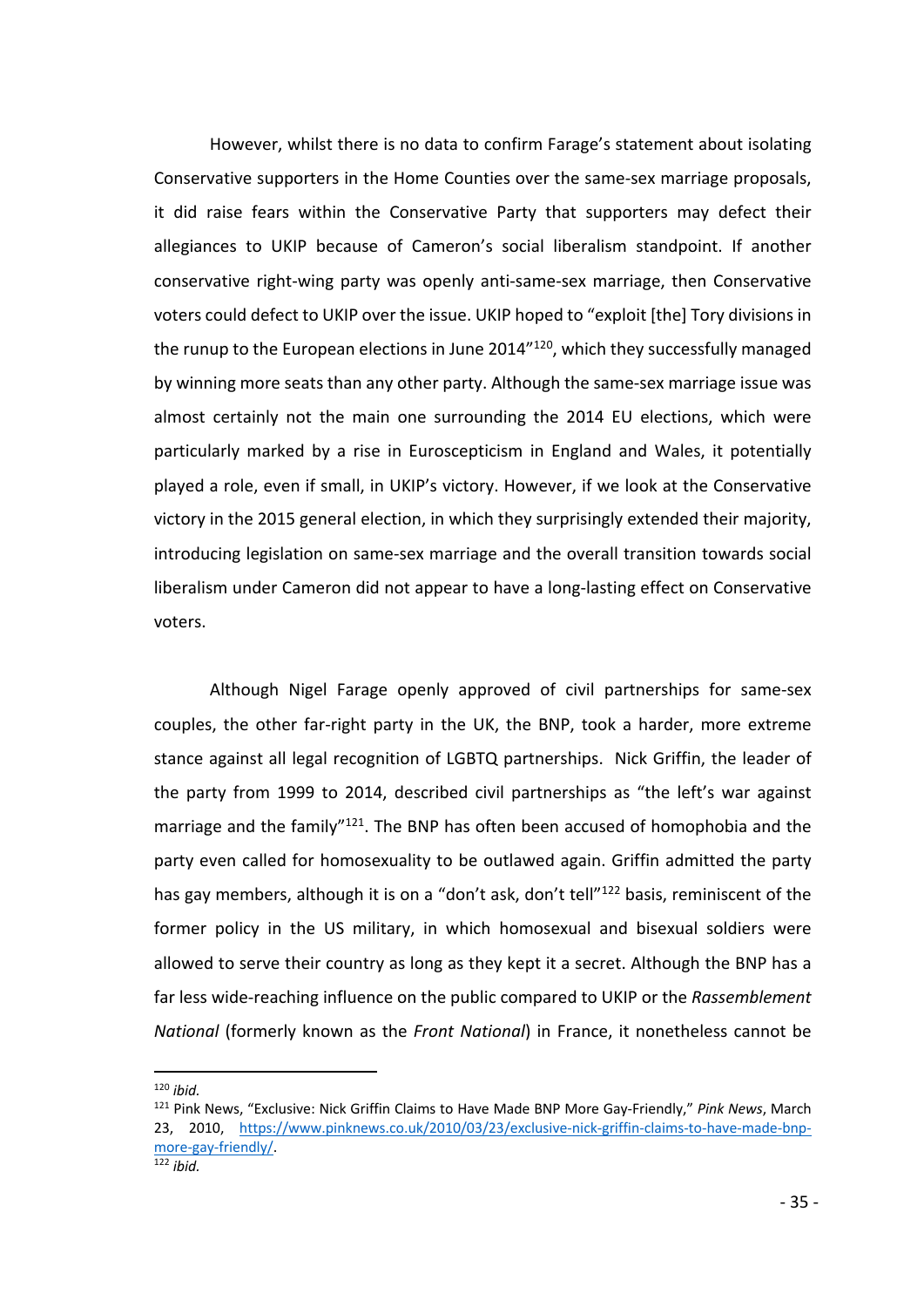discounted. To have a political party, albeit not a mainstream one, offering such strong homophobic discourse, in spite of claims from Griffin that they are "not drastically antigay"123, can incite hatred and intolerance among the population.

As such, we can see that the far-right parties hoped to manipulate the differences within the Conservative Party to their benefit. By offering a clear position on LGBTQ issues such as gay marriage and civil partnerships, which reflected opinions of a significant proportion of the population, it gave them the opportunity to gain supporters from those unhappy with Cameron's social liberalism.

#### 2.4. SCOTLAND: A PROGRESSIVE NATION

The advances made by the far-right, in particular UKIP, concerned mostly England and Wales, where the aforementioned same-sex marriage legislation was proposed. The next section will look at how the situation developed in another of the UK's constituent nations, Scotland.

Today, Scotland is regarded as one of the most tolerant places in Europe for LGBTQ people and offers the same legal rights as England and Wales. Scotland was even ranked first in Europe for LGBTI legal equality according to the 2015 Rainbow Europe Index produced by ILGA Europe, just ahead of the rest of the UK $^{124}$ . Same-sex marriage was introduced in 2014 under the Scottish National Party (hereafter SNP) leadership, shortly after England and Wales. SNP MPs in Westminster abstained from the vote on same-sex marriage in 2013 because the legislation did not cover Scotland<sup>125</sup>. However, it was a priority for the Scottish national parliament to pass similar legislation in Scotland

 <sup>123</sup> *ibid.*

<sup>124</sup> The Guardian, "Scotland Tops League For Gay Rights," *The Guardian*, May 10, 2015, https://www.theguardian.com/world/2015/may/10/scotland-tops-league-for-gay-rights.

<sup>125</sup> The Public Whip, "Marriage (Same Sex Couples) Bill – Third Reading – 21 May 2013 at 18:59," *The Public Whip*, May 21, 2013, https://www.publicwhip.org.uk/division.php?date=2013-05- 21&number=11&display=allpossible.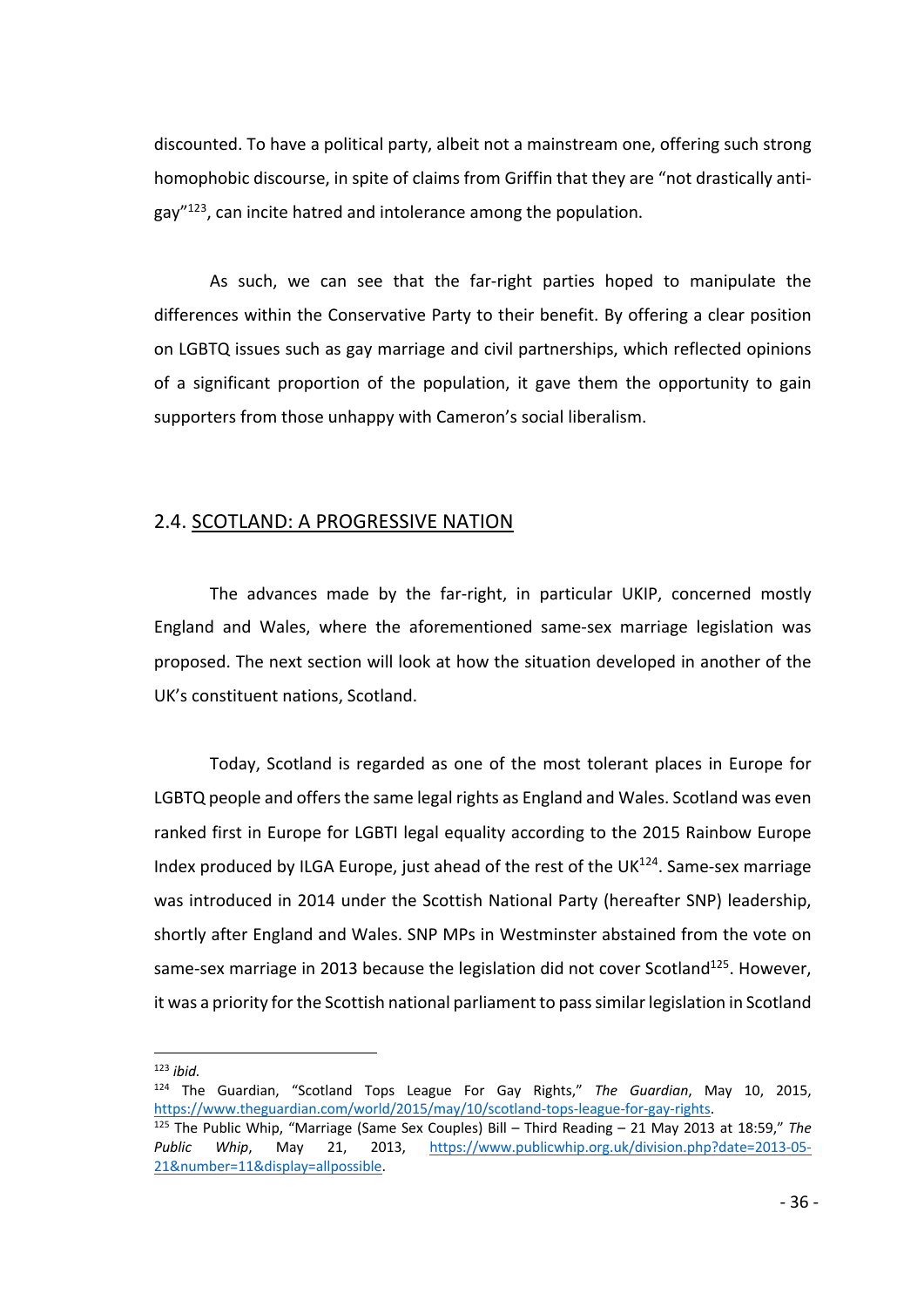in order to ensure Scottish LGBTQ people had the same legal rights as in England and Wales. Unlike the Conservatives in Westminster, the leading party in Scotland, the SNP, backed the legislation with an overwhelming majority, with 56 Members of the Scottish Parliament (MSPs) in favour and just 7 MSPs against. Meanwhile, Conservative MSPs were just as split in Scotland as they had been in Westminster, with 7 supporting the proposal and 8 opposing it<sup>126</sup>. This goes to prove the deep divide over LGBTQ rights within the Conservative Party across the whole of the UK at the time, as the party's situation in Scotland was almost identical to the UK-wide one. The bill passed with a much larger overall majority than in Westminster, with 105 votes to 18<sup>127</sup>, mainly due to the higher number of socially liberal MSPs sitting in the Scottish parliament.

The fact that more socially liberal parties were even elected in Scotland suggests that the general Scottish public is more liberal on issues such as LGBTQ rights. However, this has not always been the case. Whilst Scotland has often been more left-leaning than England, "a mix of Calvinism and Catholicism meant that on issues like abortion, divorce and homosexuality, Scotland remained more conservative than England for decades"<sup>128</sup>. Indeed, Scotland did not decriminalise homosexuality until 1980; in England and Wales, this took place in  $1967^{129}$ . It has therefore been less than four decades since homosexuality has been legal in Scotland, yet nowadays, statistics reveal that Scots have become much more tolerant towards LGBTQ people. According to the Social Attitudes Survey in Scotland, "the proportion of people saying same-sex relationships are 'mostly' or 'always wrong' has fallen from 48 percent of people in 2000 [one year after the creation of the Scottish Parliament] to a mere 18 percent of people in 2015"130. Likewise, Libby Brooks tells us in *The Guardian* that "the proportion who held the view that [gay and lesbian relationships] are 'not wrong at all' [increased] from 29% in 2000

 <sup>126</sup> BBC, "Scotland's Same-Sex Marriage Bill: How MSPs Voted," *BBC News*, February 4, 2014, https://www.bbc.com/news/uk-scotland-scotland-politics-26041921.

<sup>127</sup> *ibid.*

<sup>128</sup> Katrin Bennhold, "Scotland Embraces Gay Politicians in a Profound Cultural Shift," *The New York Times*, October 22, 2016, https://www.nytimes.com/2016/10/23/world/europe/scotland-gay-politicians.html. <sup>129</sup> Chaney, "Institutionally Homophobic?" 116.

<sup>130</sup> Peter Matthews, *et al.*, "Lesbian, Gay, Bisexual, Transgender and Queer Experiences of Homelessness and Identity: Insecurity and Home(o)normativity," *International Journal of Housing Policy* (2018): 2.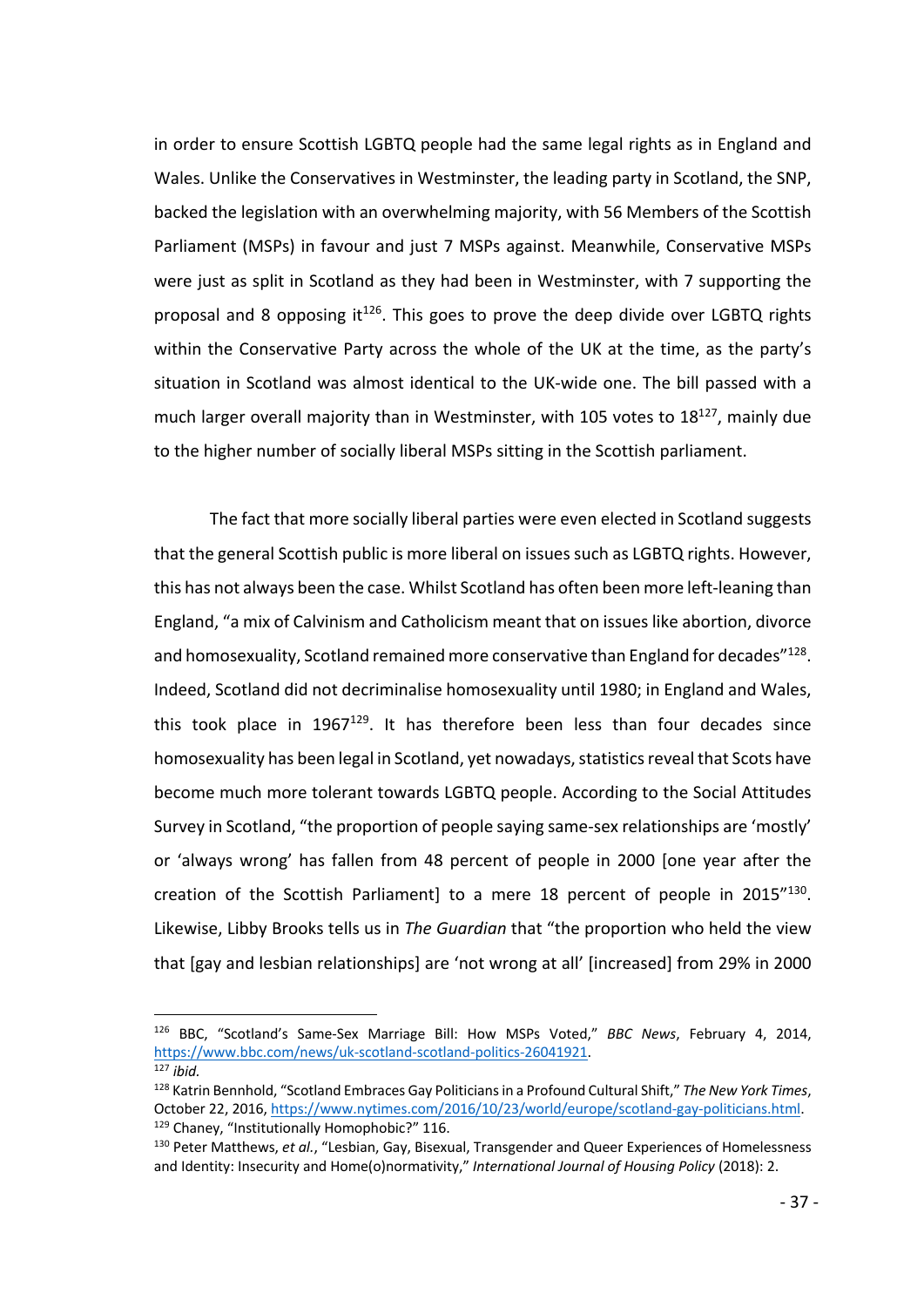to 59% in 2015"<sup>131</sup>. Brooks also mentions that the over-65s have seen a large increase in positive mind-sets towards LGBTQ people $132$ . There has therefore been a sharp rise in acceptance of same-sex relationships in a relatively short period of time since the beginning of the twenty-first century from people of all generations.

Bennhold suggests that this swift change in Scottish attitudes is "reinforced by a remarkable transformation in [Scotland's] political culture<sup>"133</sup>. What is particularly interesting to note here is that there are multiple high-level politicians in Scotland who are either gay, lesbian or bisexual. Four of the six largest parties in Scotland were even led by members of the LGBTQ community simultaneously between 2015 and 2017: Kezia Dugdale, the former head of the Scottish Labour Party from 2015 until 2017, is a lesbian; Ruth Davidson, leader of the Scottish Conservative Party, is also a lesbian; Patrick Harvie, the co-leader of the Scottish Green Party, is bisexual; and David Coburn, the former leader of Scottish UKIP, is gay. Furthermore, there have been multiple openly gay ministers in the Scottish parliament<sup>134</sup>. Overall, Scotland has the "highest known proportion [of openly LGBTQ politicians] for a national legislature<sup>"135</sup>, at almost 8 percent. As such, there is a pronounced level of representation and a high visibility of the LGBTQ community within Scottish politics. This is similar to the UK as a whole, where almost 7 percent, or 45 out of 650 MPs elected in 2017 were LGBTQ $^{136}$ . The number of LGBTQ MPs in the UK ranks among the highest in the world and "far exceeds the levels of representation in countries where gay rights have been entrenched for decades"137, such as Sweden or the Netherlands. Consequently, there is a greater inclusion of the LGBTQ community in Scottish (and British) politics than elsewhere in Europe and the

 <sup>131</sup> Libby Brooks, "Scotland Survey Shows Greater Acceptance of Same-Sex Relationships," *The Guardian*, September 30, 2016, https://www.theguardian.com/uk-news/2016/sep/30/scotland-survey-showsgreater-acceptance-of-same-sex-relationships.

<sup>132</sup> *ibid.*

<sup>133</sup> Bennhold, "Scotland Embraces Gay Politicians".

<sup>134</sup> *ibid.*

<sup>135</sup> *ibid.*

<sup>136</sup> Tom Batchelor, "Election Results: Record Number of LGBTQ MPs Elected to Parliament," *The Independent*, June 9, 2017, https://www.independent.co.uk/news/uk/politics/lgbt-mps-election-resultsfinal-seats-record-numbers-gay-lesbian-bisexual-trans-a7782831.html.

<sup>137</sup> Reynolds, and Magni, "Does Sexual Orientation Still Matter?" 16.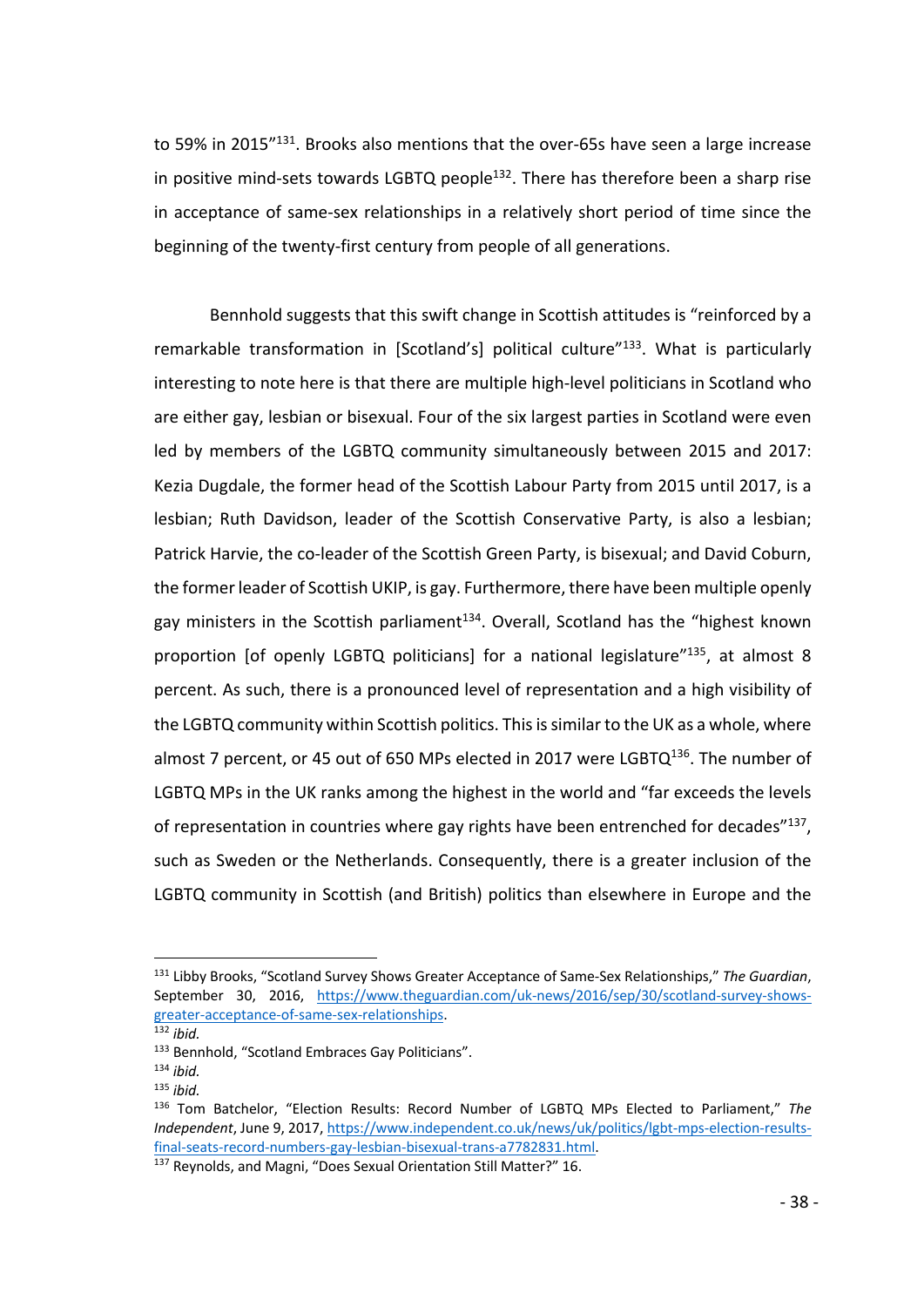world. This is important for helping raise public awareness of LGBTQ people and could facilitate our understanding of why approval ratings of LGBTQ issues in Scotland have increased so rapidly in the twenty-first century.

Another reason Scotland is considered one of the most liberal places for LGBTQ rights is the introduction of legislation in 2018 to include LGBTI classes in the Scottish curriculum. Under the new law, Scottish state schools will have to "teach pupils about the history of LGBTI equalities and movements, as well as tackling homophobia and transphobia and exploring LGBTI identity"<sup>138</sup>. The Scottish government called this a "world first"<sup>139</sup>, putting Scotland ahead of other countries by implementing a policy with "no exemptions or opt-outs"140, meaning that it is compulsory for all children in Scotland to be educated on this issue. The Scottish parliament's decision to include LGBTI rights in the Scottish education system reveals the recognition that greater tolerance and acceptance of LGBTQ people comes from educating the younger generation. As a result, it could help combat bullying and discrimination against LGBTQ pupils in Scottish schools. What's more, it is a far cry from Margaret Thatcher's Section 28 law introduced in the 1980s. This policy therefore reveals the desire to create enduring tolerance in Scotland. It contrasts with other countries in the European Union, such as Poland, Bulgaria and Hungary, where LGBTQ rights are "moving backwards"141. It also shows Scottish MSPs have a long-term commitment to continue the progress surrounding LGBTQ rights for many years to come.

Consequently, it is therefore evident that Scotland is one of the most progressive countries in Europe for LGBTQ rights, with large strides being made in the twenty-first century, both in terms of legal recognition and increased public tolerance. With a high representation of LGBTQ politicians in the Scottish parliament, Scotland has

<sup>138</sup> Brooks, "LGBTI Teaching". 139 *ibid.*

<sup>140</sup> *ibid.*

ILGA Europe, "Rainbow Europe 2019," accessed June 7, 2019, https://www.ilgaeurope.org/rainboweurope/2019.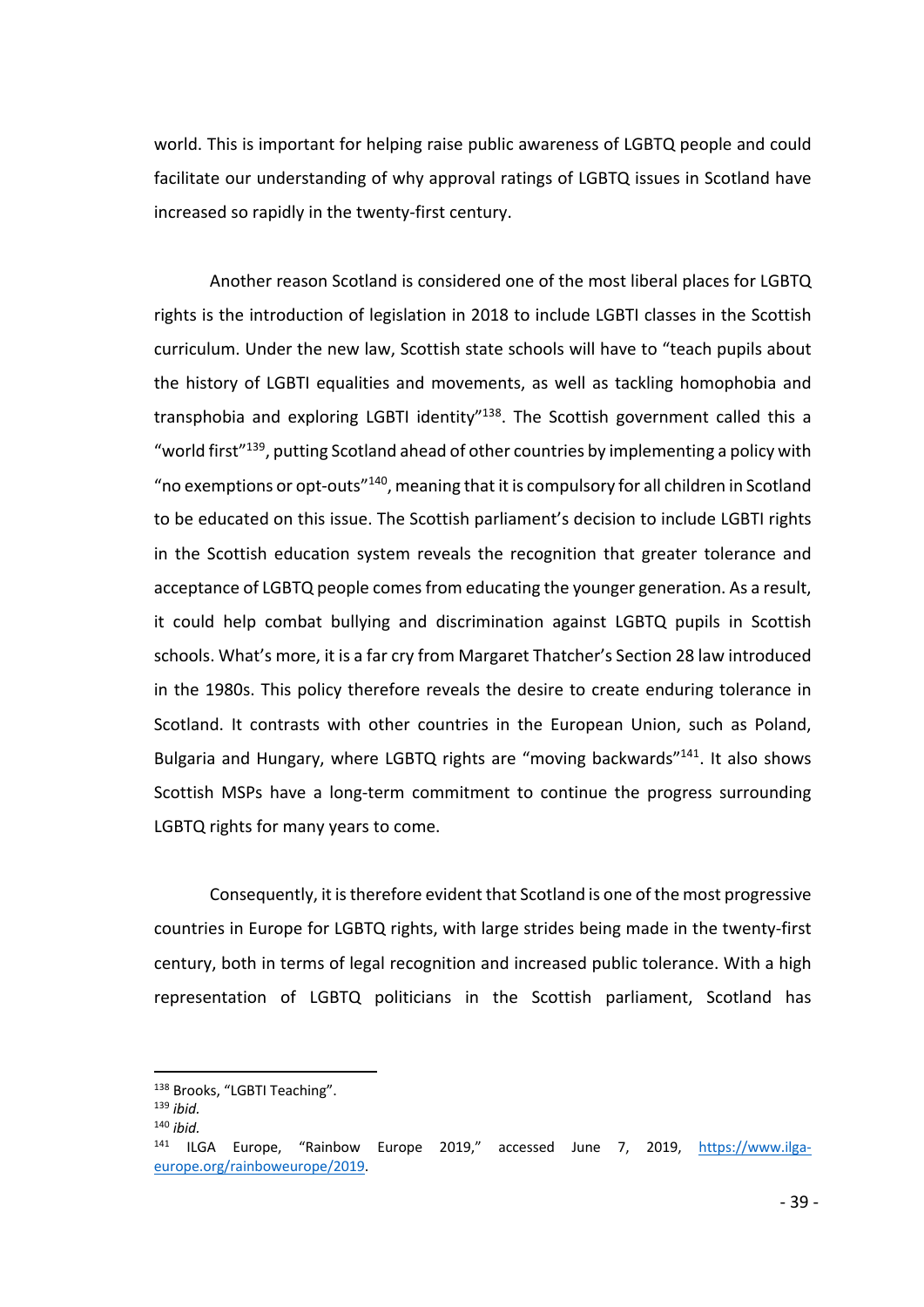implemented a series of laws to ensure long-lasting tolerance and acceptance in the country.

## 2.5. THE NORTHERN IRISH EXCEPTION

Having looked at the progressive nature of Scottish attitudes towards the LGBTQ community, this section will examine another of the United Kingdom's constituent nations, Northern Ireland, where the situation today is drastically different.

Northern Ireland is the only part of the UK where same-sex couples are yet to be legally permitted to marry. Whereas England, Wales and Scotland have all passed legislation to allow same-sex marriage, Northern Ireland so far has not. The only legal recognition for same-sex couples in Northern Ireland is through civil partnerships, which have been legal since 2005 with the introduction of the UK-wide Civil Partnership Act 2004 passed in Westminster<sup>142</sup>. What is interesting to note is that for civil partnerships, legislation was directed from Westminster on a UK-wide basis, yet for the introduction of same-sex marriage, the issue has been devolved to the sub-national parliaments (i.e. the Northern Ireland Assembly). Chaney infers that "the UK's post-1998 move to quasifederalism"143 through devolution of certain powers to regional parliaments has contributed to the inequalities of LGBTQ rights in the UK as a whole. Of all the constituent nations of the UK, this phenomenon is the most evident in Northern Ireland. Why is it then that Northern Ireland is so reluctant to accept same-sex marriage in comparison to the other nations in the United Kingdom, especially when public acceptance of the issue is increasing rapidly? Indeed, after the Republic of Ireland's referendum on same-sex marriage in 2015, support in Northern Ireland rose from 50.5

<sup>142</sup> Glennon, "Strategizing For the Future," 268.

<sup>143</sup> Chaney, "Institutionally Homophobic?" 115.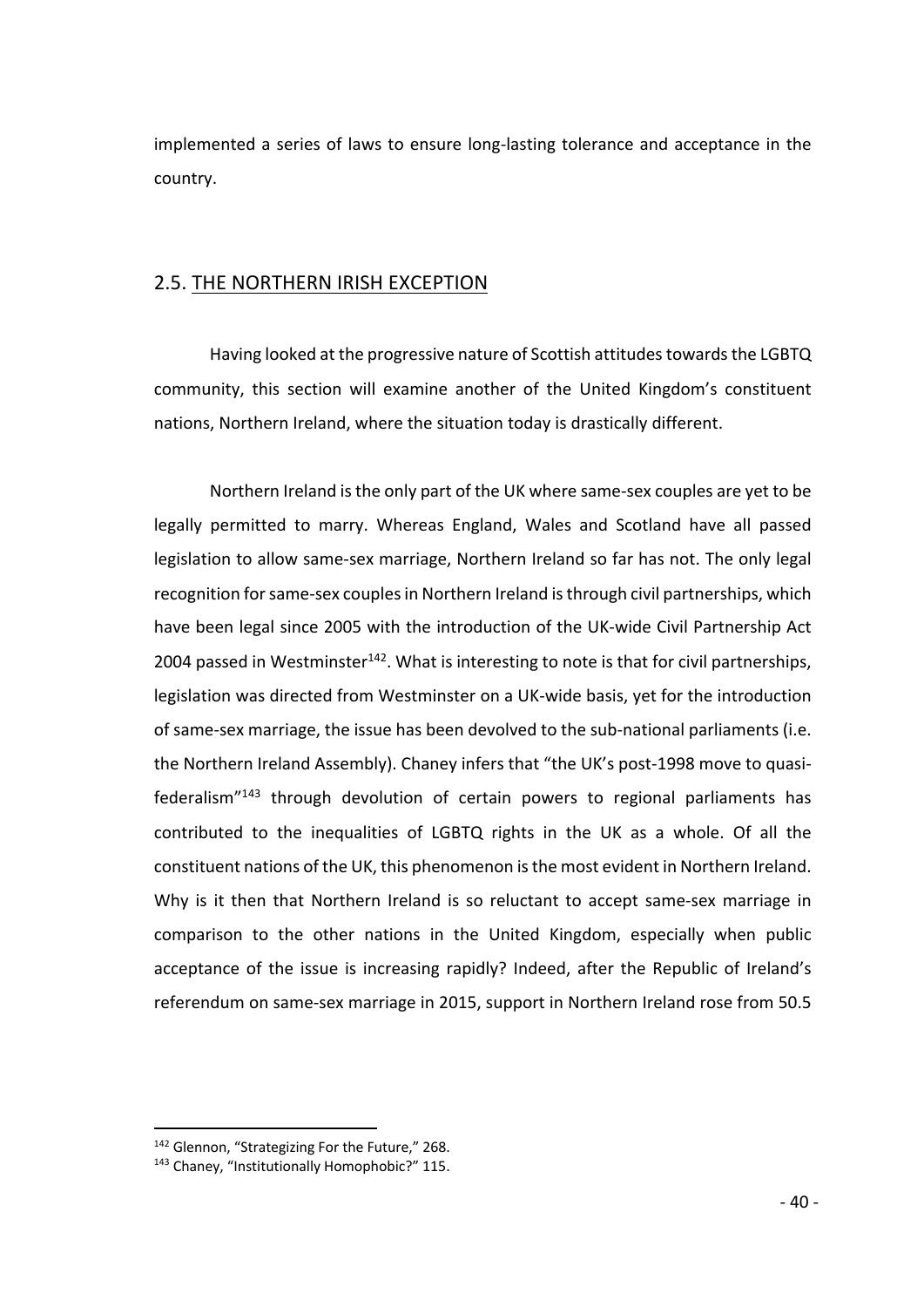percent in 2014 to 68 percent in July 2015<sup>144</sup>. This is therefore compelling evidence for changing attitudes in this part of the UK.

One of the major arguments cited for the continuing difference between Northern Ireland and the rest of the UK is the "seemingly universal moral conservatism"145 among Northern Irish politicians and the public alike. Northern Ireland remains a highly religious nation, divided between both Protestants and Catholics, where religious "discourse is integral to 'communal identity'"<sup>146</sup>. In particular, the Democratic Unionist Party (hereafter referred to as the DUP) uses much religious rhetoric when discussing moral issues such as homosexuality. For instance, in the 1960s, they led a campaign called 'Save Ulster from Sodomy' and, according to Glennon, their discourse has not changed much since. Their stance on civil partnerships is "expressed in overtly puritan terms with many biblical references" $147$ . Indeed, for one DUP councillor in 2005, "hurricane Katrina was sent by God to punish the New Orleans gay community for holding a gay pride festival as a warning to nations 'where such wickedness is increasingly promoted and practised"<sup>148</sup>. As such, they bring religious arguments directly into their politics, which justifies their reluctance to accept civil partnerships imposed by Westminster and to introduce new legislation on same-sex marriage in Northern Ireland. However, the DUP's rhetoric "is becoming marginalized in public discourse"149, with increasing levels of condemnation from the media and other political parties. The link between the Church and the Northern Ireland Assembly thus remains particularly strong and dissociable, especially for the DUP, although public attitudes are changing and the DUP's position on LGBTQ matters is coming under increasing scrutiny.

 <sup>144</sup> Caroline Mortimer, "Northern Ireland Same-Sex Marriage Vote Vetoed by DUP," *The Independent*, November 2, 2015, https://www.independent.co.uk/news/uk/home-news/northern-ireland-same-sexequal-marriage-vote-vetoed-by-dup-a6718061.html. 145 Glennon, "Strategizing For the Future," 276.

<sup>146</sup> *ibid.*, 262.

<sup>147</sup> *ibid.*, 272.

<sup>148</sup> *ibid.*, 272.

<sup>149</sup> *ibid.*, 273.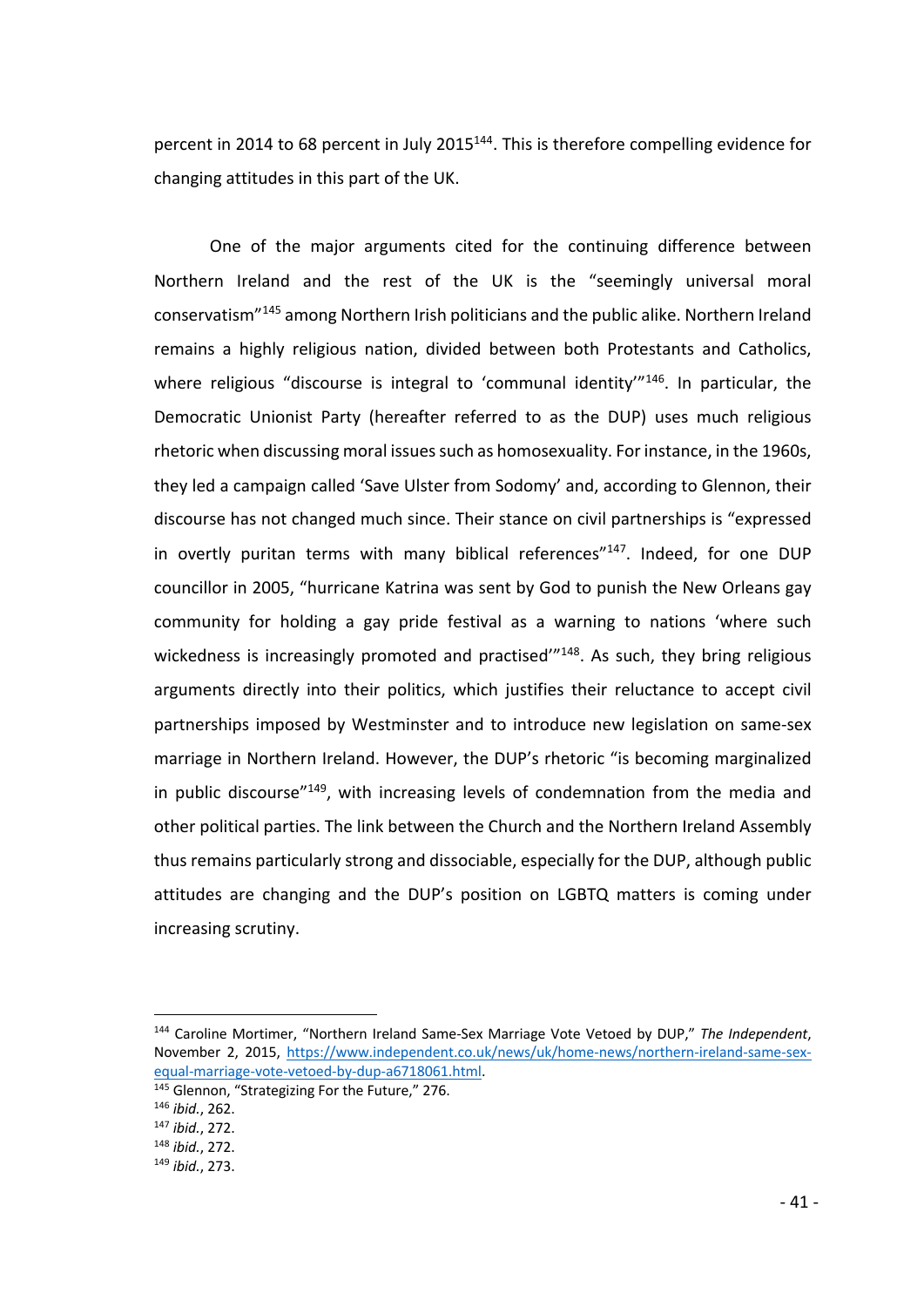However, although religion surely has some impact on views towards LGBTQ people in Northern Ireland, Hooghe and Meeusen point out that this should not necessarily prevent same-sex marriage legislation from being implemented. Indeed, they cite the examples of same-sex marriage being legalised in both "traditionally Protestant but highly secularized countries like Sweden (in 2009) and in traditionally Catholic countries like Portugal (in 2010)"150. It thus shows that just because a country has religious traditions, it does not necessarily mean that it is impossible to pass samesex marriage legislation. Moreover, Quinn asserts that "identities based on sexual oppression can counter-weigh religious or cultural grievances and create agendas which compete with ethnic identifications<sup>"151</sup>. It shows the importance of the sense of community among LGBTQ people, which can overcome religious or cultural divides in Northern Ireland. Thus, religion cannot be the only reason for Northern Ireland's rejection of same-sex marriage.

Furthermore, for many years, there has been a significant divide within Northern Irish politics between the unionists who want Northern Ireland to remain a part of the UK (the DUP and the Ulster Unionist Party (UUP)) and nationalists who want Ireland to be united again (Sinn Féin and the Social Democratic and Labour Party (SDLP)). The same-sex marriage issue is no different. The SDLP voted in favour of civil partnerships in Westminster, whilst Sinn Féin's policy approves civil partnerships and same-sex marriage. Meanwhile, the DUP and the UUP both rejected the civil partnerships bill<sup>152</sup>. Glennon suggests that "nationalists have always been more comfortable with the language of human rights and equality"<sup>153</sup>. She asserts that the rights of LGBTQ people can actually be included within the equality agenda and because of the historical discrimination towards the Catholic minority, "Northern Ireland has a long pedigree in

 <sup>150</sup> Hooghe, and Meeusen, "Is Same-Sex Marriage Legislation Related to Attitudes Toward Homosexuality?" 258.

<sup>151</sup> Vincent Quinn, "On the Borders of Allegiance: Identity Politics in Ulster," in *De-Centring Sexualities: Politics and Representations Beyond the Metropolis*, ed. Richard Phillips *et al.* (London, New York: Routledge, 2000), 272.

<sup>&</sup>lt;sup>152</sup> Glennon, "Strategizing For the Future," 269.

<sup>153</sup> *ibid.*, 271.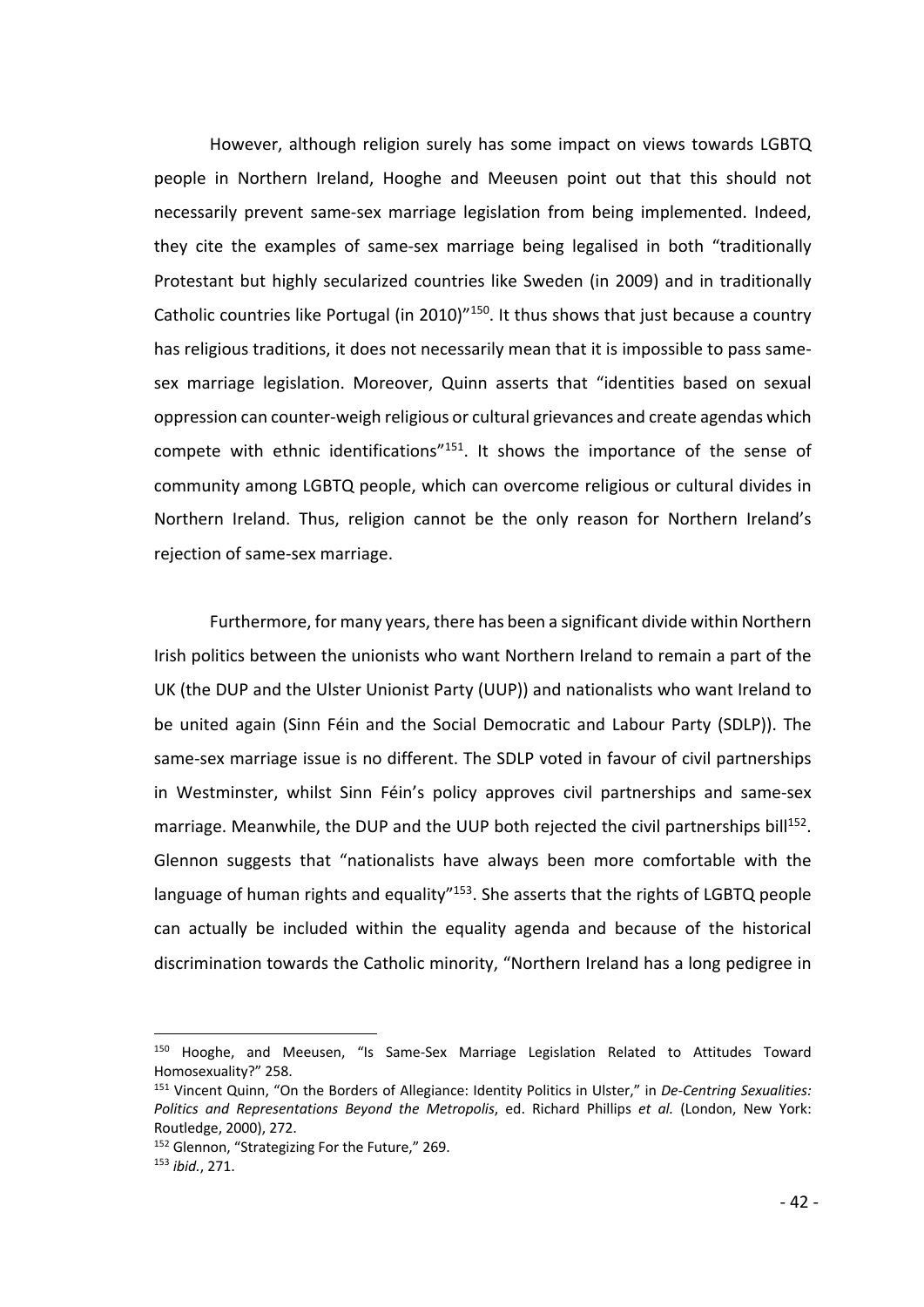using rights-based strategies to tackle discrimination and inequality"<sup>154</sup>. This could rationalise why the nationalists tend to be more willing to open discussions on samesex marriage in Northern Ireland than unionists. Indeed, if we look at same-sex marriage debates in the Northern Ireland Assembly, we can see that for the fifth vote in 2015, 50.5 percent of politicians voted in favour of introducing same-sex marriage. However, "the 'petition of concern' tabled by the DUP at the outset of the debate means the proposal could only succeed if a sufficient number of both unionist and nationalist MLAs [Members of the Legislative Assembly] backed it<sup>"155</sup>. Petitions of concern are used in certain cases in order to ensure laws are not just passed because of the support of one community (i.e. unionists or nationalists). This case therefore reveals the extent to which the DUP in particular and the nationalists diverge in their opinion over LGBTQ rights, as this technicality effectively prevented the legislation from being passed in Northern Ireland.

When examining all proposals and pledges on LGBTQ issues in regional elections between 1998 and 2011, 57 percent came from the SDLP, much more than any other Northern Irish party<sup>156</sup>. However, when compared to Wales and Scotland, the overall number of pledges in Northern Ireland was very low, representing just 13 percent of all regional proposals in the UK, compared to 57 percent in Scotland and 30 percent in Wales<sup>157</sup>. According to Chaney, this underlines the "worryingly low levels of attention afforded to [LGBTQ] matters in Northern Ireland"<sup>158</sup>. Northern Irish politicians are therefore much slower at bringing in new LGBTQ-related policies to reflect changes in public opinion than their counterparts in Westminster and Holyrood, the seat of the Scottish parliament. Despite growing public support for LGBTQ people, policies and positions are not being taken by Northern Irish politicians, underlining their reluctance to afford more rights to LGBTQ people.

 <sup>154</sup> *ibid.*, 270.

<sup>155</sup> Mortimer, "Northern Ireland Same-Sex Marriage".

<sup>156</sup> Chaney, "Institutionally Homophobic?" 114.

<sup>157</sup> *ibid.*, 112-114.

<sup>158</sup> *ibid.*, 115.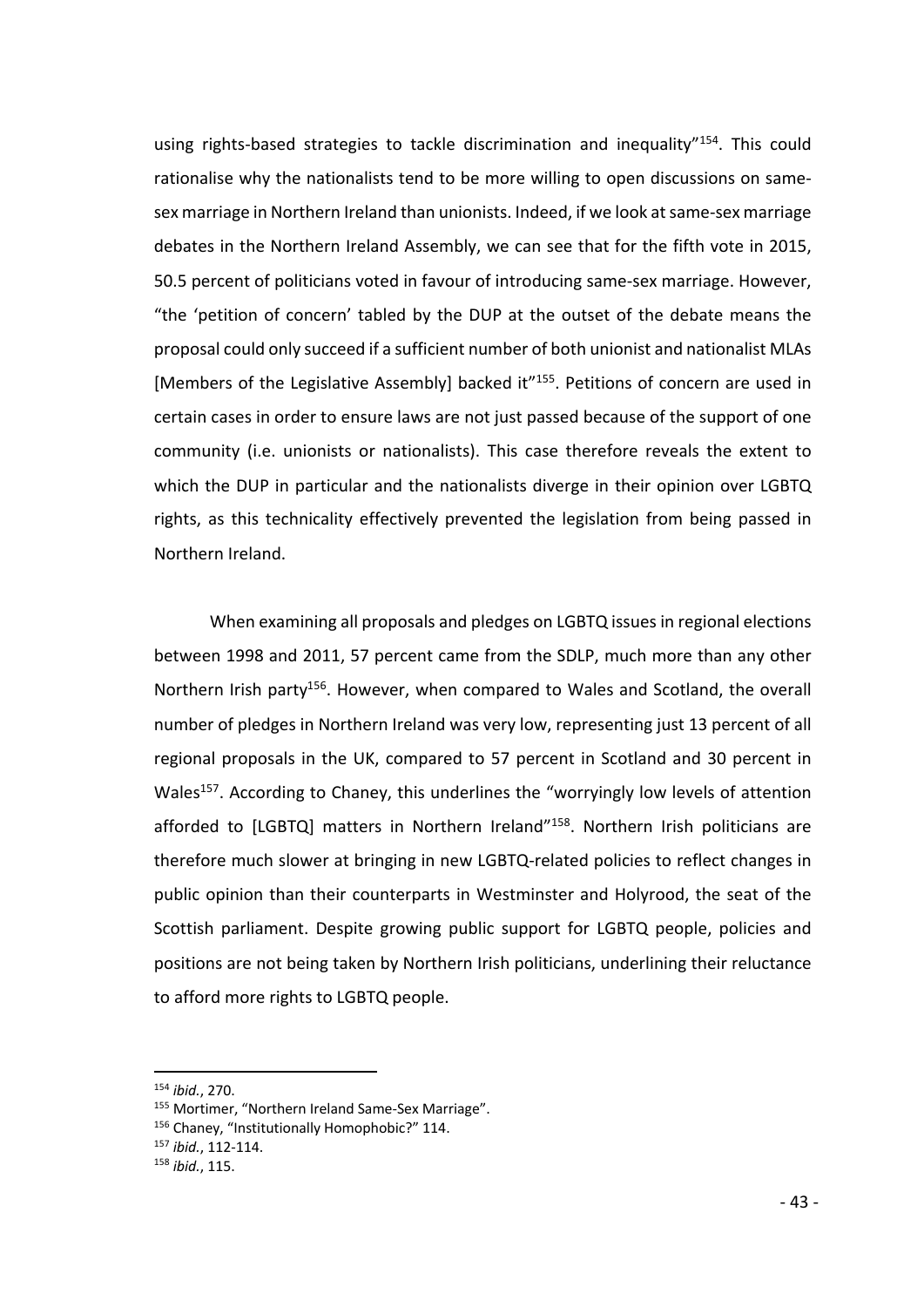Thus, despite the fact that attitudes towards the LGBTQ community appear to be growing more tolerant in Northern Ireland, the DUP remains steadfast in its opposition to increased legal rights for LGBTQ people. With the Conservative Party's informal agreement with the DUP in Westminster after the 2017 UK elections, which enables the Conservatives to reach a majority in the House of Commons, the DUP's influence has grown. Consequently, it appears even more unlikely that legal recognition of same-sex marriage in Northern Ireland will come in the near future.

In this chapter, it has been argued that the UK is not united in its approach to LGBTQ rights. Whilst the Labour governments introduced a series of pro-LGBTQ legislations in the early 2000s, the Conservative-Liberal Democrat coalition struggled to gain the support of all Conservative MPs for same-sex marriage in the following decade. The moral divide within the Conservative Party was clear, and the far-right capitalised on this to their advantage. Meanwhile, although Scotland is among the most tolerant places in Europe, Northern Ireland remains somewhat reluctant in its approach to LGBTQ rights, with few policies proposed and no marriage available yet to same-sex couples.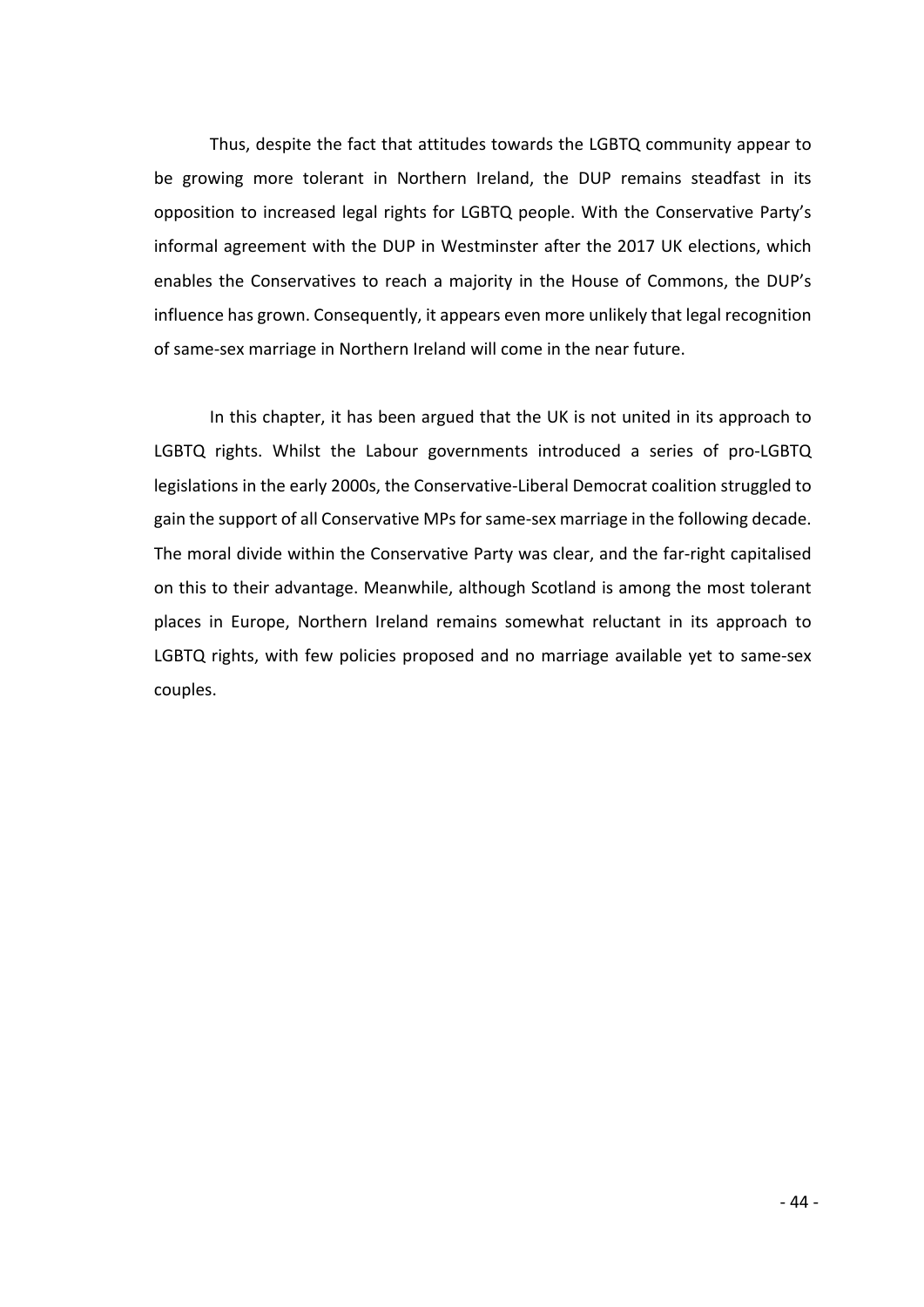# CHAPTER 3 FRANCE: A COUNTRY OF PROTESTS

Having assessed the situation in the United Kingdom, the following chapter will study France's position on the LGBTQ issue, drawing comparisons between the two countries. France was the first country in Western Europe to abolish the crime of sodomy, thus decriminalising homosexuality between consenting adults in 1791 $159$ . Yet, the LGBTQ community were not offered equal rights for over two centuries. The first section will examine the role of President François Hollande in introducing same-sex marriage and adoption in France in 2013, a decade after the left-wing government had introduced civil partnerships. Second, I will look at the reactions of the public to the proposed legislation, notably the protests that erupted across France. Finally, the position of the far-right, in particular the *Rassemblement National* party, towards this issue will be analysed.

## 3.1. HOLLANDE'S PROMOTION OF EQUALITY AND *LE MARIAGE POUR TOUS*

Unlike the Conservative Party in the UK, François Hollande was chosen as the French President in 2012 on the back of a presidential election campaign, during which he promised to legalise same-sex marriage in France<sup>160</sup>. Indeed, included among Hollande's sixty commitments if he were to become president, were three related to the fight against discrimination. These sought to combat racism, homophobia and discrimination against disabled people. Hollande's thirty-first campaign engagement simply stated, "J'ouvrirai le droit au mariage et à l'adoption aux couples

 <sup>159</sup> Jacques Pezet, "L'homosexualité a-t-elle été dépénalisée en 1791 ou en 1982 ?" *Libération*, June 18, 2018, https://www.liberation.fr/checknews/2018/06/18/l-homosexualite-a-t-elle-ete-depenalisee-en-1791-ou-en-1982\_1660079.

<sup>160</sup> Phillip M. Ayoub, *When States Come Out*, 120.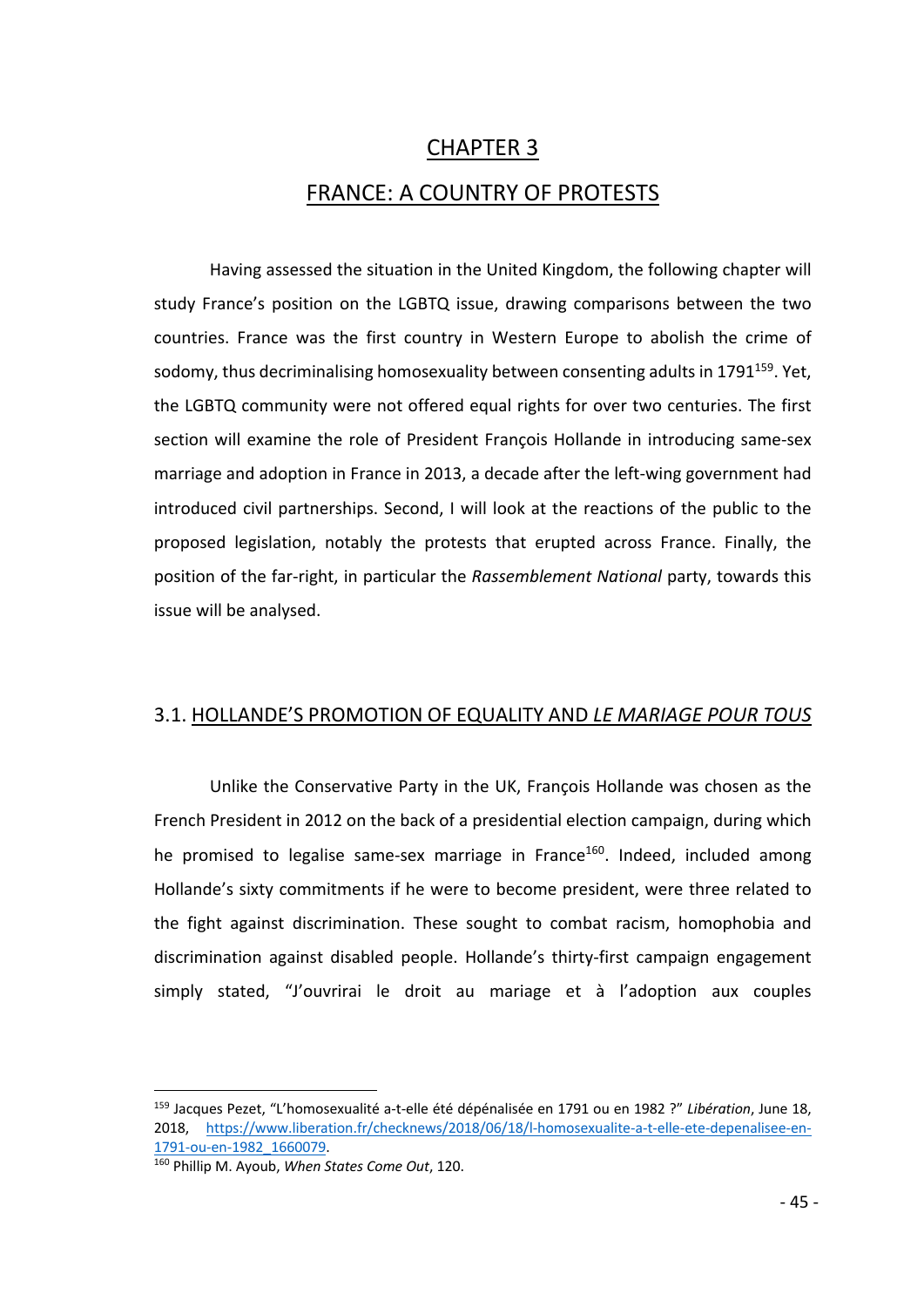homosexuels<sup>"161</sup>. This short one-sentence promise would change the legal rights of LGBTQ people in France forever, by enabling them access to two areas that had previously been closed off to them: marriage and adoption. The use of the future tense rather than the conditional here underlines Hollande's assertiveness with regards to the LGBTQ issue. Consequently, unlike David Cameron, François Hollande had an electoral mandate to adopt legislation on these two major LGBTQ policies. As such, he was able to push through any legislation in spite of criticism from many, by emphasising that he was simply acting on what he had promised before he was elected president. He was therefore in a stronger position politically than David Cameron. Nonetheless, Hollande was under no illusions that this issue would be an easy one, even denoting it as a "bataille"162 in his autobiography.

Reforms on the LGBTQ issue had already begun at the end of the twentieth century under a left-wing government led by Prime Minister Lionel Jospin. It is important to note that in France, the president and the government do not necessarily come from the same side of the political spectrum. Indeed, at that time, the French President was the right-wing Jacques Chirac. Yet, it was the government that voted on political issues. Consequently, debates about the *pacte civil de solidarité* (hereafter referred to by its common name *PACS*), or civil solidarity pact in English, took place during Jospin's premiership, and entered into law in 1999. However, unlike the UK, Germany and many Nordic countries, "la France et le Luxembourg, de leur côté, ont créé un partenariat accessible à tous les couples non mariés, qu'ils soient de sexe différent ou de même sexe<sup>"163</sup>. This was referred to as the "Dutch model"<sup>164</sup> (Ayoub 2016, 117) by Ayoub. In fact, the majority of *PACS* were and still are between heterosexual couples. By opening the *PACS* up to heterosexual couples as well, it meant that there was not such a clear delimitation between same-sex and opposite-sex couples in France

 <sup>161</sup> François Hollande, "Les 60 engagements de Hollande," *Libération*, January 26, 2012, https://www.liberation.fr/france/2012/01/26/les-60-engagements-de-hollande\_791303.

<sup>162</sup> François Hollande, *Les leçons du pouvoir* (Paris: Éditions Stock, 2018), 236.

<sup>163</sup> Patrick Festy, "Légaliser les unions homosexuelles en Europe : innovations et paradoxes," *Population & Sociétés* 424 (2006): 1.

<sup>164</sup> Ayoub, *When States Come Out*, 117.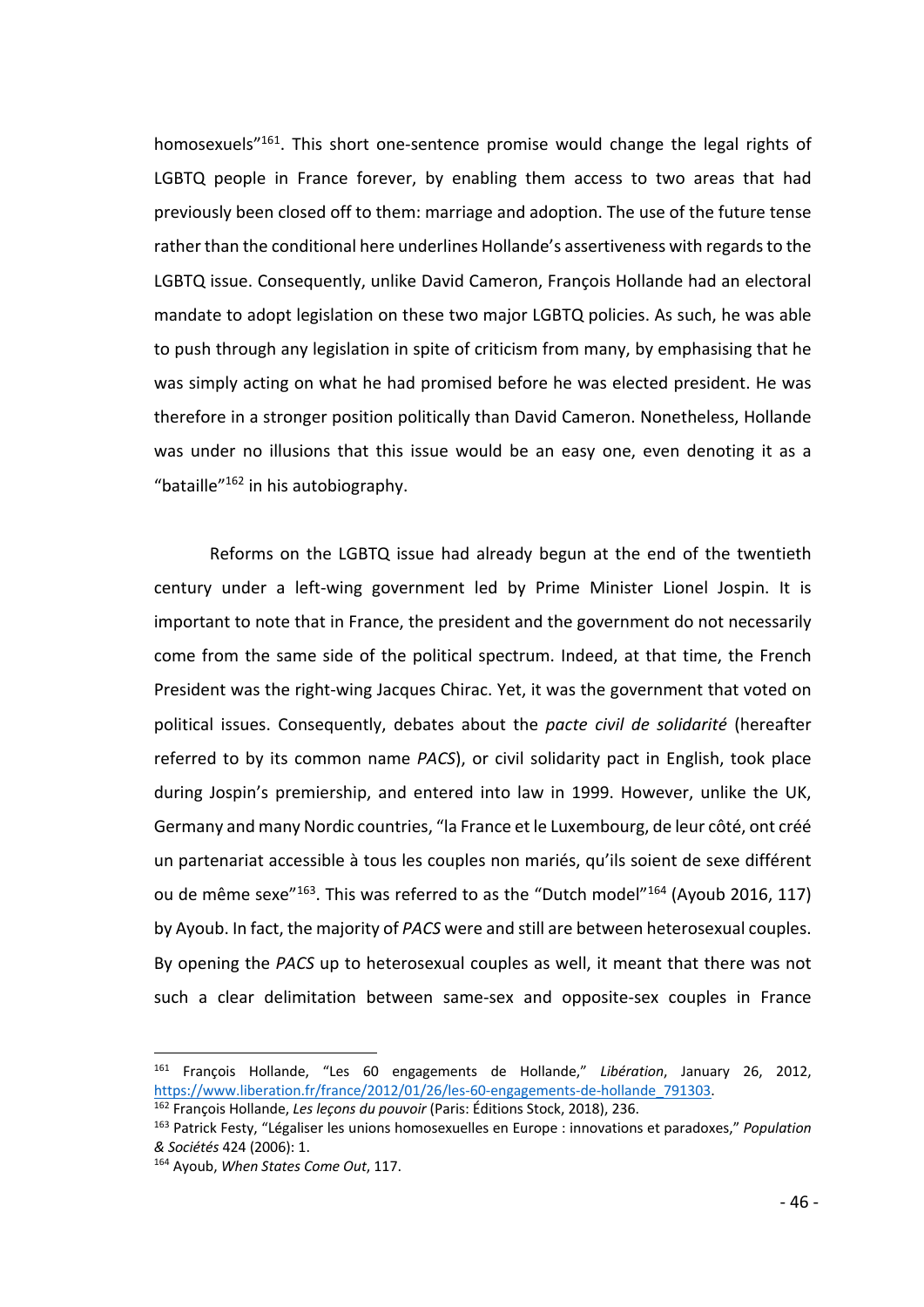compared to the UK, where civil partnerships were for same-sex couples only. All people were thus able to commit themselves to a civil union, without having to undergo the next more formal and traditional step of marriage. Hence, it put same-sex couples on a more equal footing than the UK civil partnership scheme as it was not created especially for LGBTQ people, but rather for the population as a whole. Thus, the *PACS* was a more inclusive union for all people that discriminated neither against same-sex nor oppositesex couples.

Just over a decade later, debates about same-sex marriage started to become more frequent in France and they became a key issue after the 2012 presidential elections. Contrary to the political situation in the UK, the same-sex marriage bill was passed in France under a left-wing government headed by the *Parti Socialiste*. It was referred to as a "grande réforme de société qui doit [selon Hollande] marquer le […] quinquennat"165. In his autobiography, Hollande goes on to compare this historical policy with François Mitterand's decision to abolish the death penalty in the  $1980s^{166}$ , underlining the importance of this policy not only for Hollande's presidential term, but also for the future of French society as a whole. Whilst Cameron defended same-sex marriage by declaring that the greater institution of marriage would be reinforced, the political discourse from the French government was far more typically liberal. The Keeper of the Seals, Christiane Taubira, after whom the law is named, argued that the reform would "partage et étend les libertés"<sup>167</sup>. This reinforces the importance of the idea of liberty and freedom in France. It must not be forgotten that the national motto of France is *liberté, égalité, fraternité* (liberty, equality, fraternity). As such, it has been engrained within French society since the origins of the motto during the French Revolution at the end of the eighteenth century. Every French citizen is made aware of this tripartite motto from an early age, and as such it remains a significant part of French society. It is thus considered a particularly strong argument in France if liberty and

 <sup>165</sup> Hollande, *Les leçons du pouvoir*, 236.

<sup>166</sup> *ibid.*, 236.

Gouvernement.fr, "Le mariage pour tous," last modified May 15, 2017, https://www.gouvernement.fr/action/le-mariage-pour-tous.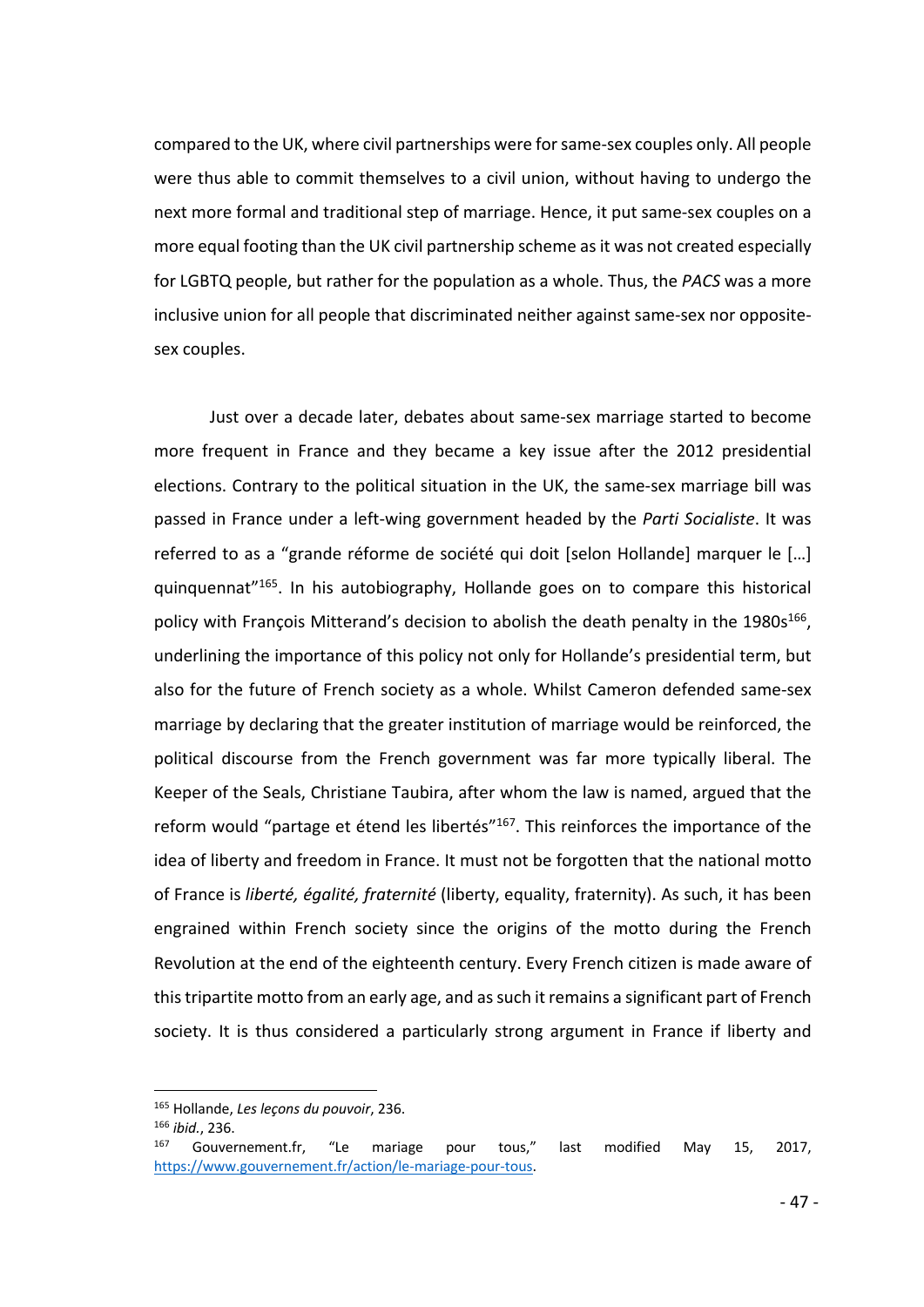equality are mentioned in defence of same-sex marriage because it protects the values of the French Republic.

Furthermore, it is interesting to note that the voting patterns in the French National Assembly were different to those in the House of Commons in the UK. Samesex marriage legislation was passed in France on 23 April 2013 with 331 votes in favour and 225 against the bill<sup>168</sup>. This was a much smaller majority than in the British parliament and was in particular due to the partisan divisions in France. The two major right-wing political groups in the parliament, the *Groupe de l'Union pour un mouvement populaire* (hereafter referred to as UMP) and the *Groupe de l'Union des démocrates et indépendants*(or the UDI) both voted in high numbers against the bill. 6 UMP politicians voted for it, whilst 183 opposed it; meanwhile, 5 UDI politicians voted in favour and 25 reiected the bill<sup>169</sup>. Therefore, the bill passed almost solely with the votes from the leftleaning groups within the parliament, which at the time held the majority. The right was far less divided over the same-sex marriage issue in France than the Conservative Party had been in the UK. The French right's position was much more conservative in nature on this issue and reflects the fact that there had been no conscious move towards social liberalism in France for the UMP or the UDI like there had been in the UK under David Cameron. Even the left had fewer politicians going against the party line than Labour or the Liberal Democrats in the UK, where, as mentioned previously, approximately 10 percent voted against same-sex marriage. In France, just 4 out of 285 votes (or less than 1.5 percent) from the government's *Groupe Socialiste, républicain et citoyen* (or SRC) opposed the bill<sup>170</sup>. There was thus a much clearer direction for each political group within the parliament and a noticeable divergence in opinion across the political spectrum between the left and the right in France. Whereas there appeared to be a moral divide, particularly within the Conservative Party in the UK, this was minimal within French political parties, as almost all politicians voted in favour of their party's

168 *ibid.*

 $169$  Assemblée Nationale, "Analyse du scrutin nº 511 : Deuxième séance du 23/04/2013," accessed June 2019, http://www.assembleenationale.fr/14/scrutins/jo0511.asp#Groupesocialisterépublicainetcitoyen.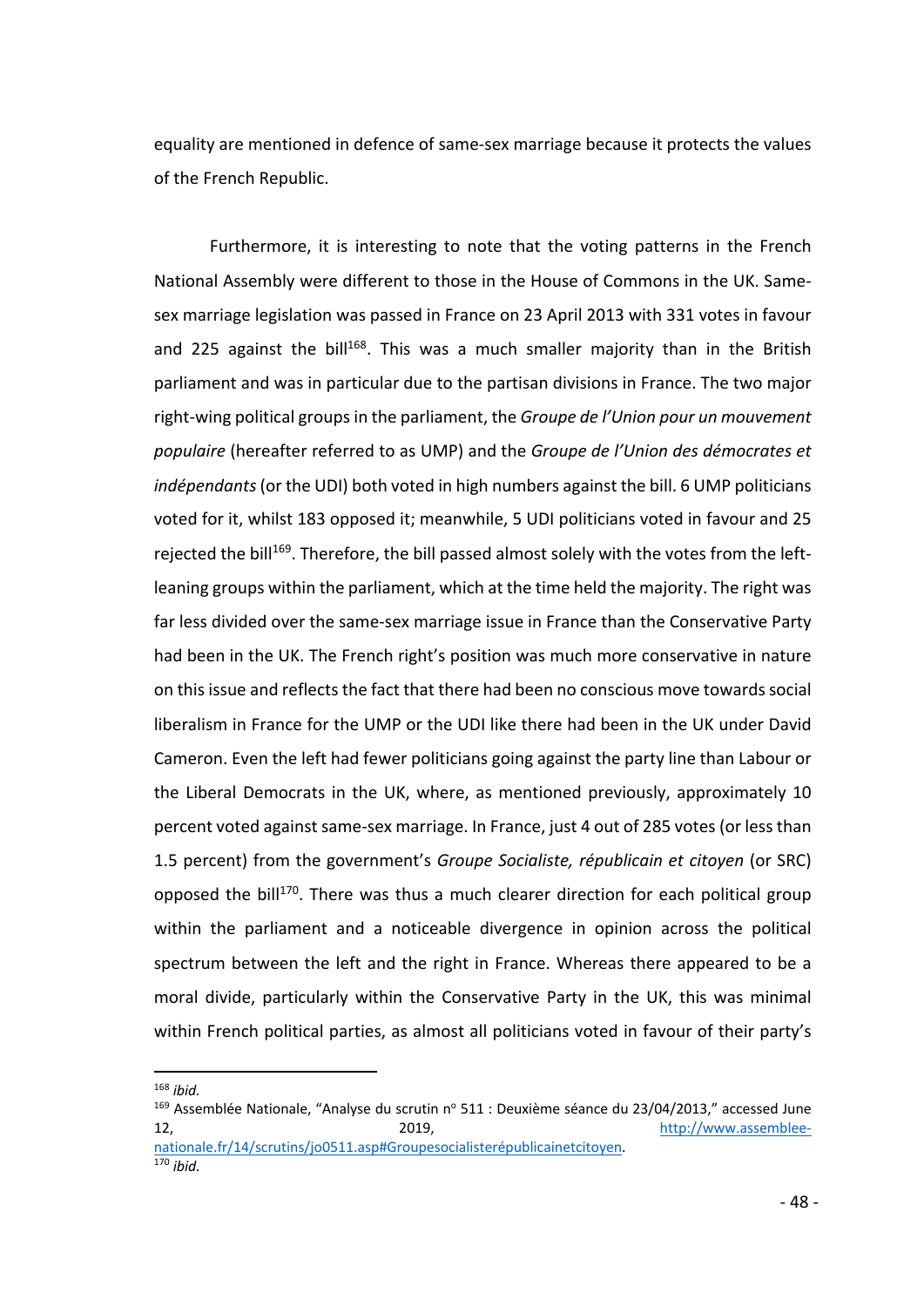position. This surely had an impact on the reactions of the public towards same-sex marriage in France. The whole issue appeared to be much more contentious than in the UK with many more demonstrations across France, particularly among supporters of right-wing parties.

One UMP politician who did nevertheless vote in favour of the same-sex marriage bill was Franck Riester, in spite of his party's stance in opposition. As an openly homosexual politician, he announced his support for the bill in the debates leading up to the parliamentary vote<sup>171</sup>. In an interview with the French newspaper *Libération* in October 2012, several months after Hollande's election, Riester argued against the position invoked by other members of the right, who said that same-sex marriage would destabilise the Catholic Church. Riester emphasised *laïcité*, the fact that France is a secular state, meaning that religious and civil issues are kept separate. He stated, "Il y a le champ civil et le champ religieux. On n'est pas en train d'imposer à l'Église le mariage homosexuel ! [...] On ne peut pas revendiquer la laïcité seulement dans certains cas"<sup>172</sup>. Whilst the religious case was presented in both the UK and in France, the UK is not a secular state, so Riester's counter-argument could not have been valid in the UK. Furthermore, religion played a major role in the debate over same-sex marriage in France, even within parliament. Béraud tells us, "ce sont des élus qui, en auditionnant les représentants des cultes, leur donnent l'occasion de s'exprimer devant les commissions des lois leur désapprobation au sein même de l'arène parlementaire : à l'Assemblée nationale le 29 novembre 2012, puis au Sénat le 12 février 2013"173. As such, in spite of the secular nature of the French state, religion was a key factor in political decision-making, even having a place in parliamentary debates. It appeared that on such a potentially controversial issue like this, religion was of major importance,

<sup>&</sup>lt;sup>171</sup> Jean-Yves Le Talec, "Sortir des placards de la République : Visages de l'homosexualité dans le monde politique français," *L'Homme & la Société* 189-190 (2013): 137.

<sup>172</sup> Franck Riester, "Franck Riester (UMP) sur le mariage pour tous : 'On n'enlève aucun droit, on en donne à d'autres'," interview by Pascale Nivelle, *Libération*, October 10, 2012, https://www.liberation.fr/societe/2012/10/10/franck-riester-ump-a-propos-du-mariage-pour-tous-onn-enleve-aucun-droit-on-en-donne-a-d-autres\_852274.

<sup>173</sup> Céline Béraud, "Un front commun des religions contre le mariage pour tous ?" *Contemporary French Civilization* 39, no. 3 (2014): 339.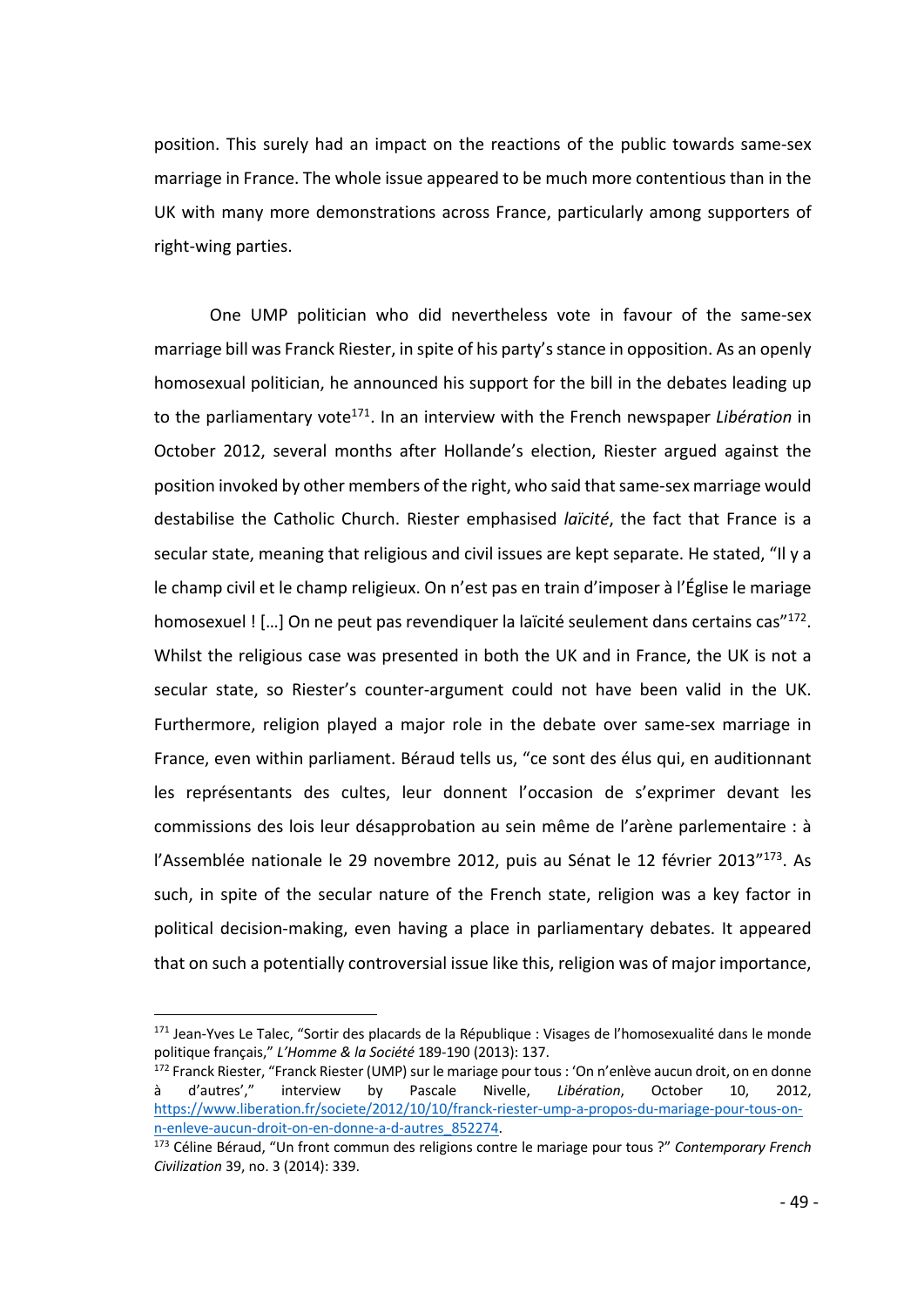heavily involved in influencing both politicians and the general public. In spite of France's secular system, it ended up being unavoidable to talk about religion with regards to this subject.

Additionally, Jean-Yves Le Talec argues that there is a difference in the way that the public views LGBTQ politicians in France compared to other countries in Northern Europe in particular. For him, "la plupart des homosexuels visibles se retranchent derrière une frontière gardée étanche : d'un point de vue *people*, ils n'ont pas de vie privée du tout"<sup>174</sup>. He identifies several 'out' gay politicians in France, who do not make reference to their private life. These include Frédéric Mitterand, Minister of Culture during Nicolas Sarkozy's presidency, who "[ne] parle pas de sa vie personnelle"<sup>175</sup> in an interview with *Gai Pied*. Another is Roger Karoutchi, who in 2009 declared, "Ma vie, elle n'a rien d'extravagante, rien d'extraordinaire, je vis avec un compagnon, point"176. This contrasts with Northern European countries where "les hommes et femmes ouvertement homosexuel-le-s ont une 'vie privée' connue du public, d'abord parce que l'identité de leurs compagnes ou compagnons est souvent connue<sup>"177</sup>. This gives rise to the view that the private life of LGBTQ politicians is a somewhat taboo subject in France. Le Talec claims that by allowing the media to divulge information about their private lives, LGBTQ politicians in other countries "encourage la légitimation d'une homosexualité donnée à voir dans l'espace public et confère une épaisseur et un vécu au *coming out* qui, en France, reste largement désincarné"178. This is certainly a thoughtprovoking observation and indeed reveals an insight into the effect LGBTQ politicians in France have on public opinion of the LGBTQ community as a whole. By not reporting on the private lives of LGBTQ politicians, it does not normalise the process. If their private lives were discussed more, it would lead the public to realise that this is just one of many ways to live one's life. Instead, by failing to mention it in the media, it creates a distinction between heterosexual and LGBTQ politicians, and suggests that LGBTQ

<sup>174</sup> Le Talec, "Sortir des placards de la République," 142.

<sup>175</sup> *ibid.*, 132.

<sup>176</sup> *ibid.*, 141.

<sup>177</sup> *ibid.*, 142.

<sup>178</sup> *ibid.*, 142.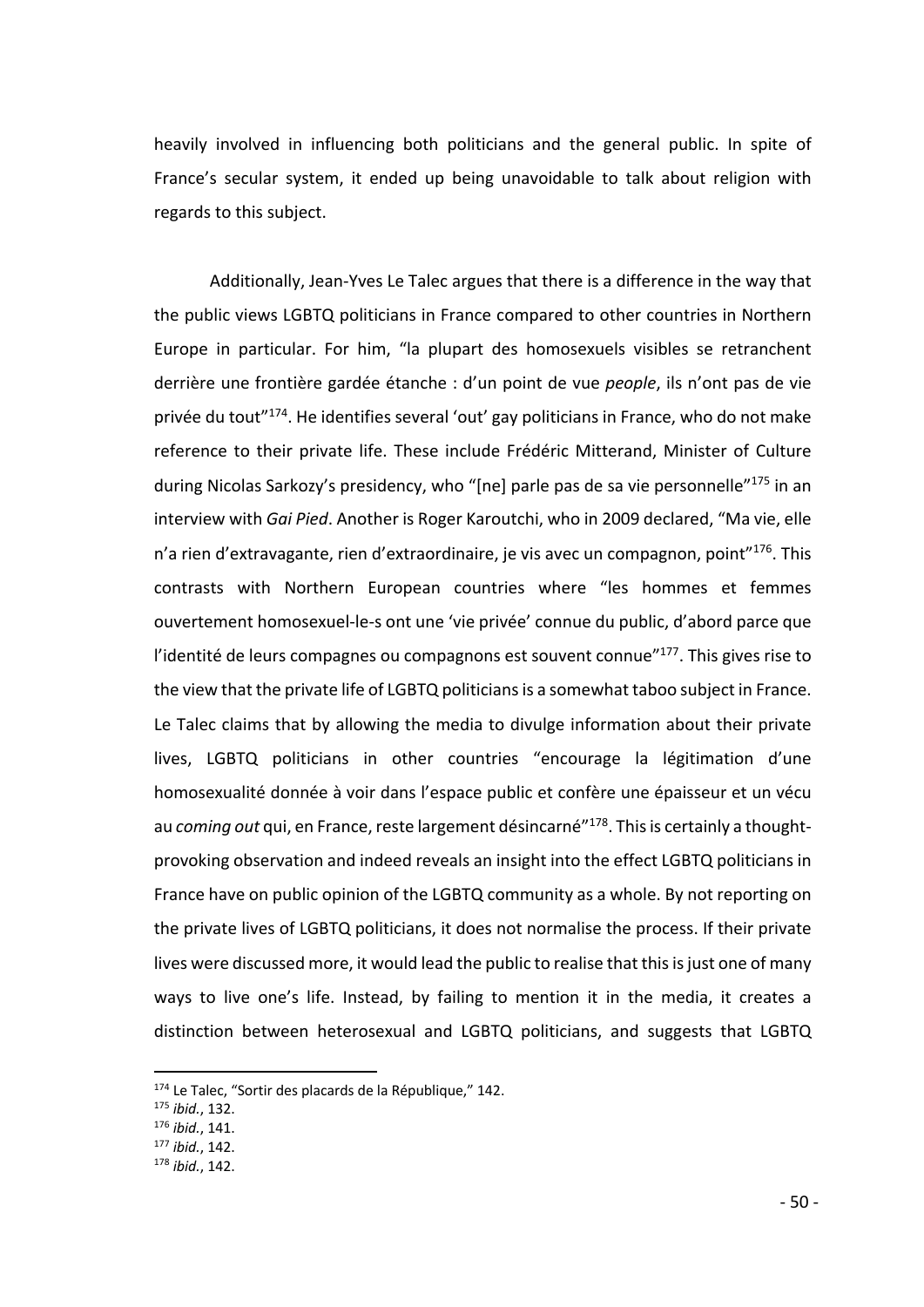politicians may somehow be inferior, as their private lives are not worth discussing. It does not give them the legitimacy in the eyes of the public, and could lead to decreased tolerance towards LGBTQ people in general.

As such, whilst Hollande succeeded in passing the same-sex marriage and adoption bill relatively early on during his presidential term, it was not without difficulties and staunch opposition from the right. In an interview carried out after his presidency, he admitted, "Et si j'ai parfois eu un regret, c'est d'avoir laissé le débat durer trop longtemps, presque un an […] au Parlement il y a eu des manœuvres d'obstruction et de retardement qui ont tendu les relations dans le pays plutôt que de les apaiser"<sup>179</sup>. Indeed, not only was there hostility towards the proposed bill in parliament, but also across France amongst the general public, which took the form of *La Manif pour Tous*.

## 3.2. *LA MANIF POUR TOUS*

In France, there were widespread demonstrations against Hollande's proposals to introduce same-sex marriage and adoption after his election. These protests went by the name *La Manif pour Tous*, in reference to Hollande's proposed *mariage pour tous* (or 'marriage for all') bill. *La Manif pour Tous* was founded in late 2012 by a group of associations with the common aim of preventing the proposed legislation on same-sex marriage and adoption. Among the organisers of the movement was Frigide Barjot, "dont l'apparence ne la renvoie pas *a priori* vers l'intégrisme religieux"180. This atypical leader arguably encouraged more people to join the movement, as it appeared not to have a typical religious aspect.

<sup>&</sup>lt;sup>179</sup> François Hollande, "François Hollande et le mariage pour tous : 'Si j'ai un regret, c'est d'avoir laissé le débat durer trop longtemps," Interview by Assma Maad, and Stephane Jourdain, *Buzzfeed News*, April 22, 2018, https://www.buzzfeed.com/fr/assmamaad/francois-hollande-et-le-mariage-pour-tous-si-jaiun-regret.

<sup>180</sup> Hollande, *Les leçons du pouvoir*, 238.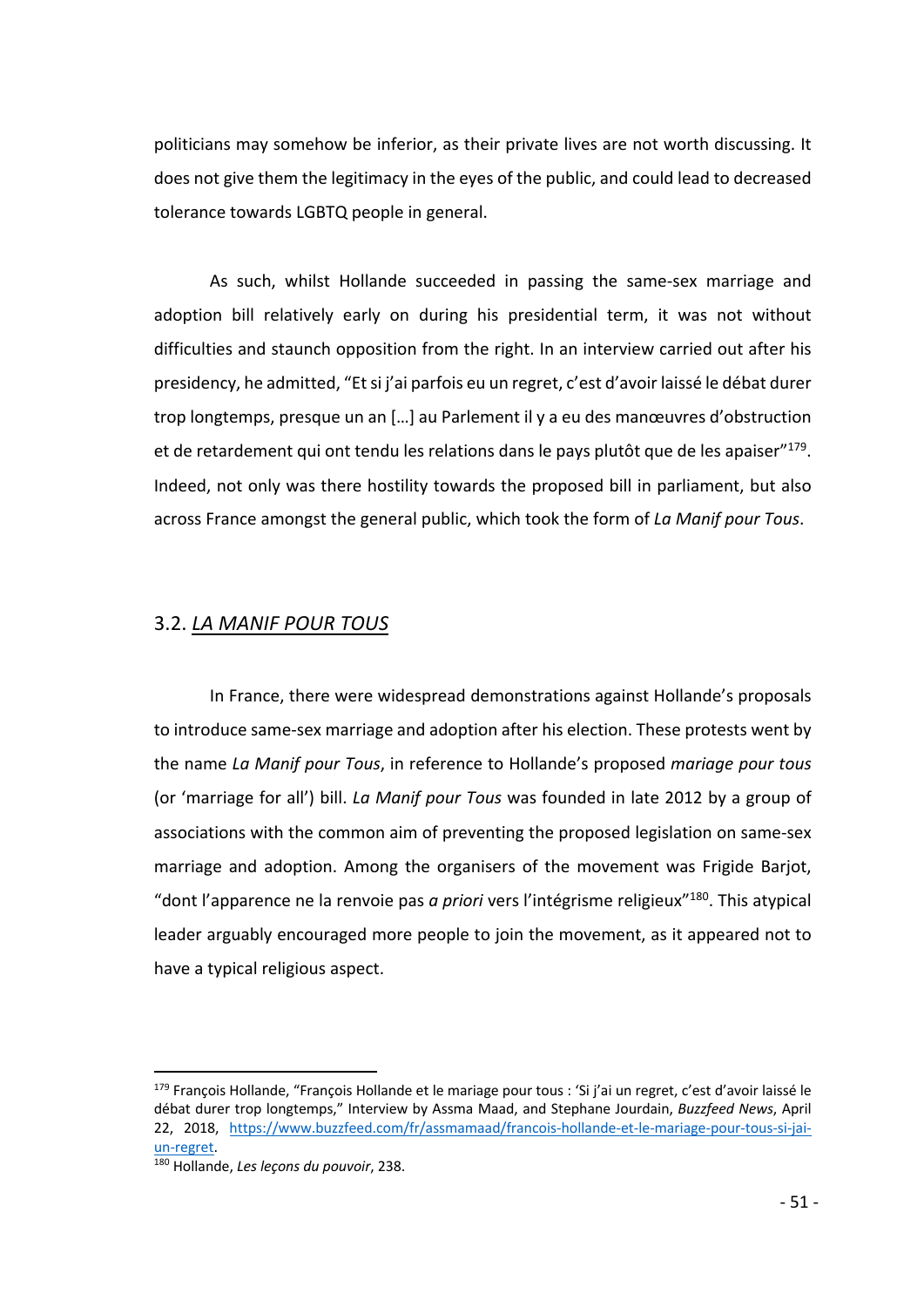What began "au départ comme mouvement d'opposition au mariage pour tous"181 evolved over time. However, the organisation's aims were to defend "avant tout les institutions du mariage et de la famille, perçues comme les fondements anthropologiques de la société, bien plus qu'il ne s'opposait à l'homosexualité"182. The aim was not to isolate the LGBTQ community by protesting against them, rather they wanted to protect traditional conservative family values. Indeed, the European Agency for Fundamental Rights (FRA) report in 2014 states that, "Demonstrators repeat that they are not homophobic but focus on the 'best interest of the child'"<sup>183</sup>. Nonetheless, the LGBTQ community did in truth feel under attack by the movement. In fact, in 2018, the MP for *La République en Marche*, Guillaume Chiche highlighted the homophobia within the movement, stating, "vous [la Manif pour Tous] véhiculez la haine crasse qu'est l'homophobie"184. He stressed this by mentioning the use of homophobic language uttered by members of *La Manif pour Tous*, such as "le problème, c'est pas que les pédés<sup>"185</sup>. As such, despite the claims that the movement was not homophobic, the use of discriminatory language like *pédé* (the French equivalent of *faggot*) towards the LGBTQ community from this prominent movement contributed to the normalisation of this type of language among the general public, and thus the acceptance and promotion of greater homophobia within society.

The protests had clear traces of French conservatism and were "idéologiquement marquées à droite, se présentant comme les garantes conservatrices d'une certaine représentation de la famille et du mariage"<sup>186</sup>. Parallels can be drawn here with the UK, as the definition of family and marriage also created debates there, particularly within the Conservative Party. Fracchiolla goes on to write that "la manif

<sup>&</sup>lt;sup>181</sup> Béatrice Fracchiolla, "Violence verbale dans le discours des mouvements antagonistes : le cas de 'Mariage pour tous' et 'Manif pour tous'," *Argumentation et Analyse du Discours* 14 (2015): 4.

<sup>&</sup>lt;sup>182</sup> Mickaël Durand, "Une mobilisation 'contre-nature' ? Le cas d'homosexuels opposés au mariage pour tous en France," *Genre, Sexualité & Société* 18 (2017): 2.

<sup>183</sup> Thomas Dumortier, and Maria Romanova, "Legal Study on Homophobia and Discrimination on Grounds of Sexual Orientation and Gender Identity: France," *European Union Agency for Fundamental Rights (FRA)* (2014): 39. 184 Chiche, speech.

<sup>185</sup> *ibid.*

<sup>186</sup> Fracchiolla, "Violence verbale dans le discours des mouvements antagonistes," 5.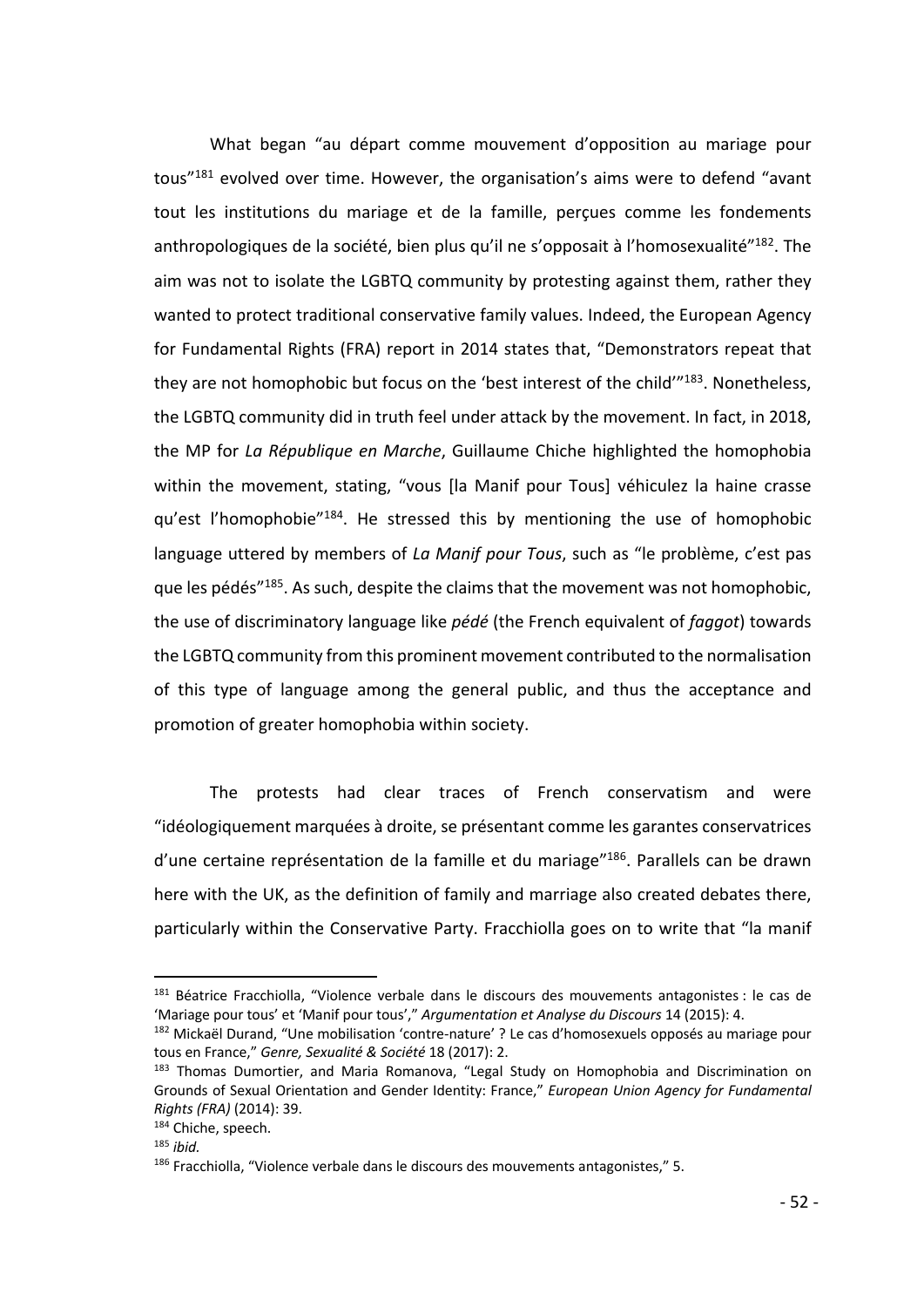pour tous est identifiée par le Front National comme porteuse d'un discours UMP […] qui chercherait à gommer le soutien, pourtant nombreux, des frontistes"187. There was clear backing of *La Manif pour Tous* by FN supporters, although the centre-right UMP did not want to be associated with the far-right on this issue. They thus attempted to gain influence across the whole political right by dismissing the participation of FN supporters. The protests managed to unite people who believed in traditional family values and who feared the effect same-sex marriage would have on the vision of the French family, which is particularly entrenched in Catholic views. The movement was deeply entangled with the discourse from the Catholic Church in France, who stated that same-sex marriage would mark a "rupture de société"<sup>188</sup>. The Catholic Church's outspoken position was not the only religious denomination to take this view. In fact, "la désapprobation du projet de loi dépasse le seul champ chrétien" $^{189}$ . Included among those publicly speaking out against same-sex marriage were representants of Judaism and Islam, as well as the Protestant Church. Religion was thus a key factor in France, as in the UK, in taking a strong stance against the introduction of more rights such as marriage and adoption for LGBTQ people.

It is key to point out that there were some rather unexpected participants of *La Manif pour Tous* demonstrations. One such example was the Homovox group, who were a group of between 25 and 30 homosexuals protesting against the introduction of samesex marriage. Although this is only a small group of demonstrators, they have often been overlooked and are thus key to understanding that *La Manif pour Tous* was not simply a homogenous group made up of homophobic individuals. It might be argued that this may seem "contre-nature"<sup>190</sup> for the Homovox group, yet they had their own strong reasons for not wishing to have the right to marry accorded to them. They had a similar aim to the other protestors in *La Manif pour Tous* movement, wanting to defend the institution of marriage and protect children. However, what makes this group stand out

 <sup>187</sup> *ibid.*, 5.

<sup>&</sup>lt;sup>188</sup> Béraud, "Un front commun des religions," 337.

<sup>189</sup> *ibid.*, 338.

<sup>190</sup> Durand, "Une mobilisation 'contre-nature' ?" 1.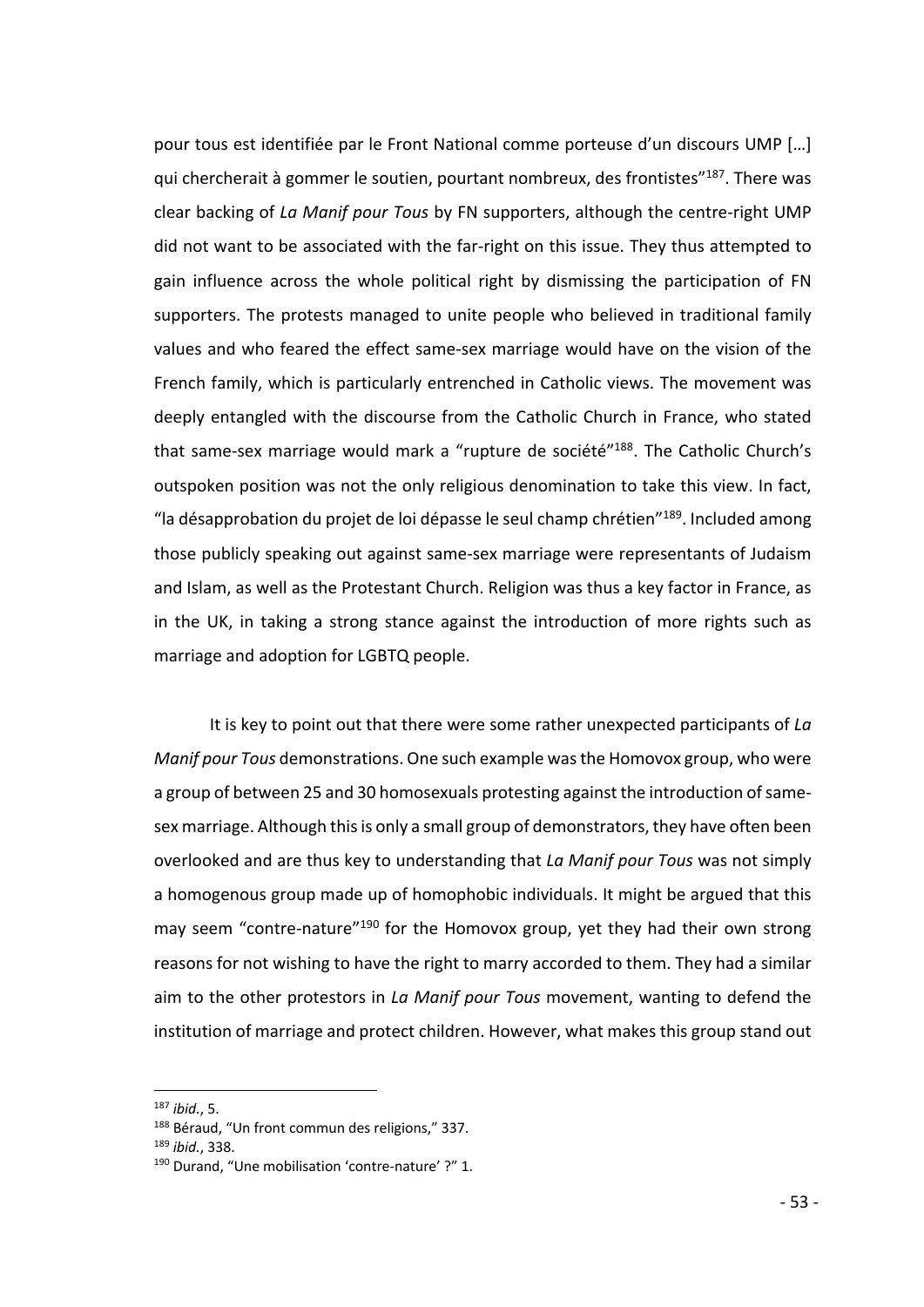was "le rejet, non pas de leur homosexualité qu'ils assument bel et bien, mais du 'milieu gay', de l'activisme qui y est rattaché, et d'un certain style de vie qui peut s'y deployer<sup>"191</sup>. This denunciation of the gay circle comes from the fact that they do not identify as being defined by their sexuality. One member interviewed made a distinction between the word 'homosexual' and 'gay'. For him, homosexual, "c'est ma sexualité, qui regarde que moi, voilà. En revanche gay, c'est habiter le Marais, de dire 'putain je préfère que mon charcutier et mon boulanger soient gais parce qu'au moins ils vont me comprendre'"192. He criticises the gay communities that have formed in areas like the Marais in Paris and rejects the need to belong to a wider community as a homosexual individual. Furthermore, the Homovox group was also standing up against LGBTQ militant groups, which were calling upon more rights for the LGBTQ community, to bring them in line with their heterosexual counterparts. Durand notes, "Dans leur représentation, le 'milieu' gai est contrôlé par ces militants et leurs organisations qui constituent ce qu'ils appellent 'la LGBT', un véritable lobby 'devant qui les politiques sont à genou'<sup>"193</sup>. They believe that these militant groups do not represent the typical everyday "homos lambdas"<sup>194</sup>, but instead have their own agenda to force their LGBTQ combat on all members of the community. For Homovox, this is unacceptable and underlines their reasons for joining *La Manif pour Tous* movement. It is interesting to note their belief that French politicians are bowing down to the demands of the LGBTQ organisations, even though there are growing levels of tolerance across French society in general. As such, there was a feeling that same-sex marriage could divide the LGBTQ community, as not everybody was in favour of being awarded these rights. The militant groups promoting LGBTQ equality were the loudest proponents of the new laws, yet they did not necessarily represent every member of the community. Homovox's involvement in *La Manif pour Tous* underlines this.

<sup>192</sup> *ibid.*, 5.

 <sup>191</sup> *ibid.*, 3.

<sup>193</sup> *ibid.*, 6.

<sup>194</sup> *ibid.*, 7.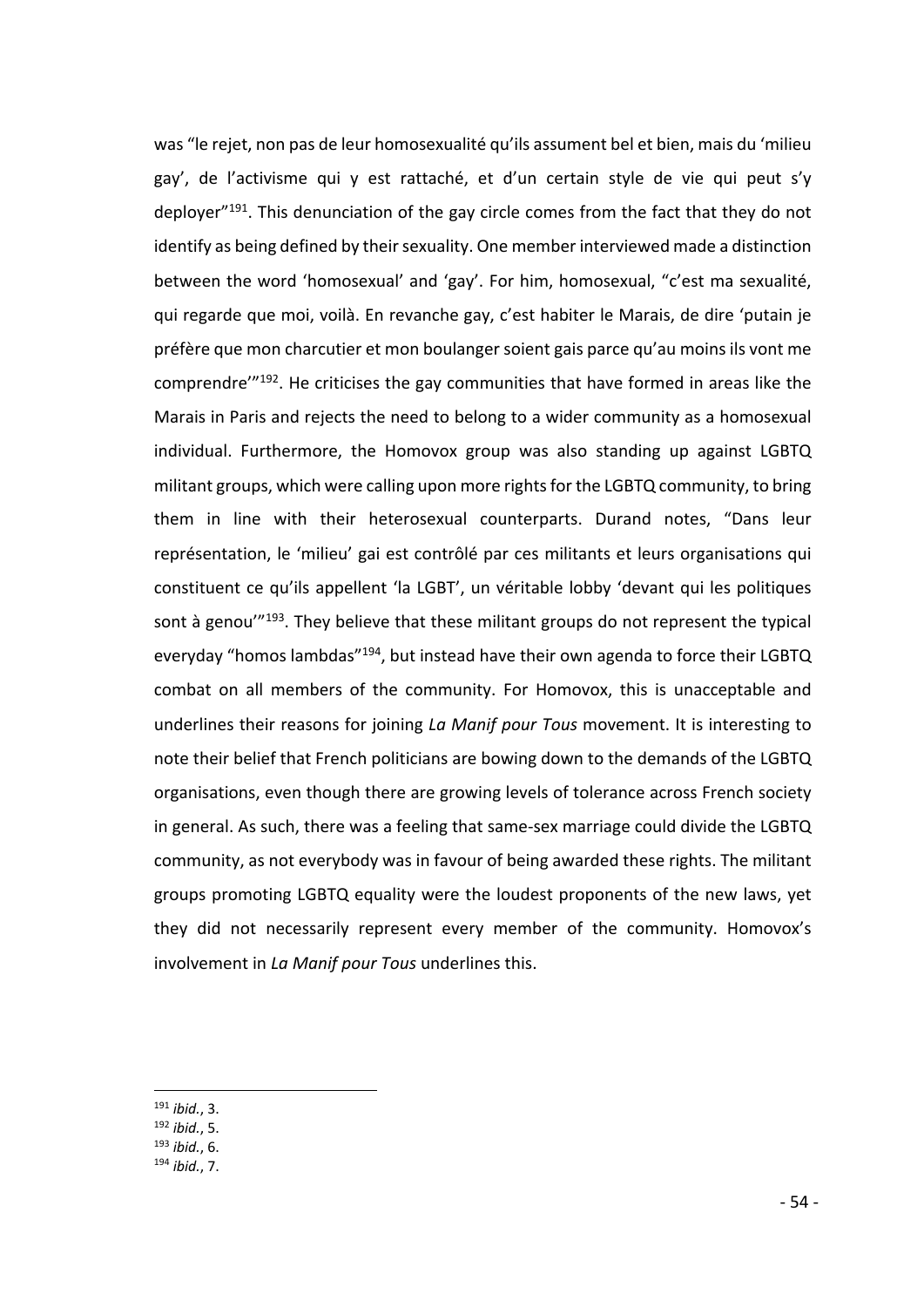It can therefore be seen that the social movement *La Manif pour Tous* played a major role in the lead up to the proposals, something which did not have an equivalent in the UK. In spite of this, Hollande remained firm in his conviction to introduce the legislation for both same-sex marriage and adoption, which turned out to be the most controversial of the two. Indeed, Hollande recounts a meeting with representatives for the movement in his autobiography: "Curieuse équipe bâtie pour l'occasion qui m'interpelle tout sourire pour me demander de renoncer, si ce n'est à l'ensemble du projet, au moins à la possibilité pour les couples de même sexe d'obtenir le droit d'adopter. Je leur oppose un refus tout aussi courtois. Le mariage et l'adoption vont de pair, céder à leur demande n'aurait en rien apaisé la protestation. Tout recul aurait encouragé leur mouvement"195. There was thus a sharp divide amongst the left and the right across the political spectrum.

## 3.3. FAR-RIGHT DISCOURSE IN FRANCE

Much like the far-right discourse in the UK, the French far-right also took a strong position against same-sex marriage and adoption. The main far-right party in France is the *Rassemblement National* (or RN), which was known by the name *Front National* (or FN) until June 2018. The RN is headed by Marine Le Pen, who took over as leader from her father Jean-Marie Le Pen in 2011, just one year before the 2012 presidential elections, during which the debate about same-sex marriage began to gain momentum.

Whilst the far-right has had limited success in national parliamentary elections in the UK, the FN, and subsequently the RN, have garnered increasing levels of support in France, especially in presidential and European elections. In the past decade, the FN/RN has consistently produced one of the best-performing candidates in presidential elections. In the 2012 presidential elections, Marine Le Pen was eliminated after the first round of voting in third place behind François Hollande and Nicolas Sarkozy with

 <sup>195</sup> Hollande, *Les leçons du pouvoir*, 238-239.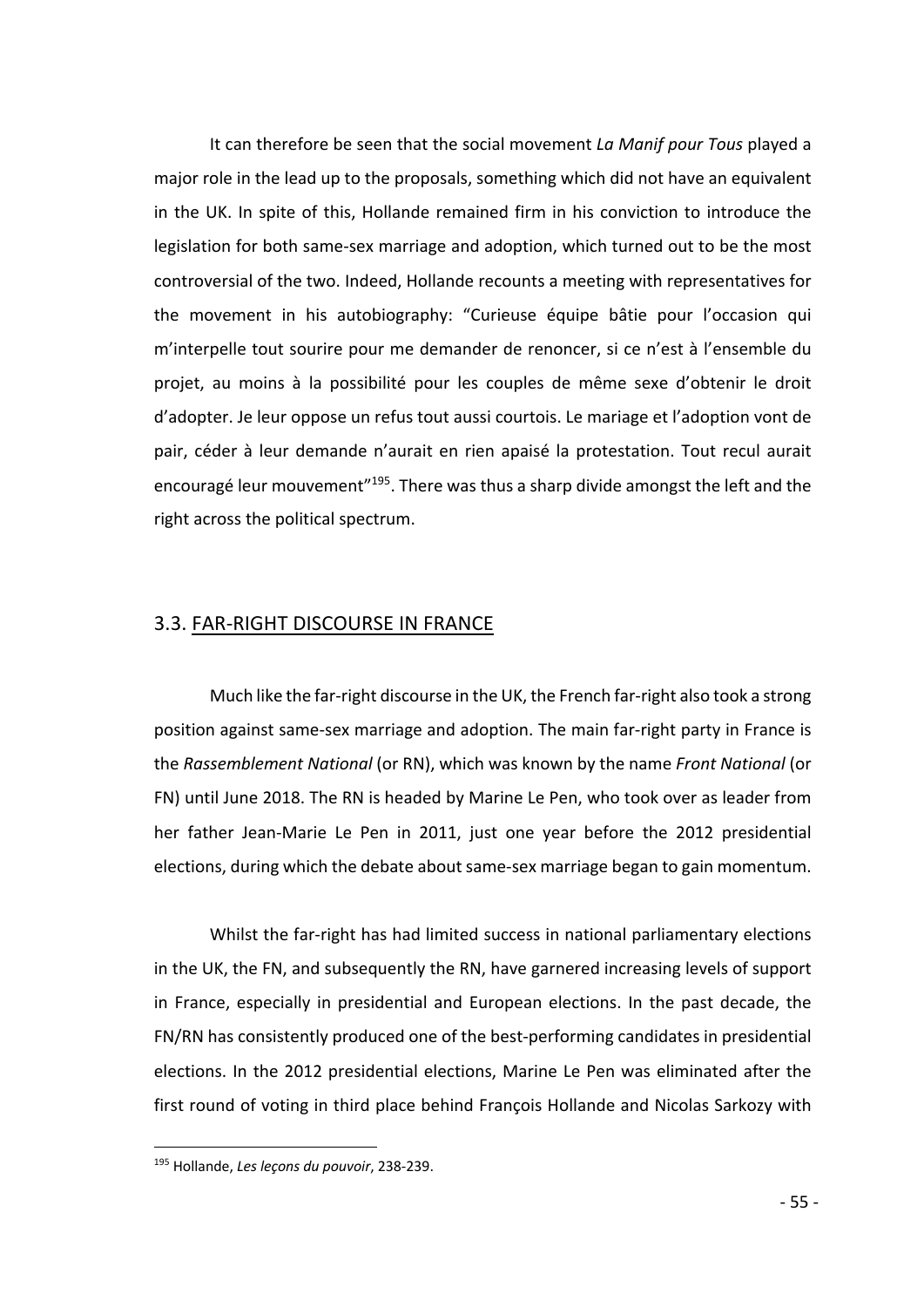almost 18 percent<sup>196</sup>. This was the FN's best result to date in the first round, beating the percentage gained by her father in 2002, although he managed to reach the run-off against Jacques Chirac in the second round<sup>197</sup>. However, Le Pen managed to better that in 2017 by reaching the second round with a "staggering, historic high"<sup>198</sup>. In the first round, she was second, less than three percentage points away from Emmanuel Macron (21.3 percent). In the run-off, Le Pen won over 10 million votes; however, this represented just 33.9 percent, meaning the gap to Macron widened significantly<sup>199</sup>. Nonetheless, in the recent 2019 EU elections, France (the RN) was one of three countries, where the far-right won the most seats in the European parliament, alongside Italy (*Lega Nord*) and the UK (Farage's Brexit Party)<sup>200</sup>. Le Pen and the FN/RN's success is no longer a surprise for the French public, and indeed, the 2017 presidential result "was not met by the shock and mass street protests that greeted her father's reaching the final in 2002<sup>"201</sup>. All this therefore exposes a substantial level of growing support for the far-right in France and underlines the major, wide-reaching impact of far-right discourse on the French public. As such, far-right discourse cannot be discounted when considering the role of political discourse surrounding the LGBTQ issue in France because of the great numbers of followers of this particular political party. Even within the LGBTQ community, support for Le Pen is high, and one poll even showed LGBTQ support was greater than the overall public. Indeed, "support for the FN climbed to 16.5 percent among gay and lesbian respondents in November 2016, compared to 14.5 percent in the general population<sup>"202</sup>. This is perhaps surprising given the party's positions on LGBTQ issues, yet it underlines the power and the intelligent strategy of

 <sup>196</sup> Hugh Schofield, "Marine Le Pen: Is France's National Front Leader Far-Right?" *BBC News*, March 14, 2017, https://www.bbc.co.uk/news/resources/idt-sh/marine\_le\_pen. <sup>197</sup> *ibid.*

<sup>198</sup> Angelique Chrisafis, "Marine Le Pen Defeated but France's Far Right is Far from Finished," *The Guardian*, May 7, 2017, https://www.theguardian.com/world/2017/may/07/marine-le-pen-defeatedfront-national-far-from-finished.

<sup>199</sup> France 24, "French Presidential Election 2017 Results – 2nd Round," *France 24*, accessed June 14, 2019, http://graphics.france24.com/results-second-round-french-presidential-election-2017/.

<sup>200</sup> Matthew Karnitschnig, "Populist Tide Rises but Fails to Flood EU," *Politico EU*, May 27, 2019, https://www.politico.eu/article/populist-tide-rises-but-no-flood-eu-elections-2019/. <sup>201</sup> Chrisafis, "Marine Le Pen Defeated".

<sup>202</sup> Scott Siegel, ""Friend or Foe? The LGBT Community in the Eyes of Right-Wing Populism," *Europe Now*, July 6, 2017, https://www.europenowjournal.org/2017/07/05/friend-or-foe-the-lgbt-community-in-theeyes-of-right-wing-populism/.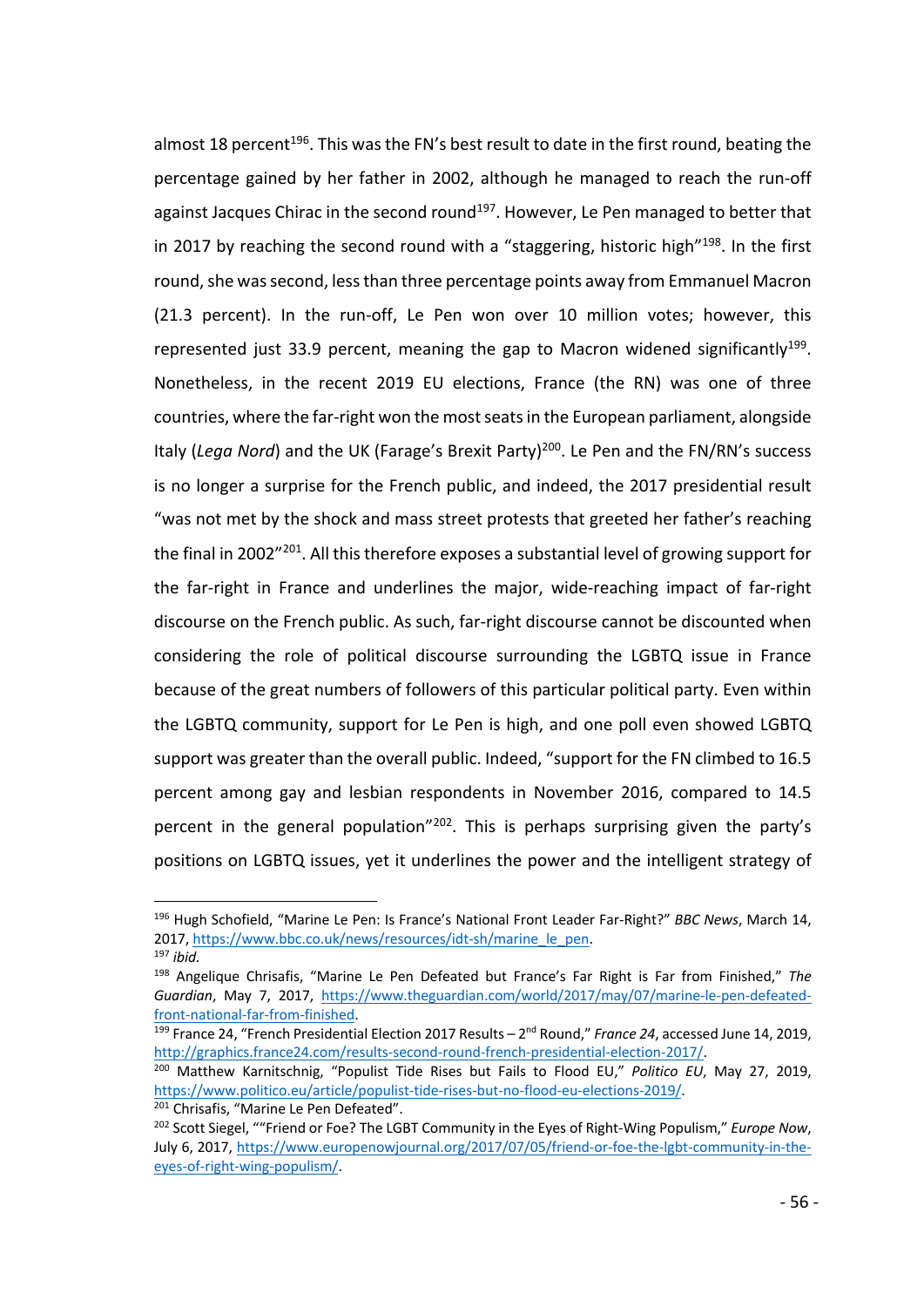the far-right's discourse in France to involve everyone, even those who appear to be discriminated against.

Le Pen explicitly opposed same-sex marriage and adoption in her 2012 election campaign. In her manifesto, she stated, "Nous nous opposerons donc à toute demande de création d'un mariage homosexuel et/ou d'une adoption par des couples homosexuels<sup>"203</sup>. What instantly stands out when compared to Hollande's 2012 manifesto, apart from the difference in political position, is the way Le Pen refers to same-sex marriage. Hollande's use of the formulation *mariage pour tous* is inclusive to all members of the public, regardless of their sexuality. It thus favours a more tolerant approach to the LGBTQ community. Meanwhile, Le Pen's employment of the term *mariage homosexuel* immediately creates a distinction between marriage for homosexual and heterosexual couples, thus revealing less acceptance and an exclusion of the LGBTQ community. Le Pen's unequivocal rejection of LGBTQ rights to marry and adopt therefore has an effect on the attitudes of her voters, who are becoming increasingly numerous across France, but especially in certain regions like Hauts-de-France and Grand Est in the North East and Provence-Alpes-Côte d'Azur in the South East of the country. As such, there is the potential for anti-LGBTQ positions to grow because of Le Pen's rhetoric on this issue.

Le Pen's policy on same-sex marriage and adoption was situated under the heading "Protéger et valoriser la famille"<sup>204</sup>. This argument about the composition of a family was also raised by the campaigners of *La Manif pour Tous* following the presidential elections. As such, there is certainly a link between the claims made by Le Pen and the movement that incited thousands of people to take to the streets to protest against same-sex marriage and adoption. Le Pen's manifesto specifies that family is an "institution irremplaçable, la famille représente le caractère central de la société, la

<sup>&</sup>lt;sup>203</sup> Marine Le Pen, "Programme de Mme Marine Le Pen, candidate du Front national à l'élection présidentielle de 2012, intitulé : 'Mon projet, pour la France et les Français' : le 14 janvier 2012," *Vie-Publique.fr*, January 14, 2012, http://discours.vie-publique.fr/notices/123000632.html. <sup>204</sup> *ibid.*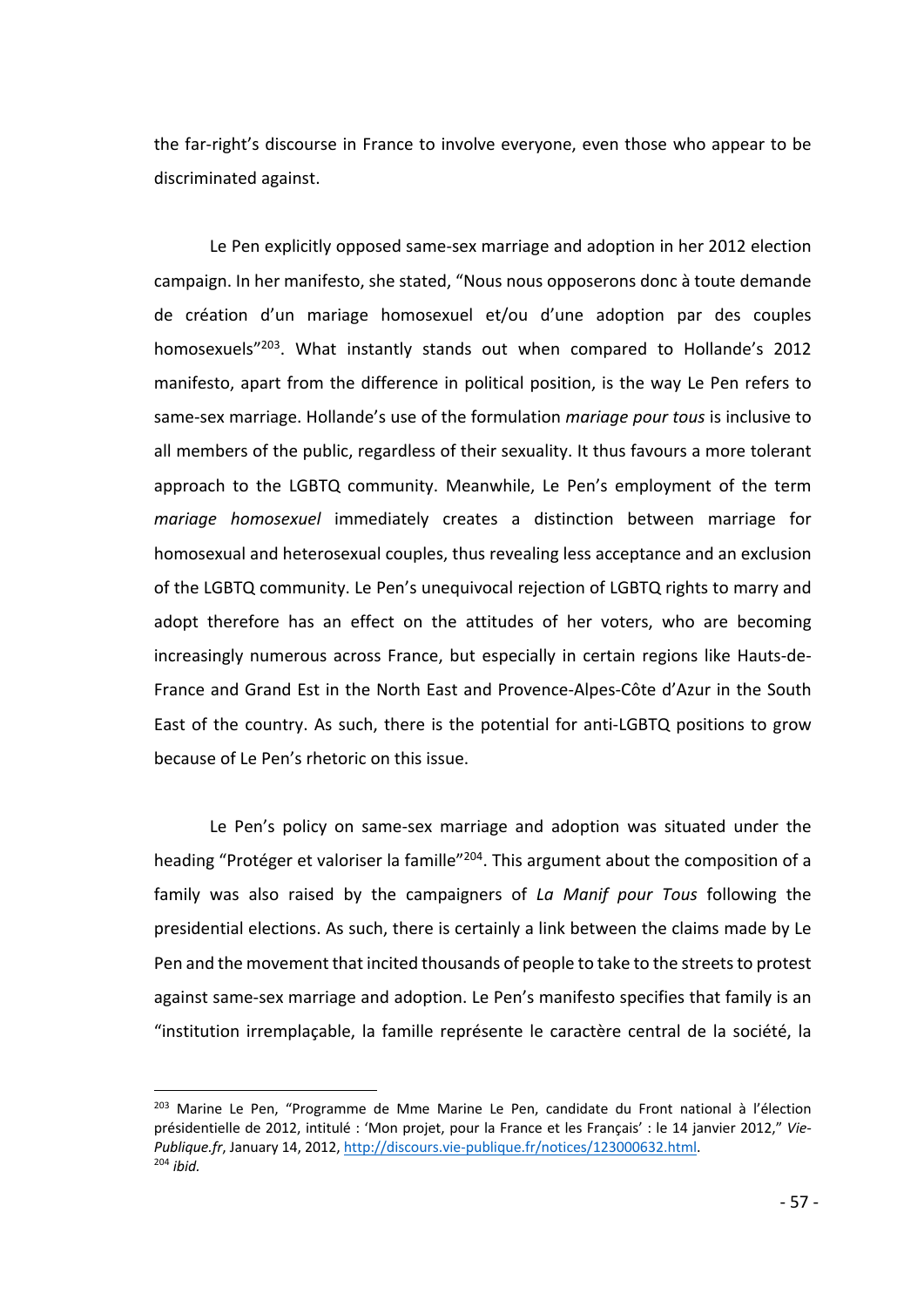famille doit se fonder exclusivement sur l'union d'un homme et d'une femme et accueillir des enfants nés d'un père et d'une mère"<sup>205</sup>. This rejection of all other types of family, including single-parent families, creates a hierarchy, which was also noted in the UK. Even after the legislation was passed, Le Pen continued to defend her idea of the family in the lead up to the 2017 presidential elections. In a television interview on France 2, she said, "Je suis contre le mariage [homosexuel] tout simplement parce que précisément je souhaite que la filiation reste le fait d'un papa et d'une maman"206. As such, in spite of the new legislation, Le Pen's argument remained the same and her position remained clear that she would revoke the law if she were elected in 2017. This strong position encouraged her supporters to follow her ideals and thus contributed to a rising homophobia in society. By repeatedly speaking against the LGBTQ community, it encouraged a certain level of hatred towards and distrust of LGBTQ people.

In a similar vein to Nigel Farage and UKIP in the UK, Le Pen avoided a particularly extreme stance on the LGBTQ issue. Like Farage, Le Pen backed the right for LGBTQ individuals to have access to *PACS* ceremonies. Her 2012 manifesto stated that "le PACS apporte une solution suffisante et ne sera pas remis en cause"<sup>207</sup> in an effort to appeal to a wider public, which had by 2012 largely accepted *PACS* for same-sex couples. By 2017, although Le Pen's position on same-sex marriage remained unchanged, her position on *PACS* had evolved: "Je pense qu'il faut qu'il y ait une union civile, c'est-àdire une amélioration du PACS"208. This "union civile (PACS amélioré) qui viendra remplacer les dispositions de la loi Taubira [*mariage pour tous*]"209 also appeared in written form as the 87<sup>th</sup> point in her 2017 presidential manifesto. Thus, by favouring some kind of civil union for LGBTQ couples, Le Pen moved away from a hard-line homophobic position, which blocks all LGBTQ rights. Siegel points out that, "Because

 <sup>205</sup> *ibid.*

<sup>&</sup>lt;sup>206</sup> Marine Le Pen, "Marine Le Pen supprimera le Mariage pour Tous si elle est élue (F2, 09/02/2017, 22h)," interview, *L'Émission Politique*, France 2, February 9, 2017, audio, 00:41, https://www.youtube.com/watch?v=AnPM1rj9tZo.

<sup>&</sup>lt;sup>207</sup> Le Pen, "Programme de Mme Marine Le Pen".

<sup>&</sup>lt;sup>208</sup> Le Pen, interview.

<sup>209</sup> Marine Le Pen, "144 Engagements Présidentiels : Marine 2017," *Rassemblement National*, accessed June 14, 2019, https://rassemblementnational.fr/pdf/144-engagements.pdf.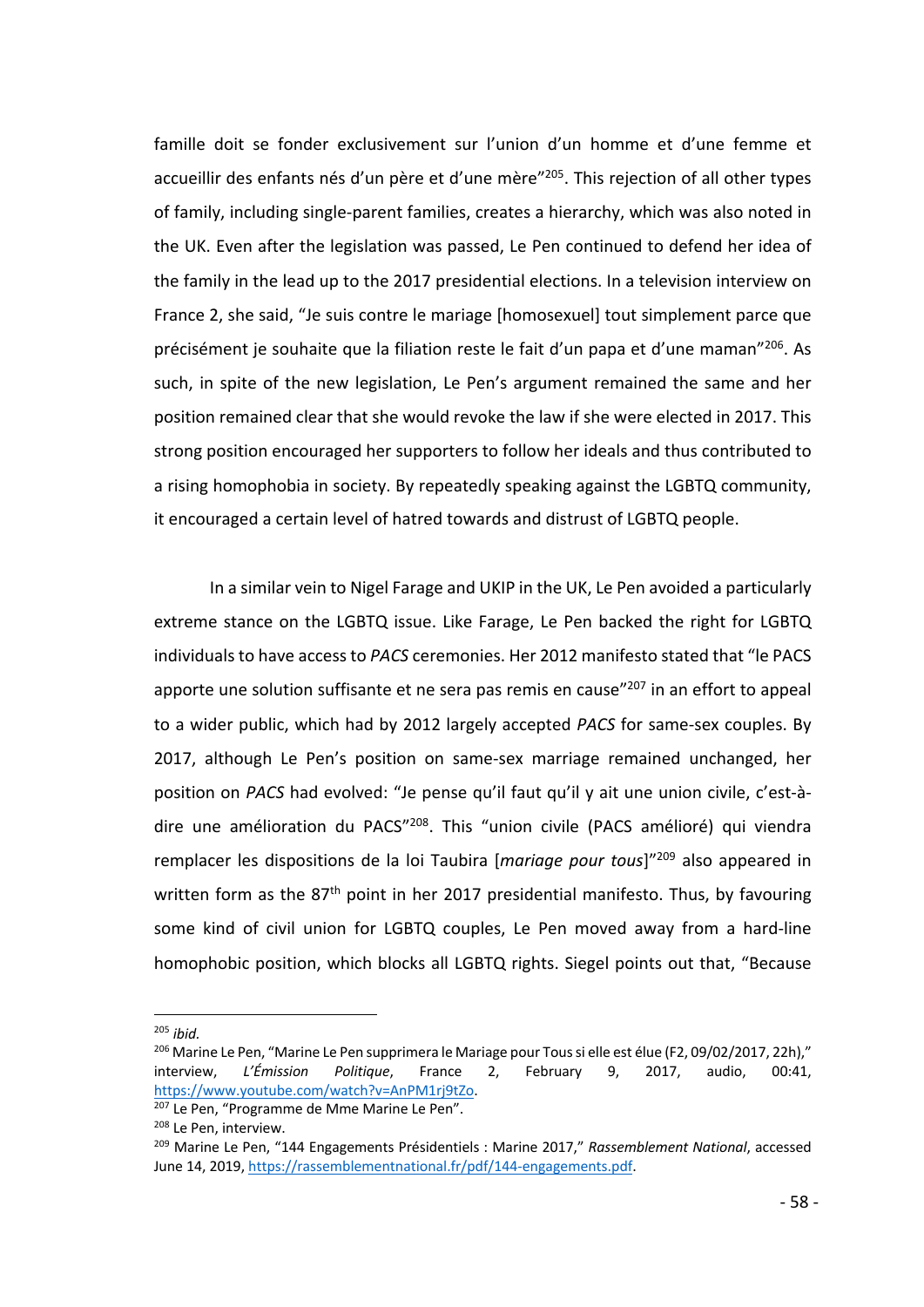homosexuality and equal treatment for gays and lesbians are more socially acceptable, RWP [right-wing populist] parties in Western Europe try to avoid appearing as unacceptable or outside the mainstream"210. It thus underlines the trend of far-right parties across Europe, who appear to be less homophobic because of their strategy to accept certain rights in order not to isolate themselves from overriding general opinion. Yet, the effect remains that by not supporting full equality, they contribute to increased levels of distrust towards LGBTQ people within wider society.

Le Pen attempted to avoid being potentially associated with homophobia by continuing to employ this strategy of distancing herself from extreme views. This can be seen strikingly through her refusal to join *La Manif pour Tous* movement<sup>211</sup>. Whilst the movement was essentially associated with the right, Le Pen decided not to be a part of it. Her openness to LGBTQ individuals has also been underlined by the fact that "she has several gay advisors, notably Florian Philippot<sup>"212</sup>. Le Pen was also very careful "de ne se prononcer que très rarement sur ces sujets"<sup>213</sup>. As such, when she did discuss LGBTQ matters, it carried greater weight because it was not repeated over and over. Yet, some within the party felt that LGBTQ rights were no longer a key policy for them, pointing out other issues that took precedent instead. Indeed, "Sébastien Chenu, the founder of GayLib and former Socialist, joined the FN and argued that same-sex marriage and gay rights were no longer an important issue for the FN. Instead, immigrants and Muslims are to blame for French society becoming 'less free, and when one is gay, one has very much to lose,' if Islamic fundamentalism takes a hold in French areas"<sup>214</sup>. Consequently, they appear to show support for the LGBTQ cause by pointing out that Muslim immigrants are a danger to the LGBTQ community. This shows the FN's adaptability to the situation, as LGBTQ rights were no longer on the political agenda as much as immigration after the 2015 European migrant crisis.

 <sup>210</sup> Siegel, "Friend or Foe?".

<sup>211</sup> Schofield, "Marine Le Pen".

<sup>212</sup> *ibid.*

<sup>213</sup> Julie Baret, "Abrogation du mariage pour tous : Marion Maréchal-Le Pen enfonce le clou," *Têtu*, May 2, 2017, https://tetu.com/2017/05/02/marion-marechal-le-pen-sassurera-de-labrogation-du-mariagepour-tous/.

<sup>&</sup>lt;sup>214</sup> Siegel, "Friend or Foe?".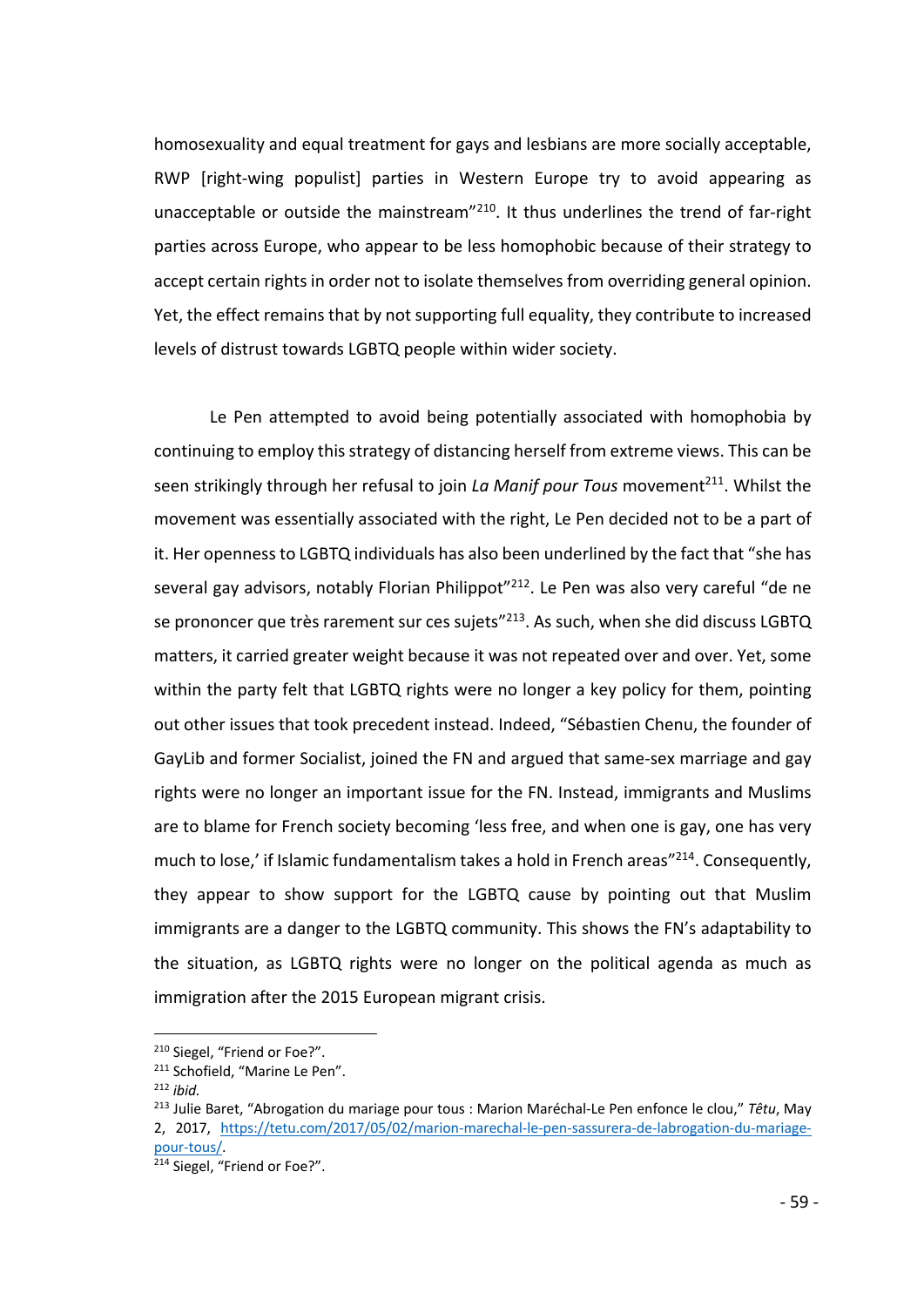Nevertheless, Siegel argues that "open homophobia was also tolerated within the party"215. Within the far-right party, there were members who did join *La Manif pour Tous* protests, including Le Pen's niece, the outspoken Marion Maréchal-Le Pen, who even made a speech during *La Manif pour Tous* in October 2016. Furthermore, during a visit to Italy in 2016, Maréchal-Le Pen "qualifiait mariage pour tous, mères porteuses et études de genre de 'délires et fantasmes LGBT'"216. This harder approach to LGBTQ matters sometimes put her at odds with her aunt, who did not want to isolate the LGBTQ community entirely by calling for another form of recognised union for samesex partners. Yet, there was no official rebuttal of Maréchal-Le Pen's discourse, leading many to believe that this was an acceptable opinion to have within the party, which thus impacted on behaviours within the general public by providing a high-profile example of an outspoken, homophobic politician.

The far-right in France are thus significant and influential, especially given the good performances in presidential and European elections in the last decade. As such, by offering a position which does not grant full equality to LGBTQ couples through marriage and adoption, it sows divisions within society and encourages anti-LGBTQ sentiments. Although Marine Le Pen officially takes an anti-homophobia stance, other members of her party are more outspoken in their critiques of the LGBTQ community, notably her niece Marion Maréchal-Le Pen, which thus impacts on public perception of LGBTQ people. When influential politicians are speaking out against LGBTQ rights, whether it is in an outwardly homophobic manner, or in a more covert way, it creates tensions within the public between LGBTQ people and followers of the party, as the elite discourse is promoting the fact that LGBTQ are inferior. As such, the far-right has a major role to play in affecting public opinion in France.

It has thus been argued in this chapter that the centre-right and the far-right have played a key role in France in opposition to LGBTQ rights. In particular, *La Manif* 

215 *ibid.*

<sup>216</sup> Baret, "Abrogation du mariage pour tous".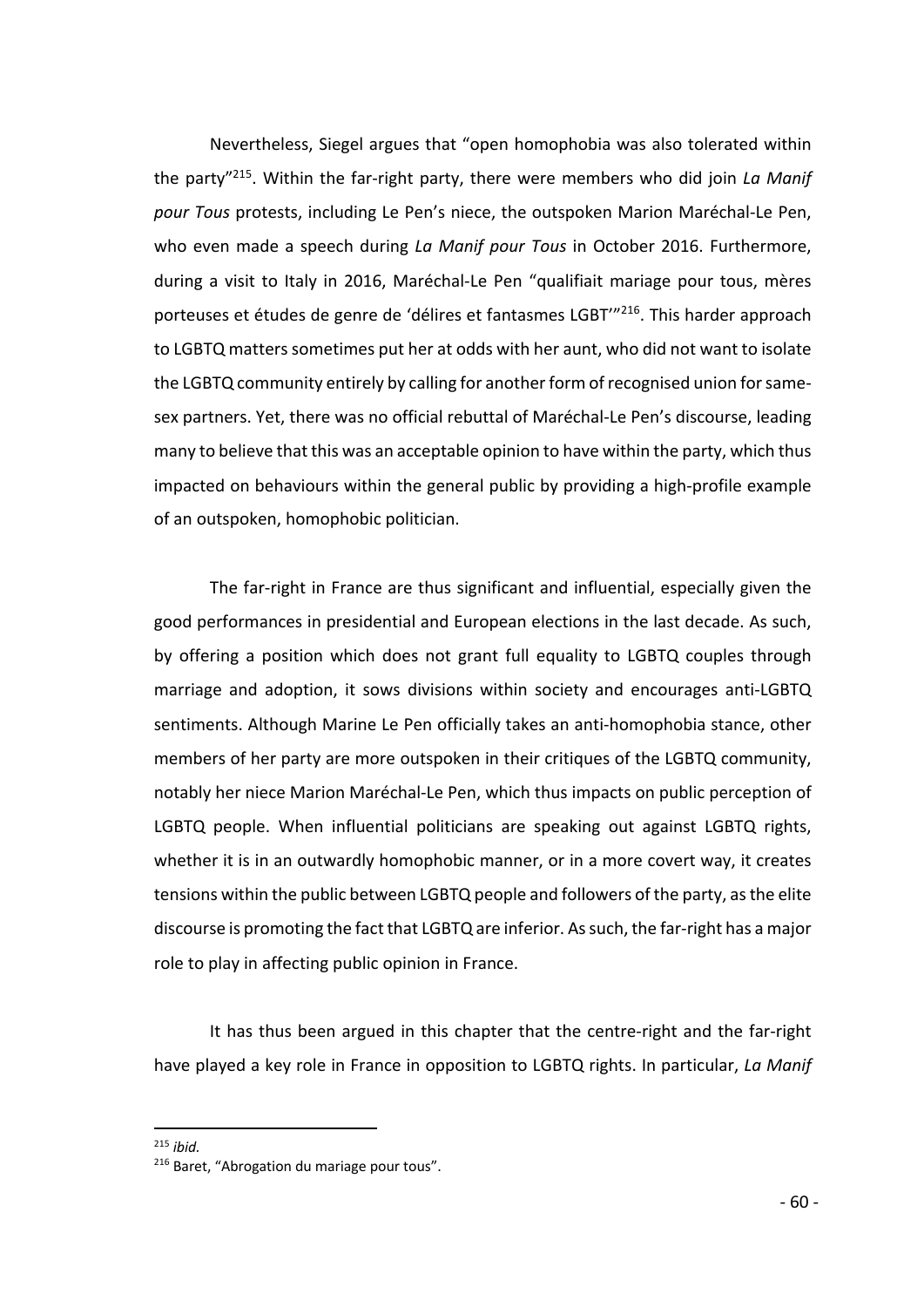*pour Tous* movement garnered much media and political attention in its promotion of traditional family values and its rejection of same-sex marriage and adoption. However, despite their best attempts to halt proceedings, François Hollande successfully managed to pass the legislation during his presidential term with almost the full support of his *Parti Socialiste*. Yet, the parliamentary split between the left and the right was highly visible, and it reflected a divided society.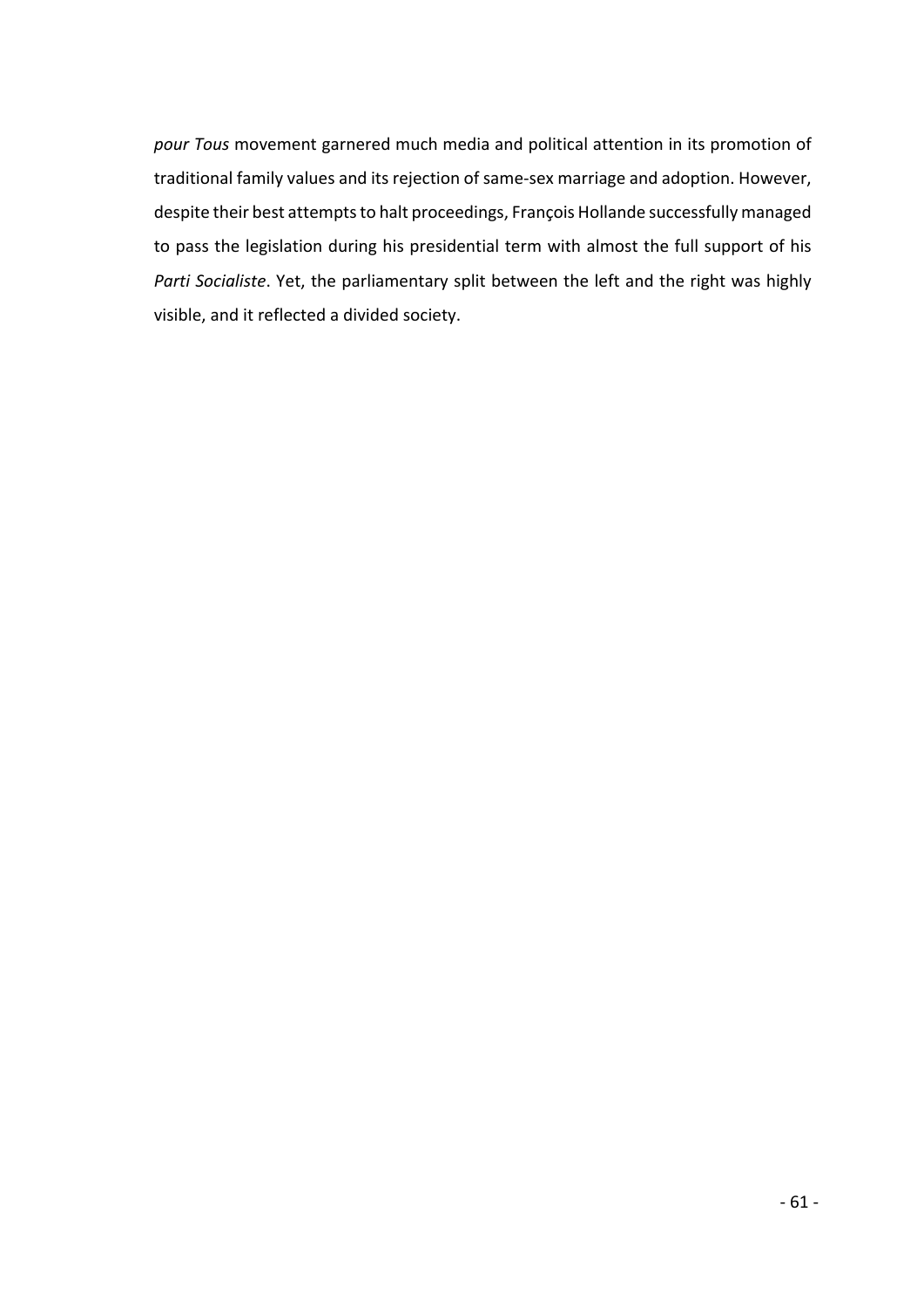# **CONCLUSION**

In this thesis, the following research question has been asked: *To what extent have perceptions of the LGBTQ movement in the UK and France been influenced by politics and political discourse in different ways in the twenty-first century?* It has been argued that the political right-wing has played a major role in speaking out against samesex marriage, although the Conservative Party in the UK was more divided than the centre-right UMP in France. Through the responses of the centre-right and far-right parties in both countries, it has encouraged debate about whether LGBTQ rights should be tolerated, and this has therefore had an impact on public attitudes. This effect was particularly noticeable in France, with the nationwide *La Manif pour Tous*. Consequently, negative political discourse has contributed to increased levels of violence and discrimination against LGBTQ people in recent years.

The importance of politics and political discourse in shaping perceptions of LGBTQ matters is thus evident in both France and the UK. Of course, both countries have undergone major developments in LGBTQ legislation in the past fifteen to twenty years, introducing same-sex registered partnerships (civil partnerships in the UK and *PACS* in France), same-sex marriage (with the exception of Northern Ireland), and samesex adoption. This has been coupled with growing levels of tolerance towards LGBTQ people among people of all ages, social backgrounds, religions and political partisanship. Even in Northern Ireland, where same-sex marriage has yet to be introduced, support for it has increased significantly. However, somewhat paradoxically, homophobic crimes and anti-LGBTQ discrimination have also increased in recent years in both countries, with particular spikes in hate crimes occurring after same-sex marriage was introduced, which can in part be explained by greater visibility of the LGBTQ question in society.

If we compare the mainstream centre-left and centre-right parties in the UK and France, there are indeed similarities, but also differences. In both countries, the greatest support for LGBTQ rights came from the centre-left parties (Labour in the UK and the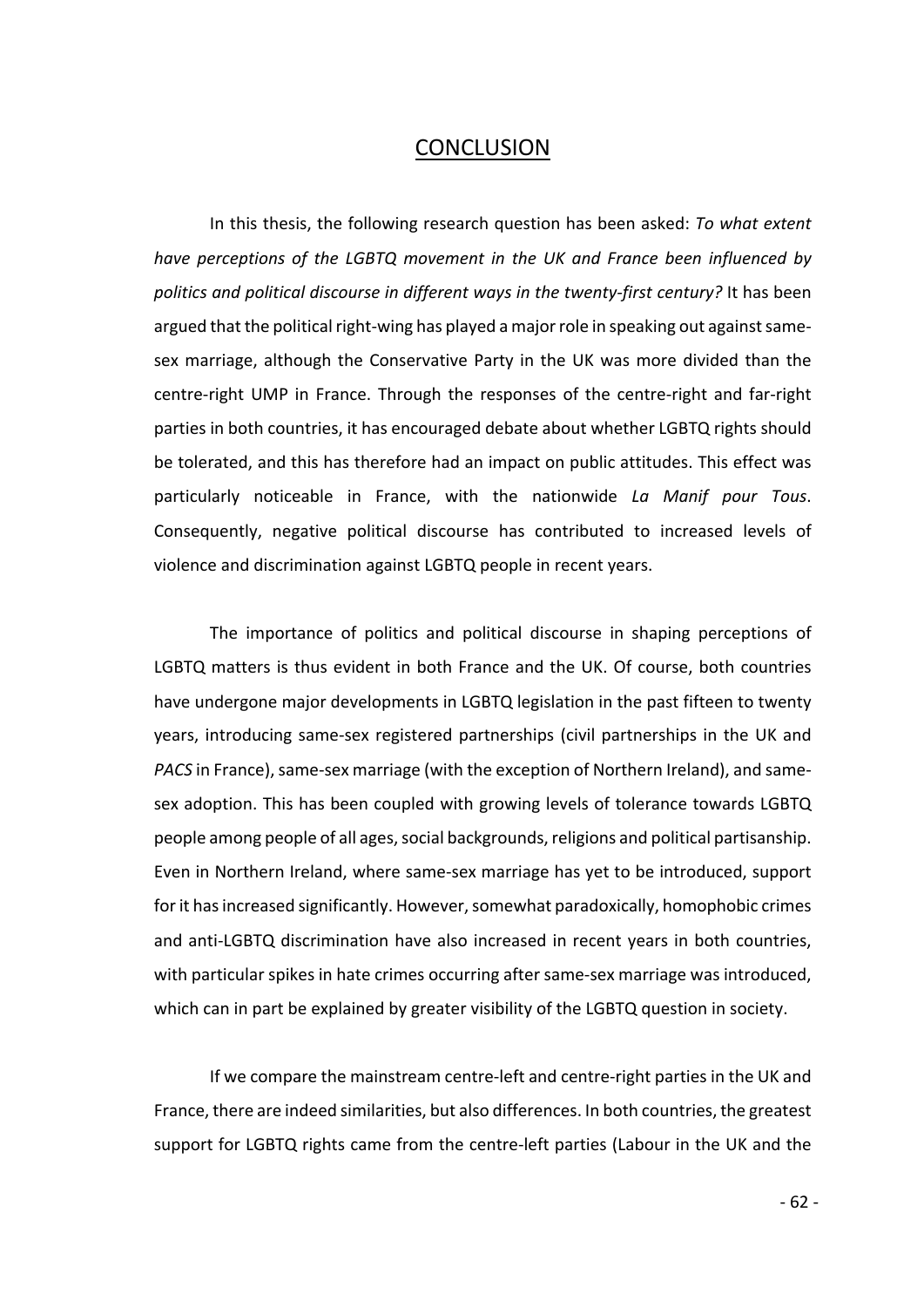*Parti Socialiste* in France). However, the centre-right was far more divided over samesex marriage in the UK, as the Conservative Party was torn between David Cameron's social liberalists and the party's social traditionalists. If we compare with France's centre-right, the UMP took a much firmer stance against same-sex marriage and adoption, with just a few MPs rebelling against the party line. Furthermore, it is important to note the contrasting arguments used by the governments of both countries when debating same-sex marriage. France adopted a more conventional liberal line of argumentation, much in line with the national motto *liberté, égalité, fraternité*, whilst the UK government suggested that it would strengthen the institution of marriage, in order to convince the Conservative Party members to back the bill. This was adapted to the audience whose support was required.

The far-right has an important function in both the UK and France. However, it is perhaps in France, where the effect of far-right political discourse is felt the most strongly. This is due to the much greater number of voters for the *Front National*/ *Rassemblement National* in French national presidential elections compared to UKIP or the BNP in UK general elections. Whilst UKIP and Nigel Farage's subsequent Brexit Party have performed well in European elections in the past decade, this has more to do with rising Euroscepticism in the UK than their policy on LGBTQ rights. On the other hand, the French vote for Marine Le Pen in large numbers in both national and European elections, and as such when she or other members of her party give their opinion on LGBTQ matters, greater weight is given to it. Although "il n'est cependant plus possible  $d'$ argumenter [l']opposition par un discours ouvertement discriminatoire $"^{217}$ , this does not stop these parties from finding other means to declare anti-LGBTQ rhetoric in their political discourse.

The reaction of the public in the two countries must also not be forgotten. Although there were certainly debates about proposed legislation on same-sex marriage in the UK, it did not dominate society in the same way as in France, where

 <sup>217</sup> Le Talec, "Sortir des placards de la République," 136.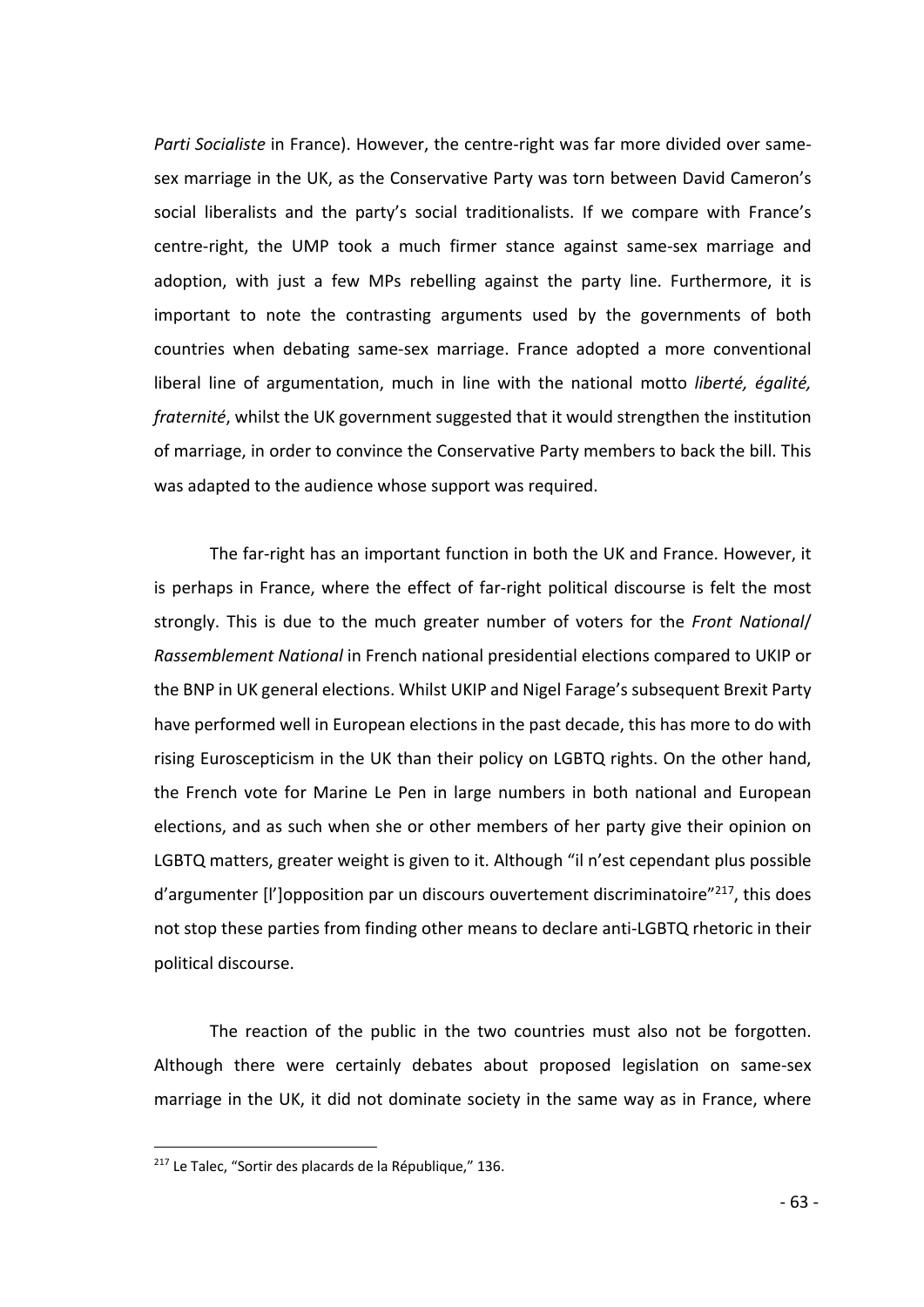mass protests took place across the country. *La Manif pour Tous* movement was a significant actor, with leaders even being invited to speak with President François Hollande at the Elysée Palace, although this had no impact on the final decision taken by the government. However, we must not forget that the French are more likely to take to the streets over social issues like this than the British. Nonetheless, it still served to show the underlying homophobia among the general public in France, which was not visible in survey results.

This simmering homophobia among the public is quite clearly a growing issue, and transphobia has become a key topic worthy of discussion in recent years too. Thanks to the rise in anti-LGBTQ political rhetoric from certain sectors of the political spectrum in response to the increased legal rights accorded to LGBTQ people, homophobia is also beginning to increase, in spite of official figures revealing more tolerance. Le Talec wrote, "ce n'est plus l'homosexualité qui pose problème, mais bien l'homophobie"218, arguing that nowadays legislation fights against homophobic acts rather than homosexual acts. Yet, I suggest that we can reuse this quotation to support the idea that today although homosexuality is largely accepted by most in the UK and France, statistics show that homophobia poses a great problem within our society. Homophobia, and no longer homosexuality, is a contemporary societal issue. The struggle for equality for LGBTQ people, not just in terms of legal rights, but rather in terms of complete acceptance without any form of discrimination, is far from over, much like the fights for equality based on gender and race.

This thesis has focused on political discourse and its impact on the British and French public. Yet, as it has been previously mentioned, religion was an important factor too, as religious arguments were used to defend traditional family values. What's more, the Protestant and Catholic Churches, as well as other religions, spoke out against samesex marriage and adoption. Another area that has not been discussed here, but that would also be interesting to analyse in further research, is the role played by the media

 <sup>218</sup> *ibid.*, 136.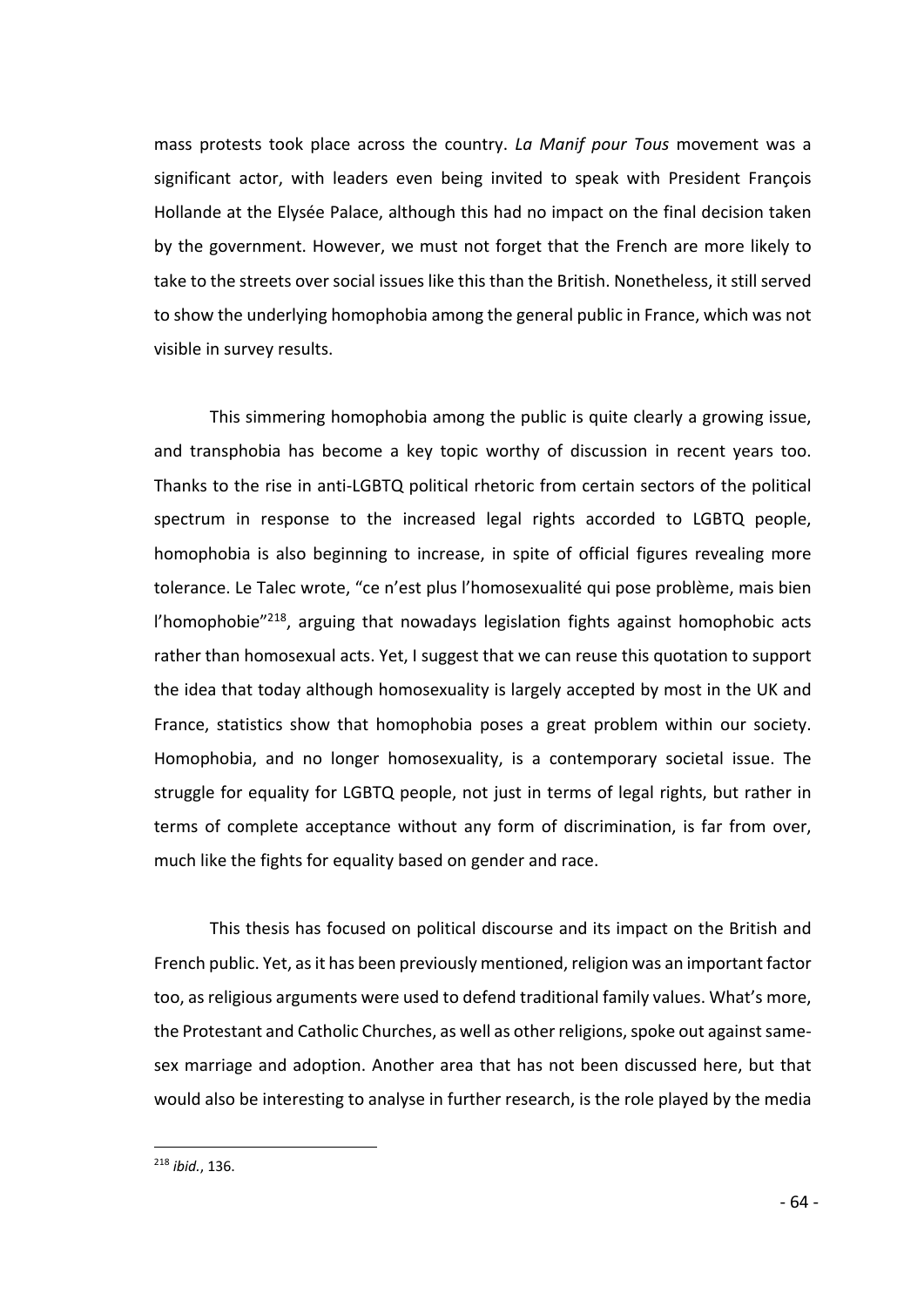when reporting on LGBTQ matters, as the media can heavily influence public attitudes depending on how the issue is presented. These could both be potential future fields of research.

To conclude, if Europe continues along its path towards populism, it could mark a negative turning point for the LGBTQ community. Although France and the UK have both flirted with populism, with Marine Le Pen reaching the second round of the 2017 presidential elections in France, and the votes for UKIP and the Brexit Party in 2014 and 2019 European elections in the UK and the Leave vote in the 2016 Brexit referendum, the governments in both countries have managed to withhold the rise of populists, unlike some other European states. France and the UK have both been heralded as positive models of democracy. However, if a populist party does manage to come to power in France or the UK, the fear of the other could arise once more and homophobia could increase dramatically.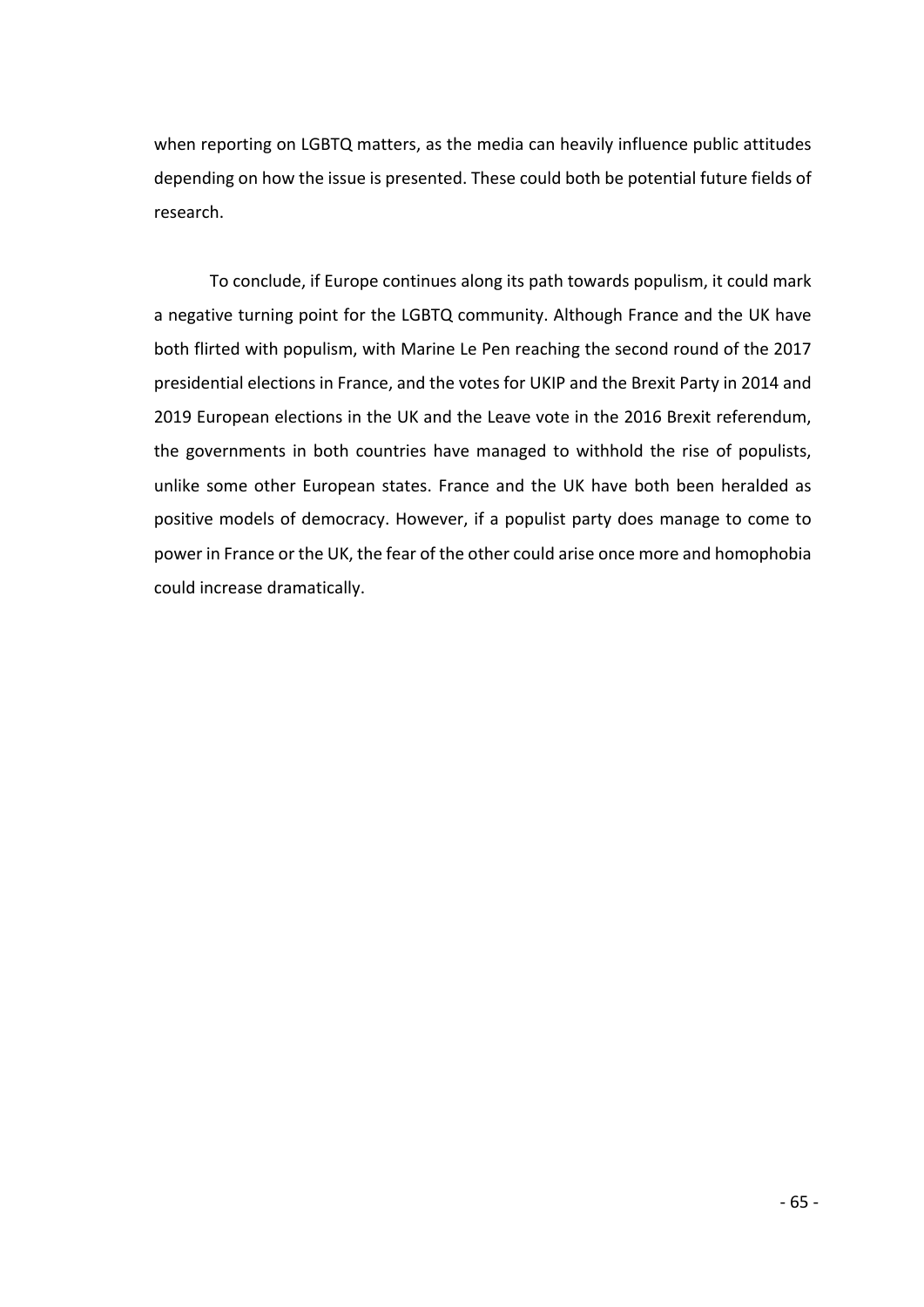## BIBLIOGRAPHY

#### Academic Works and Articles

- Ayoub, Phillip M. *When States Come Out: Europe's Sexual Minorities and the Politics of Visibility*. New York: Cambridge University Press, 2016.
- Béraud, Céline. "Un front commun des religions contre le mariage pour tous ?" *Contemporary French Civilization* 39, no. 3 (2014): 335-349.
- Brewer, Paul R. "Public Opinion About Gay Rights and Gay Marriage." *International Journal of Public Opinion Research* 26, no. 3 (2014): 279-282.
- Brown, Helen Cosis, and Christine Cocker. "Lesbian and Gay Fostering and Adoption: Out of the Closet into the Mainstream?" *Adoption & Fostering* 32, no. 4 (2008): 19-30.
- Chaney, Paul. "Institutionally Homophobic? Political Parties and the Substantive Representation of LGBT People: Westminster and Regional Elections 1945-2011." *Policy & Politics* 41, no. 1 (2013): 101-121.
- Clements, Ben. "Partisan Attachments and Attitudes Towards Same-Sex Marriage in Britain." *Parliamentary Affairs* 67 (2013): 232-244.
- Durand, Mickaël. "Une mobilisation 'contre-nature' ? Le cas d'homosexuels opposés au mariage pour tous en France." *Genre, Sexualité & Société* 18 (2017): 1-21.
- Festy, Patrick. "Légaliser les unions homosexuelles en Europe : innovations et paradoxes." *Population & Sociétés* 424 (2006): 1-4.
- Fracchiolla, Béatrice. "Violence verbale dans le discours des mouvements antagonistes : le cas de 'Mariage pour tous' et 'Manif pour tous'." *Argumentation et Analyse du Discours* 14 (2015): 1-16.
- Glennon, Lisa. "Strategizing For the Future Through the Civil Partnership Act." *Journal of Law and Society* 33, no. 2 (2006): 244-276.
- Gross, Martine. "Homophobie à l'école : Les stratégies des familles lesboparentales pour protéger leurs enfants." *Dialogue* 194 (2011): 21-34.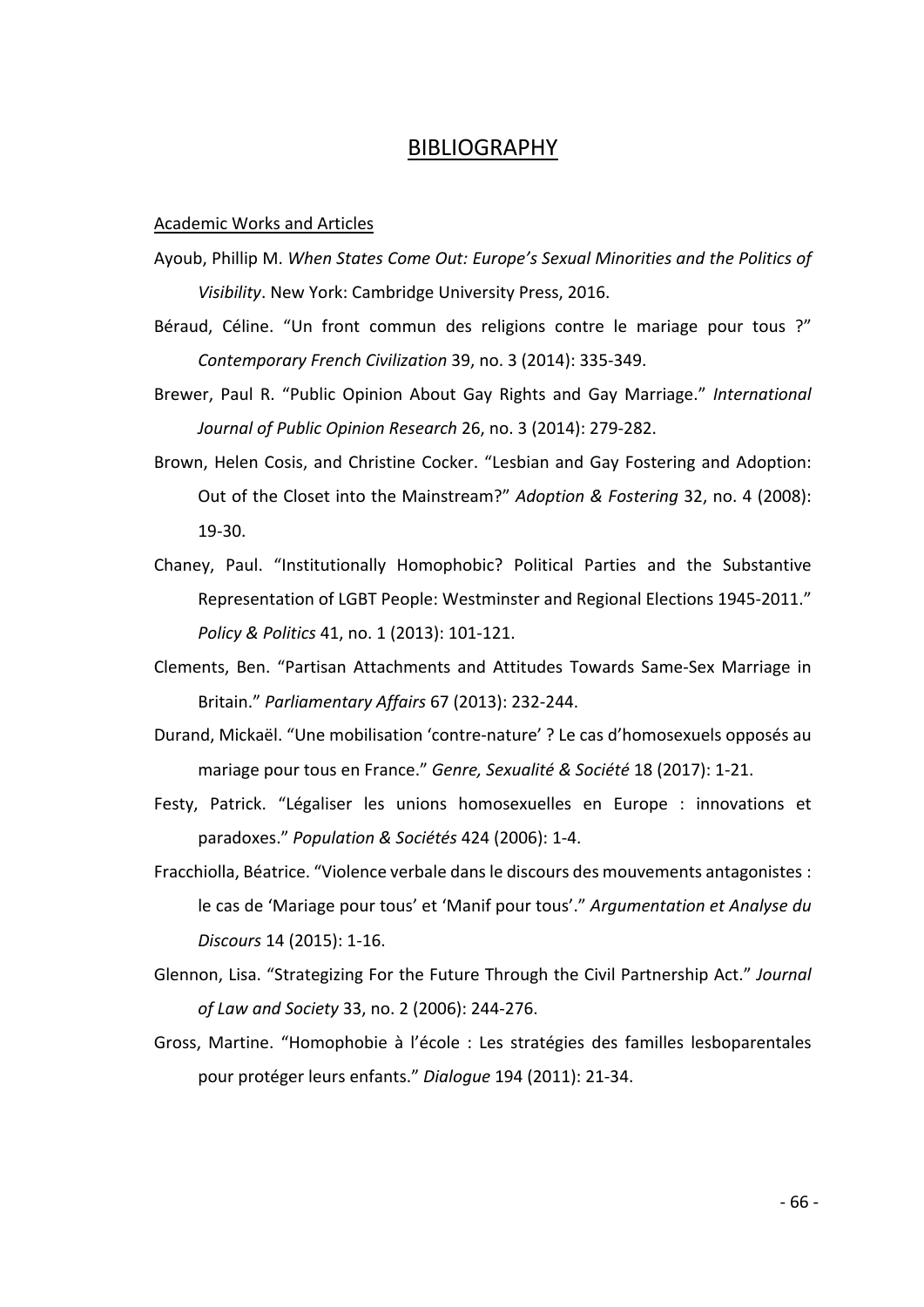- Hayes, Bernadette C., and Jo Moran-Ellis. "Party Identification and Attitudes Towards Homosexuals in Great Britain." *International Journal of Public Opinion Research* 7, no. 1 (1995): 23-39.
- Hayton, Richard. "Conservative Party Modernisation and David Cameron's Politics of the Family." *The Political Quarterly* 81, no. 4 (2010): 492-500.
- Hayton, Richard, and Libby McEnhill. "Cameron's Conservative Party, Social Liberalism and Social Justice." *British Politics* 10, no. 2 (2015): 131-147.
- Heppell, Timothy. "Cameron and Liberal Conservatism: Attitudes Within the Parliamentary Conservative Party and Conservative Ministers." *The British Journal of Politics and International Relations* 15 (2013): 340-361.
- Hooghe, Marc, and Cecil Meeusen. "Is Same-Sex Marriage Legislation Related to Attitudes Toward Homosexuality? Trends in Tolerance of Homosexuality in European Countries Between 2002 and 2010." *Sexuality Research and Social Policy*  10, no. 4 (2013): 258-268.
- Kollman, Kelly, and M. Waites. "United Kingdom: Changing Political Opportunity Structures, Policy Success and Continuing Challenges for Lesbian, Gay and Bisexual Movements." In *The Lesbian and Gay Movement and the State: Comparative Insights into a Transformed Relationship*, edited by M. Tremblay, D. Paternotte, and C. Johnson, 181-196. Farnham: Ashgate, 2011.
- Kuntz, Anabel, Eldad Davidov, Shalom H. Schwartz, and Peter Schmidt. "Human Values, Legal Regulation, and Approval of Homosexuality in Europe: A Cross-Country Comparison." *European Journal of Social Psychology* 45, no. 1 (2015): 120-134.
- Laurent, Thierry, and Ferhat Mihoubi. "Sexual Orientation and Wage Discrimination in France: The Hidden Side of the Rainbow." *Journal of Labor Research* 33 (2012): 487-527.

Le Talec, Jean-Yves. "Sortir des placards de la République : Visages de l'homosexualité dans le monde politique français." *L'Homme & la Société* 189-190 (2013): 123-144.

Matthews, Peter, Christopher Poyner, and Richard Kjellgren. "Lesbian, Gay, Bisexual, Transgender and Queer Experiences of Homelessness and Identity: Insecurity and Home(o)normativity." *International Journal of Housing Policy* 2018 (2018): 1-22.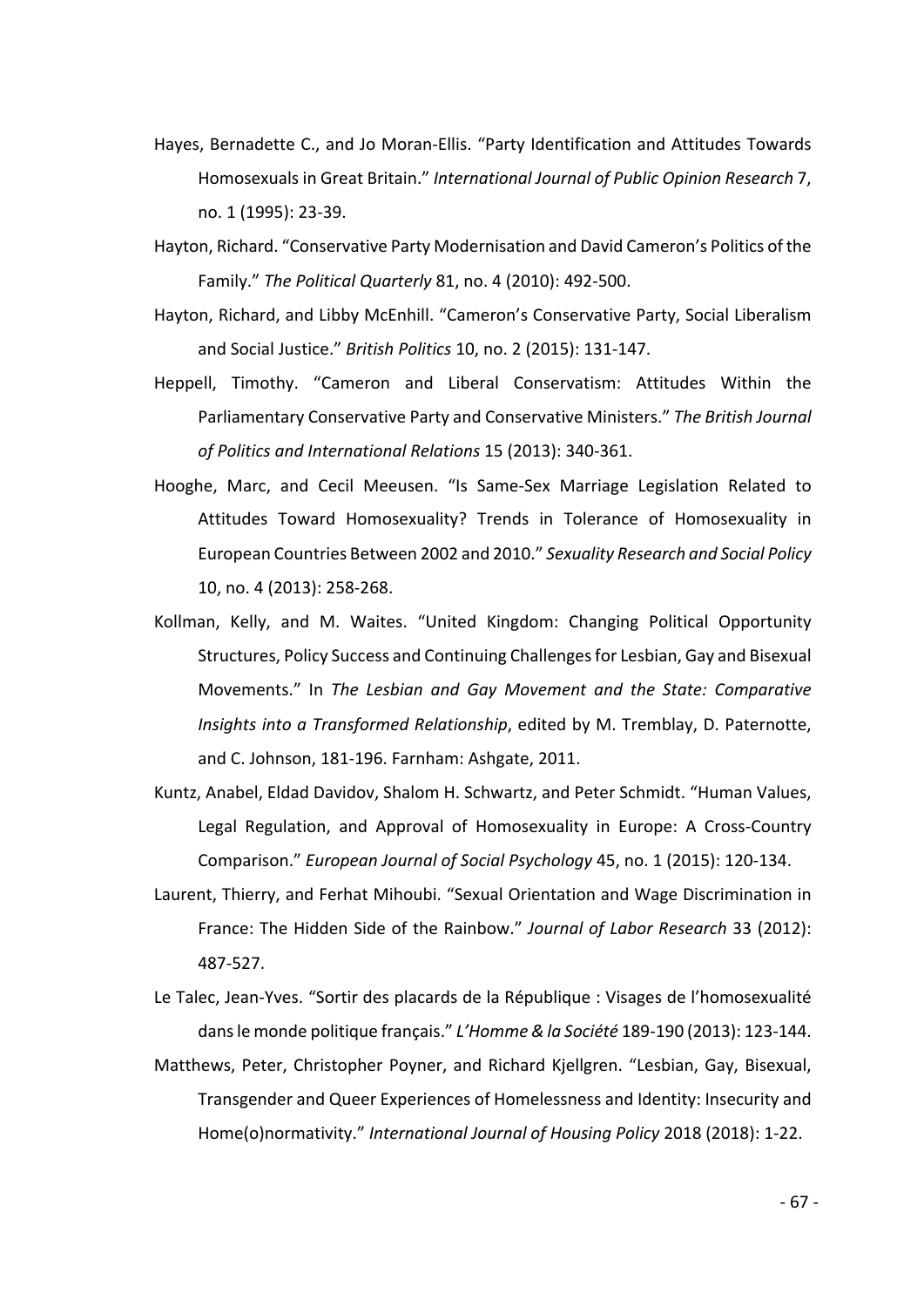- Quinn, Vincent. "On the Borders of Allegiance: Identity Politics in Ulster." In *De-Centring Sexualities: Politics and Representations Beyond the Metropolis*, edited by Richard Phillips, Diane Watt, and David Shuttleton, 253-272. London, New York: Routledge, 2000.
- Rault, Wilfried. "Les attitudes 'gayfriendly' en France : entre appartenances sociales, trajectoires familiales et biographies sexuelles." *Actes de la recherche en sciences sociales* 213 (2016): 38-65.
- Reynolds, Andrew, and Gabriele Magni. "Does Sexual Orientation Matter? The Impact of LGBT Candidate Identity on Vote Share in the UK Elections of 2015." *LGBTQ Representation & Rights Research Initiative* 2017 (2017): 1-44. https://lgbtqrightsrep.files.wordpress.com/2017/04/uk-lgbtworkingpaperargmapr17.pdf.
- Reza Arabsheibani, G., Alan Marin, and Jonathan Wadsworth. "Variations in Gay Pay in the USA and the UK." In *Sexual Orientation Discrimination: An International Perspective*, edited by M.V. Lee Badgett and Jefferson Frank, 44-61. London: Routledge, 2007.
- Shipman, Beccy, and Carol Smart. "'It's Made a Huge Difference': Recognition, Rights and the Personal Significance of Civil Partnership." *Sociological Research Online* 12, no. 1 (2007): 1-23.
- Siegel, Scott. "Friend or Foe? The LGBT Community in the Eyes of Right-Wing Populism." *Europe Now*, July 6, 2017. https://www.europenowjournal.org/2017/07/05/friend-or-foe-the-lgbtcommunity-in-the-eyes-of-right-wing-populism/.
- Sturgis, Patrick, Nick Baker, Mario Callegaro, Stephen Fisher, Jane Green, Will Jennings, Jouni Kuha, Ben Lauderdale, and Patten Smith. *Report of the Inquiry into the 2015 British General Election Opinion Polls*. London: Market Research Society and British Polling Council, 2016.
- Swales, K., and E.A. Taylor. "Moral Issues: Sex, Gender Identity and Euthanasia." *British Social Attitudes* 34 (2017): 1-42.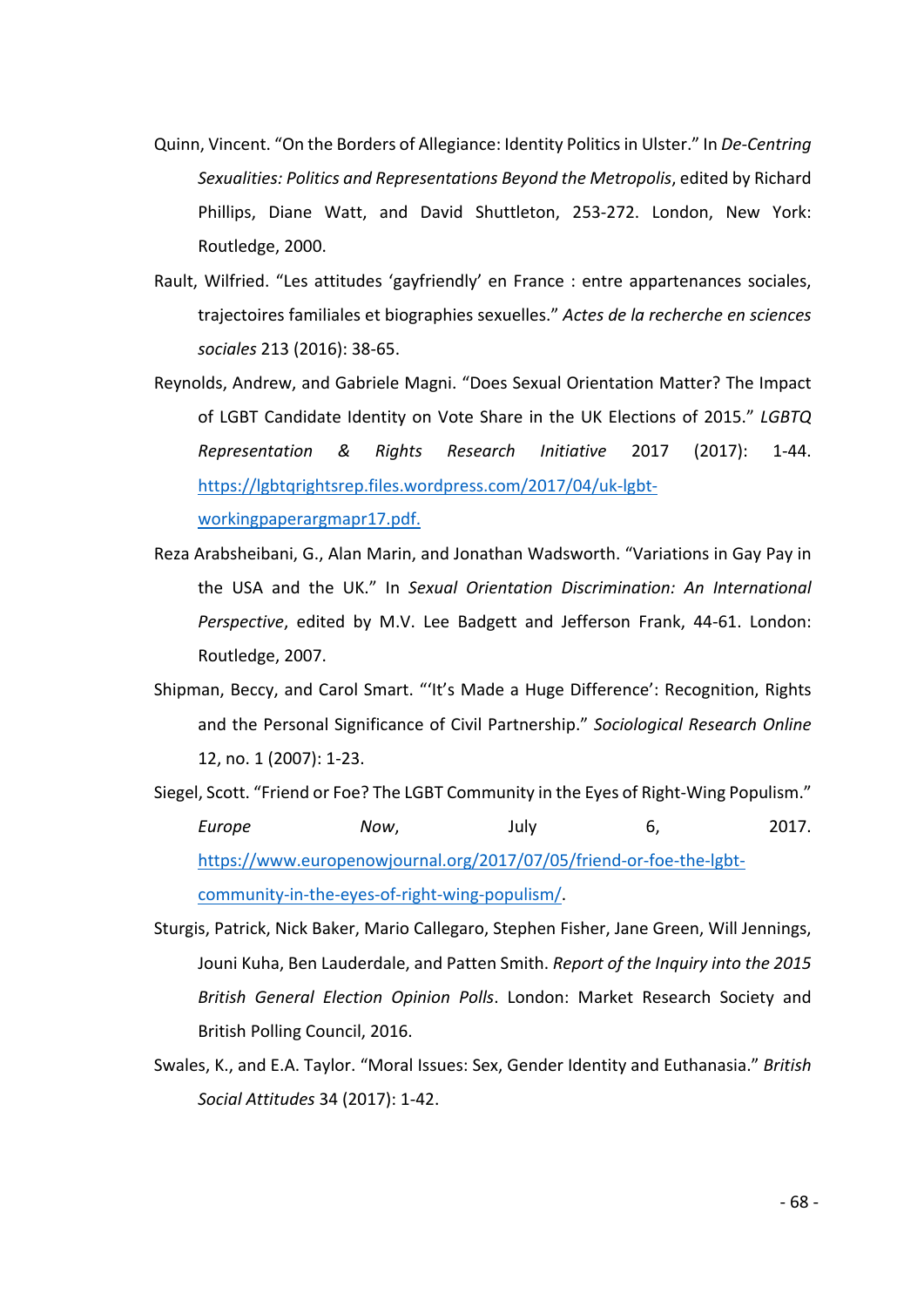Official Reports

Cowley, Philip, and Mark Stuart. "Cambo Chained: Dissension Amongst the Coalition's Parliamentary Parties, 2012-2013: A Data Handbook." *Revolts.co.uk* (2013): 1-51. Deumier, Joël, and David Raynaud. "Rapport sur l'homophobie 2018." *SOS Homophobie* 

(2018): 1-169.

- Dumortier, Thomas, and Maria Romanova. "Legal Study on Homophobia and Discrimination on Grounds of Sexual Orientation and Gender Identity: France." *European Union Agency for Fundamental Rights (FRA)* (2014): 1-120.
- European Union Agency for Fundamental Rights. *EU LGBT Survey: European Union Lesbian, Gay, Bisexual and Transgender Survey*. Luxembourg: Publications Office of the European Union, 2014.
- Godet, Véronique, and Joël Deumier. "Rapport sur l'homophobie 2019 : Dossier de presse 14 mai 2019." *SOS Homophobie* (2019): 1-12.
- Harris, David, Therese Murphy, Jeffrey Kenner, Toni Johnson, and Ana Filipa Santos. "Legal Study on Homophobia and Discrimination on Grounds of Sexual Orientation and Gender Identity: United Kingdom." *European Union Agency for Fundamental Rights (FRA)* (2014): 1-131.
- ILGA Europe. "ILGA-Europe: Annual Review of the Human Rights Situation of Lesbian, Gay, Bisexual, Trans and Intersex People in Europe 2018." *ILGA Europe* (2018): 1- 132.
- Institut Français d'Opinion Publique. "Les Français et la perception de l'homosexualité : Résultats détaillés : Décembre 2012." *IFOP*, December 15, 2012. https://www.ifop.com/wp-content/uploads/2018/03/2082-1-study\_file.pdf.
- Organisation for Economic Co-Operation and Development. "Le défi LGBT : comment améliorer l'intégration des minorités sexuelles et de genre ?" In *Panorama de la société 2019 : les indicateurs sociaux de l'OCDE*, edited by OECD, 1-59. Paris: OECD, 2019.

### Non-Academic Works

Hollande, François. *Les leçons de pouvoir*. Paris: Éditions Stock, 2018.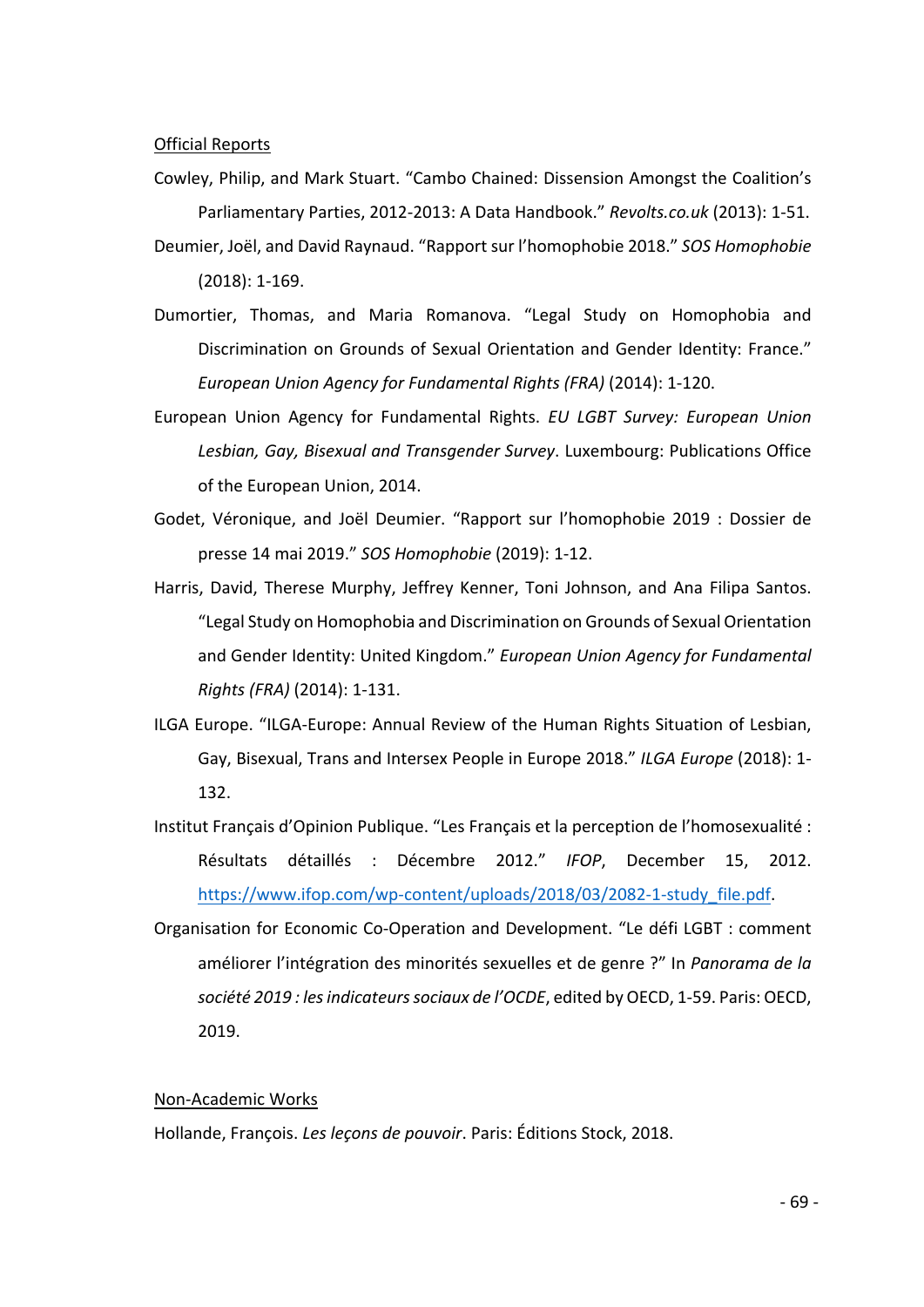Non-Academic Media Articles

- Baret, Julie. "Abrogation du mariage pour tous : Marion Maréchal-Le Pen enfonce le clou." *Têtu*, May 2, 2017. https://tetu.com/2017/05/02/marion-marechal-le-pensassurera-de-labrogation-du-mariage-pour-tous/.
- Batchelor, Tom. "Election Results: Record Number of LGBTQ MPs Elected to Parliament." *The Independent*, June 9, 2017. https://www.independent.co.uk/news/uk/politics/lgbt-mps-election-resultsfinal-seats-record-numbers-gay-lesbian-bisexual-trans-a7782831.html.
- Baverel, Philippe. "Paris : des tags homophobes dans le Marais." *Le Parisien*, June 26, 2018. http://www.leparisien.fr/paris-75/paris-des-tags-homophobes-dans-lemarais-26-06-2018-7794525.php.
- Baverel, Philippe. "Paris : la pérennisation des carrefours aux couleurs LGBT dans le Marais fait débat." *Le Parisien*, July 3, 2018. http://www.leparisien.fr/paris-75/paris-la-perennisation-des-carrefours-arc-en-ciel-dans-le-marais-fait-debat-03-07-2018-7805628.php.
- BBC. "MP-by-MP: Gay Marriage Vote." *BBC News*, February 5, 2013. https://www.bbc.com/news/uk-politics-21346694.
- BBC. "Scotland's Same-Sex Marriage Bill: How MSPs Voted." *BBC News*, February 4, 2014. https://www.bbc.com/news/uk-scotland-scotland-politics-26041921.
- Bennhold, Katrin. "Scotland Embraces Gay Politicians in a Profound Cultural Shift." *The New York Times*, October 22, 2016. https://www.nytimes.com/2016/10/23/world/europe/scotland-gaypoliticians.html.
- Brooks, Libby. "Scotland Survey Shows Greater Acceptance of Same-Sex Relationships." *The Guardian*, September 30, 2016. https://www.theguardian.com/uknews/2016/sep/30/scotland-survey-shows-greater-acceptance-of-same-sexrelationships.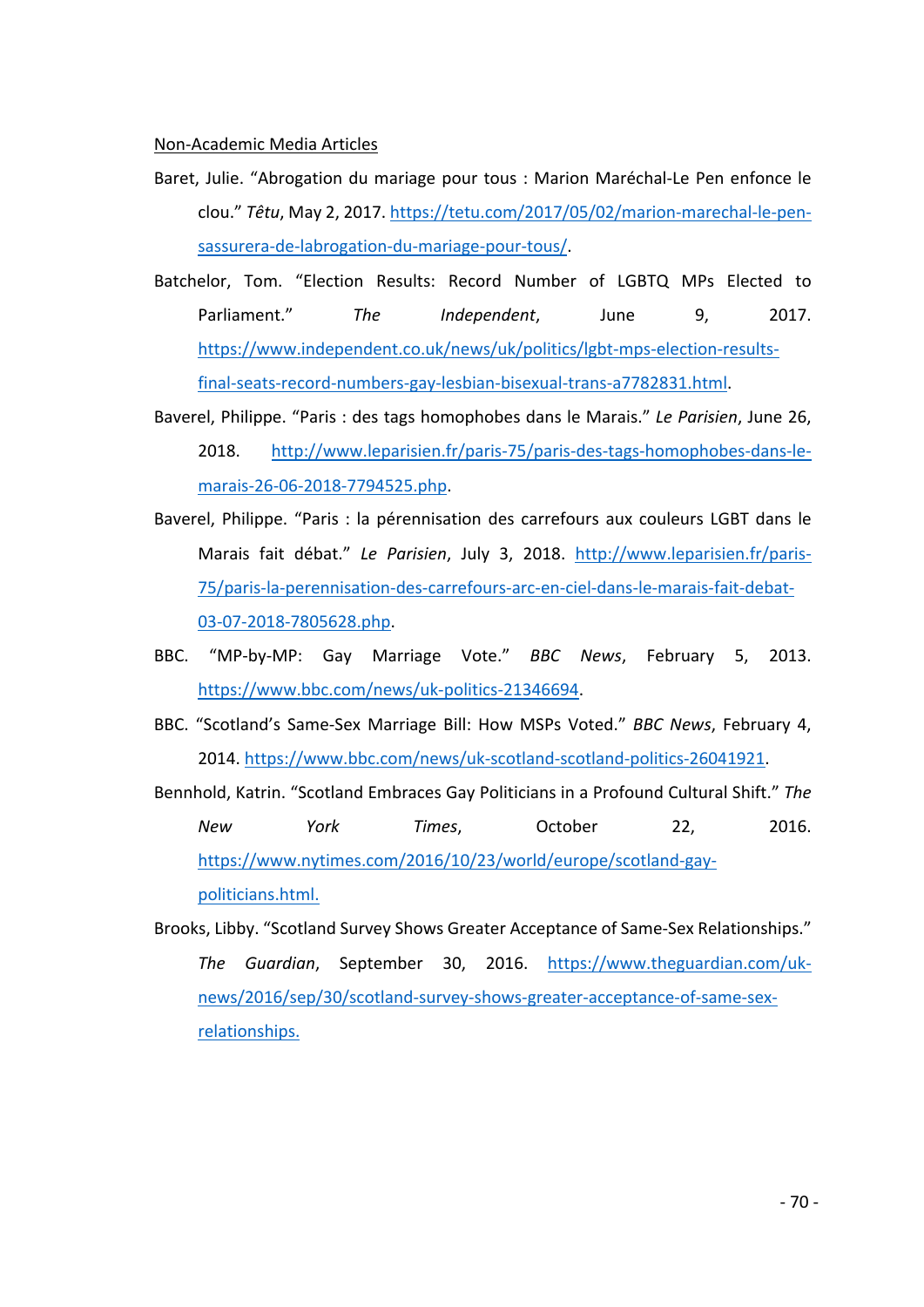- Brooks, Libby. "Scotland to Embed LGBTI Teaching Across Curriculum." *The Guardian*, November 2018. **9.** 2018. https://www.theguardian.com/education/2018/nov/09/scotland-first-countryapprove-lgbti-school-lessons.
- Cameron, David. "David Cameron: When People's Love is Divided by Law, it is the Law that Needs to Change." *Pink News*, March 28, 2014. https://www.pinknews.co.uk/2014/03/28/david-cameron/.
- Chrisafis, Angelique. "Marine Le Pen Defeated but France's Far Right is Far from Finished." *The Guardian*, May 7, 2017. https://www.theguardian.com/world/2017/may/07/marine-le-pen-defeatedfront-national-far-from-finished.
- Dittrich, Boris. "Gay Marriage Does Not End Discrimination." *The Independent*, July 17, 2013. https://www.independent.co.uk/voices/comment/gay-marriage-does-notend-discrimination-8714202.html?amp.
- France 24. "French Presidential Election 2017 Results  $2<sup>nd</sup>$  Round." Accessed June 14, 2019. http://graphics.france24.com/results-second-round-french-presidentialelection-2017/.
- The Guardian. "Scotland Tops League For Gay Rights." *The Guardian*, May 10, 2015. https://www.theguardian.com/world/2015/may/10/scotland-tops-league-forgay-rights.
- Hollande, François. "Les 60 engagements de Hollande." *Libération*, January 26, 2012. https://www.liberation.fr/france/2012/01/26/les-60-engagements-dehollande\_791303.
- Hunte, Ben. "London Bus Attack: Arrests After Gay Couple Who Refused to Kiss Beaten." *BBC News*, June 7, 2019. https://www.bbc.com/news/uk-england-london-48555889.
- Karnitschnig, Matthew. "Populist Tide Rises but Fails to Flood EU." *Politico EU*, May 27, 2019. https://www.politico.eu/article/populist-tide-rises-but-no-flood-euelections-2019/.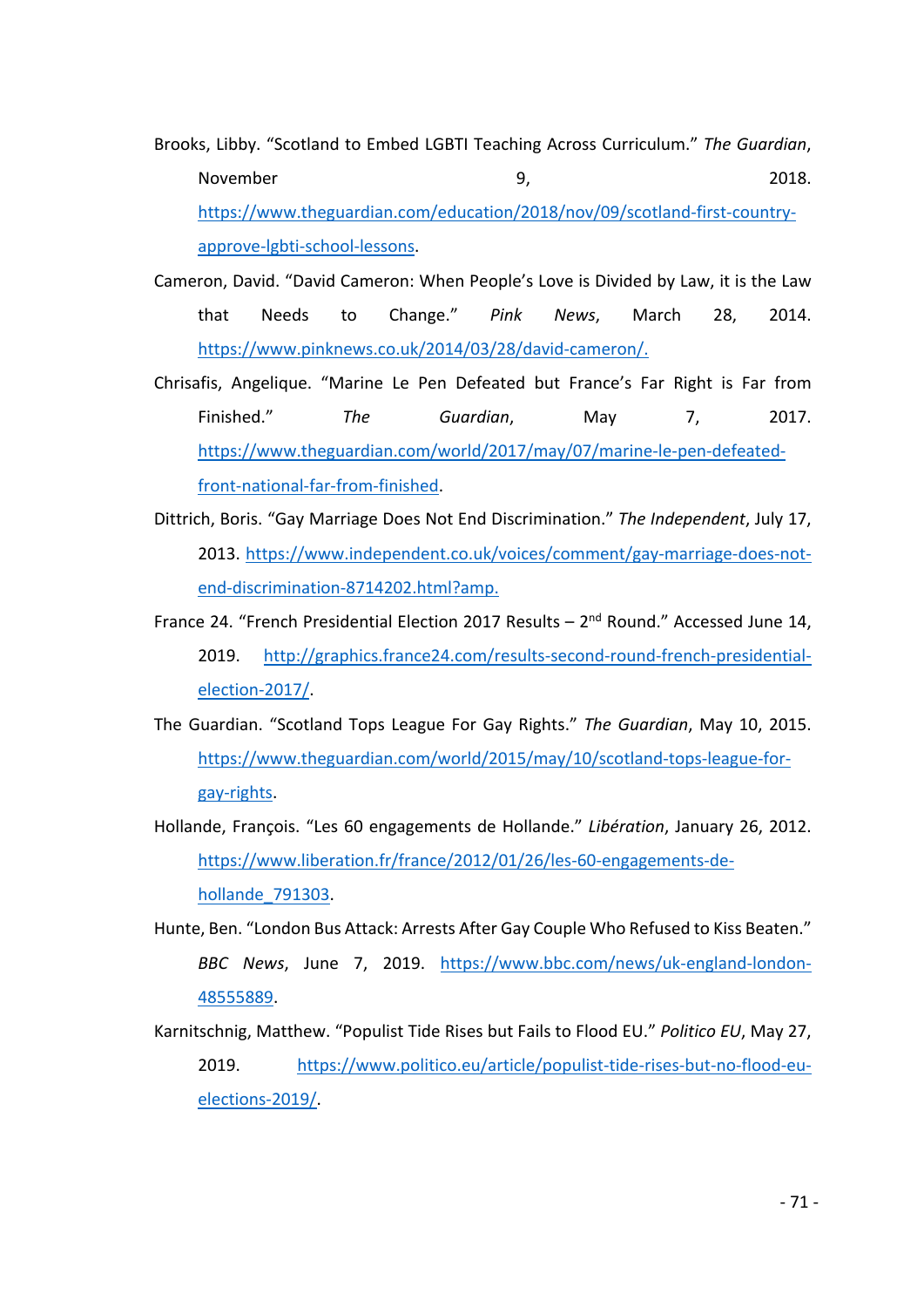- Morris, Hugh. "The French Strike: What it Means and How Transport is Affected." *The Telegraph*, April 4, 2018. https://www.telegraph.co.uk/travel/destinations/europe/france/articles/whydo-the-french-always-strike/.
- Mortimer, Caroline. "Northern Ireland Same-Sex Marriage Vote Vetoed by DUP." *The Independent*, November 2, 2015. https://www.independent.co.uk/news/uk/home-news/northern-ireland-samesex-equal-marriage-vote-vetoed-by-dup-a6718061.html.
- Pezet, Jacques. "L'homosexualité a-t-elle été dépénalisée en 1791 ou en 1982 ?" *Libération*, June 18, 2018. https://www.liberation.fr/checknews/2018/06/18/lhomosexualite-a-t-elle-ete-depenalisee-en-1791-ou-en-1982\_1660079.
- Pink News. "Exclusive: Nick Griffin Claims to Have Made BNP More Gay-Friendly." *Pink News*, March 23, 2010. https://www.pinknews.co.uk/2010/03/23/exclusive-nickgriffin-claims-to-have-made-bnp-more-gay-friendly/.
- Schofield, Hugh. "Marine Le Pen: Is France's National Front Leader Far-Right?" *BBC News*, March 14, 2017. https://www.bbc.co.uk/news/resources/idtsh/marine\_le\_pen.
- Watt, Nicholas, and Patrick Wintour. "Gay Marriage Row: UKIP plans to derail David Cameron." *The Guardian*, December 12, 2012. https://www.theguardian.com/society/2012/dec/11/ukip-david-cameron-gaymarriage.

Watts, Laurence. "Virgin Billionaire Sir Richard Branson Comes Out4Marriage (VIDEO)." *Huffpost*, May 21, 2012 (updated December 6, 2017). https://www.huffpost.com/entry/richard-bransonout4marriage\_b\_1526280?guccounter=1&guce\_referrer=aHR0cHM6Ly93d3cuZ2 9vZ2xlLmNvLnVrLw&guce\_referrer\_sig=AQAAAA77J91kb0V7MpIfyVfsAOpPwEW EcAlEVZQkn3ECbaCkyfvmFNG6u2VV7jjlJ7ZuAsBu9pFCDKAXe2ctRtTFGQ-5UkbbT3fUU9ZYbyZ7MOuML\_4QLptayW5oApqKDxVLDhZUdHF21 a16\_q70X6K7LbLE7GNRAGny89W8n7JSmwP.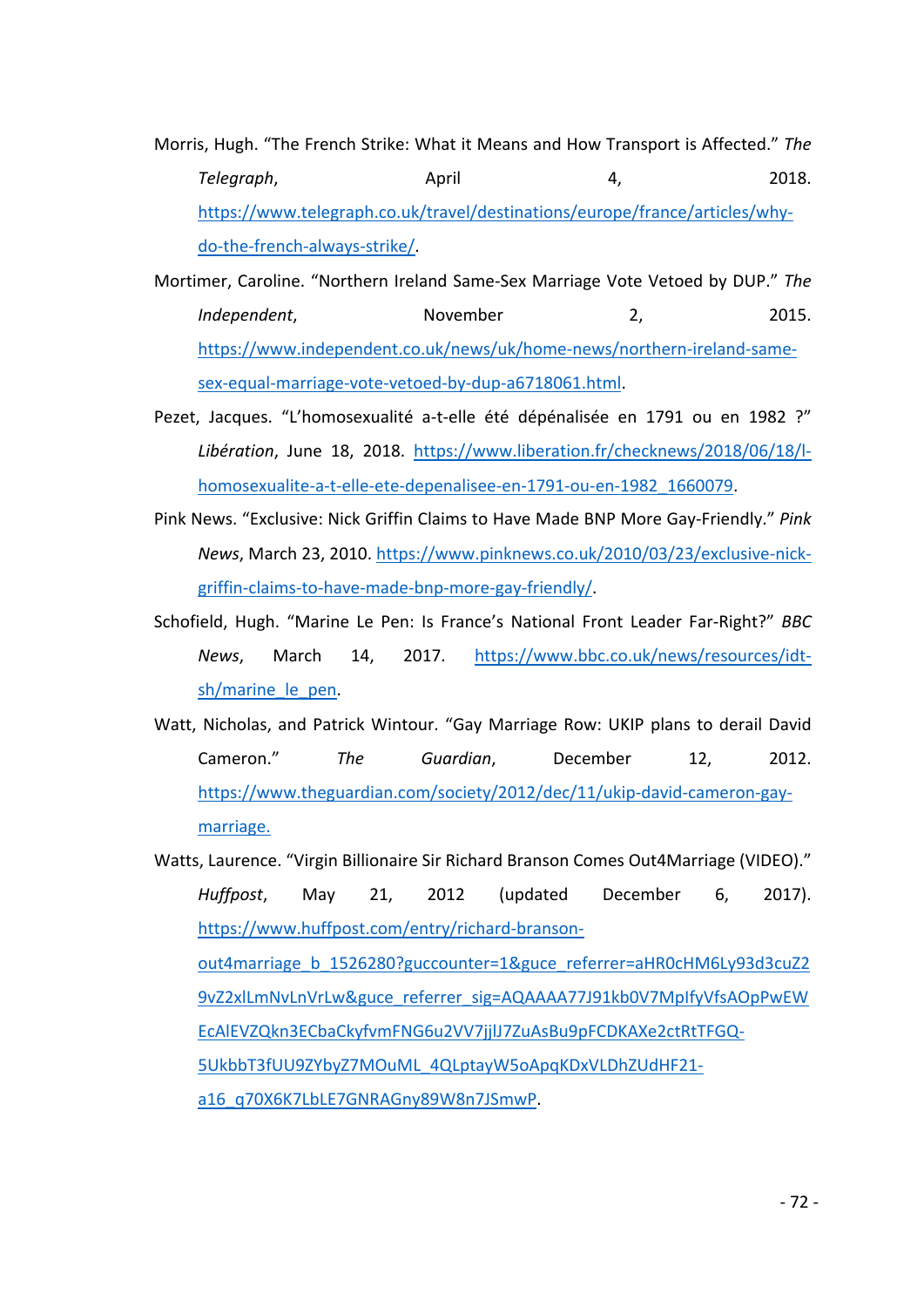## Other Web Sources

- Assemblée Nationale. "Analyse du scrutin nº 511 : Deuxième séance du 23/04/2013." Accessed June 12, 2019. http://www.assembleenationale.fr/14/scrutins/jo0511.asp#Groupesocialisterépublicainetcitoyen.
- Gouvernement.fr. "Le mariage pour tous." Last modified May 15, 2017. https://www.gouvernement.fr/action/le-mariage-pour-tous.
- ILGA Europe. "Rainbow Europe 2019." Accessed June 7, 2019. https://www.ilgaeurope.org/rainboweurope/2019.
- Le Pen, Marine. "Programme de Mme Marine Le Pen, candidate du Front national à l'élection présidentielle de 2012, intitulé : 'Mon projet, pour la France et les Français' : le 14 janvier 2012." *Vie-Publique.fr*, January 14, 2012. http://discours.vie-publique.fr/notices/123000632.html.
- Le Pen, Marine. "144 Engagements Présidentiels : Marine 2017." *Rassemblement National*, accessed June 14, 2019. https://rassemblementnational.fr/pdf/144 engagements.pdf.
- Masci, David, Anna Brown, and Jocelyn Kiley. "5 Facts About Same-Sex Marriage." *Pew Research Center*, June 24, 2019. https://www.pewresearch.org/facttank/2019/06/24/same-sex-marriage/.
- The Public Whip. "Marriage (Same Sex Couples) Bill Third Reading 21 May 2013 at 18:59." May 21, 2013. https://www.publicwhip.org.uk/division.php?date=2013- 05-21&number=11&display=allpossible.

## Interviews and Speeches

- Cameron, David. "Full Transcript: David Cameron: Speech to Conservative Party Conference 2011: Manchester: 5 October 2011." *New Statesman*, October 5, 2011. https://www.newstatesman.com/uk-politics/2011/10/world-economywork-leadership.
- Chiche, Guillaume. "L'homophobie de La Manif pour tous dénoncée par ce député LREM." Speech, Cotober 24, 2018. https://www.youtube.com/watch?v=UkxblpXqGQY.